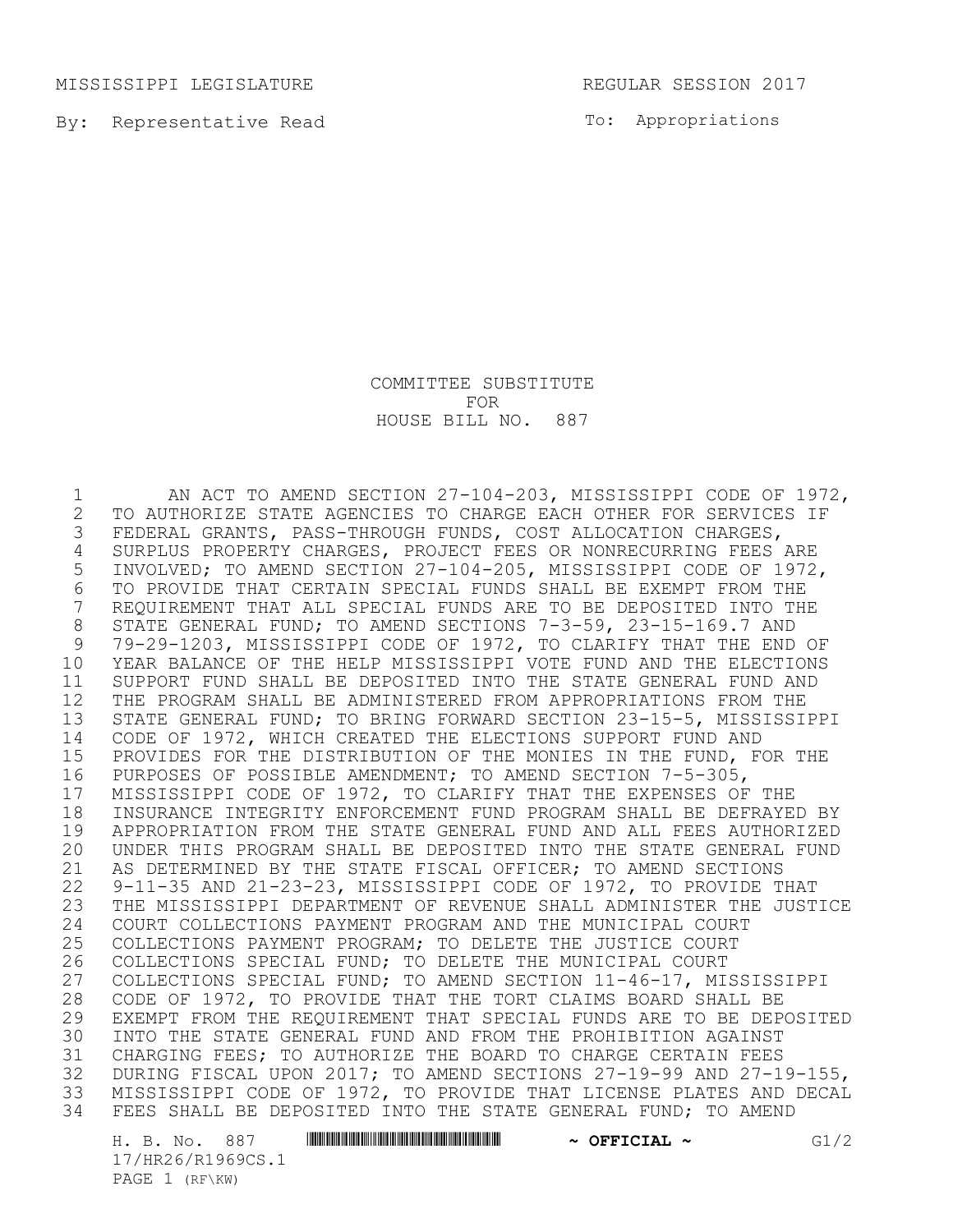SECTION 27-19-179, MISSISSIPPI CODE OF 1972, TO CLARIFY THAT THE EXPENSES OF THE DEPARTMENT OF REVENUE LICENSE TAG ACQUISITION FUND PROGRAM SHALL BE DEFRAYED BY APPROPRIATION FROM THE STATE GENERAL FUND AND ALL FEES AUTHORIZED UNDER THIS PROGRAM SHALL BE DEPOSITED INTO THE STATE GENERAL FUND AS DETERMINED BY THE STATE FISCAL OFFICER; TO AMEND SECTION 27-104-21, MISSISSIPPI CODE OF 1972, TO PROVIDE THAT REVENUE FROM THE STATEWIDE COST ALLOCATION (SWCA) PLAN SHALL ONLY BE USED BY THE DEPARTMENT OF FINANCE AND ADMINISTRATION FOR THE MAINTENANCE OF STATE-OWNED PROPERTY; TO AMEND SECTION 29-1-95, MISSISSIPPI CODE OF 1972, TO PROVIDE THAT THE PROCEEDS FROM TAX SALES IN THE LAND RECORDS MAINTENANCE FUND ADMINISTERED BY THE SECRETARY OF STATE USED TO PAY TAXES DUE TO LOCAL GOVERNMENTAL ENTITIES SHALL BE EXEMPT FROM THE REQUIREMENT THAT ALL SPECIAL FUNDS ARE TO BE DEPOSITED INTO THE STATE GENERAL FUND; TO AMEND SECTIONS 37-26-3 AND 37-26-9, MISSISSIPPI CODE OF 1972, TO CLARIFY THAT THE EXPENSES OF THE STATE COURT EDUCATION FUND AND THE STATE PROSECUTOR EDUCATION FUND AND THE STATE COURT CONSTITUENTS FUND AND THE STATE COURT SECURITY SYSTEMS FUND PROGRAMS SHALL BE DEFRAYED BY APPROPRIATION FROM THE STATE GENERAL FUND AND ALL FEES AUTHORIZED UNDER THIS PROGRAM SHALL BE DEPOSITED INTO THE STATE GENERAL FUND AS DETERMINED BY THE STATE FISCAL OFFICER; TO AMEND SECTION 37-26-11, MISSISSIPPI CODE OF 1972, TO CLARIFY THAT THE EXPENSES OF THE CHILDREN'S ADVOCACY CENTERS FUND PROGRAM SHALL BE DEFRAYED BY APPROPRIATION FROM THE STATE GENERAL FUND AND ALL FEES AUTHORIZED UNDER THIS PROGRAM SHALL BE DEPOSITED INTO THE STATE GENERAL FUND AS DETERMINED BY THE STATE FISCAL OFFICER; TO AMEND SECTION 43-19-61, MISSISSIPPI CODE OF 1972, TO CLARIFY THAT THE EXPENSES OF THE LEGAL DIVISION OF THE CHILD SUPPORT UNIT SHALL BE DEFRAYED BY APPROPRIATION FROM THE STATE GENERAL FUND AND ALL FEES AUTHORIZED UNDER THIS PROGRAM SHALL BE DEPOSITED INTO THE STATE GENERAL FUND AS DETERMINED BY THE STATE FISCAL OFFICER AND TO DELETE REFERENCE TO CERTAIN TRUST FUNDS; TO AMEND SECTION 43-47-39, MISSISSIPPI CODE OF 1972, TO CLARIFY THAT THE EXPENSES OF THE VULNERABLE PERSONS UNIT SHALL BE DEFRAYED BY APPROPRIATION FROM THE STATE GENERAL FUND AND ALL FEES AUTHORIZED UNDER THIS PROGRAM SHALL BE DEPOSITED INTO THE STATE GENERAL FUND AS DETERMINED BY THE STATE FISCAL OFFICER; TO AMEND SECTION 45-2-21, MISSISSIPPI CODE OF 1972, TO CLARIFY THAT THE EXPENSES OF THE LAW ENFORCEMENT OFFICERS AND FIREFIGHTERS DISABILITIES BENEFITS FUND SHALL BE DEFRAYED BY APPROPRIATION FROM THE STATE GENERAL FUND AND ALL FEES AUTHORIZED UNDER THIS PROGRAM SHALL BE DEPOSITED INTO THE STATE GENERAL FUND AS DETERMINED BY THE STATE FISCAL OFFICER; TO AMEND SECTION 45-6-21, MISSISSIPPI CODE OF 1972, TO CLARIFY THAT THE EXPENSES OF THE MOTORCYCLE OFFICERS TRAINING PROGRAM SHALL BE DEFRAYED BY APPROPRIATION FROM THE STATE GENERAL FUND AND ALL FEES AUTHORIZED UNDER THIS PROGRAM SHALL BE DEPOSITED INTO THE STATE GENERAL FUND AS DETERMINED BY THE STATE FISCAL OFFICER; TO AMEND SECTION 53-1-77, MISSISSIPPI CODE OF 1972, TO DELETE THE PROVISIONS THAT REQUIRES THE EXPENSES OF THE EMERGENCY PLUGGING PROGRAM AND THE OIL AND GAS CONSERVATION FUND PROGRAM TO BE DEFRAYED BY APPROPRIATION FROM THE STATE GENERAL

H. B. No. 887 \*HR26/R1969CS.1\* **~ OFFICIAL ~** 17/HR26/R1969CS.1 PAGE 2 (RF\KW)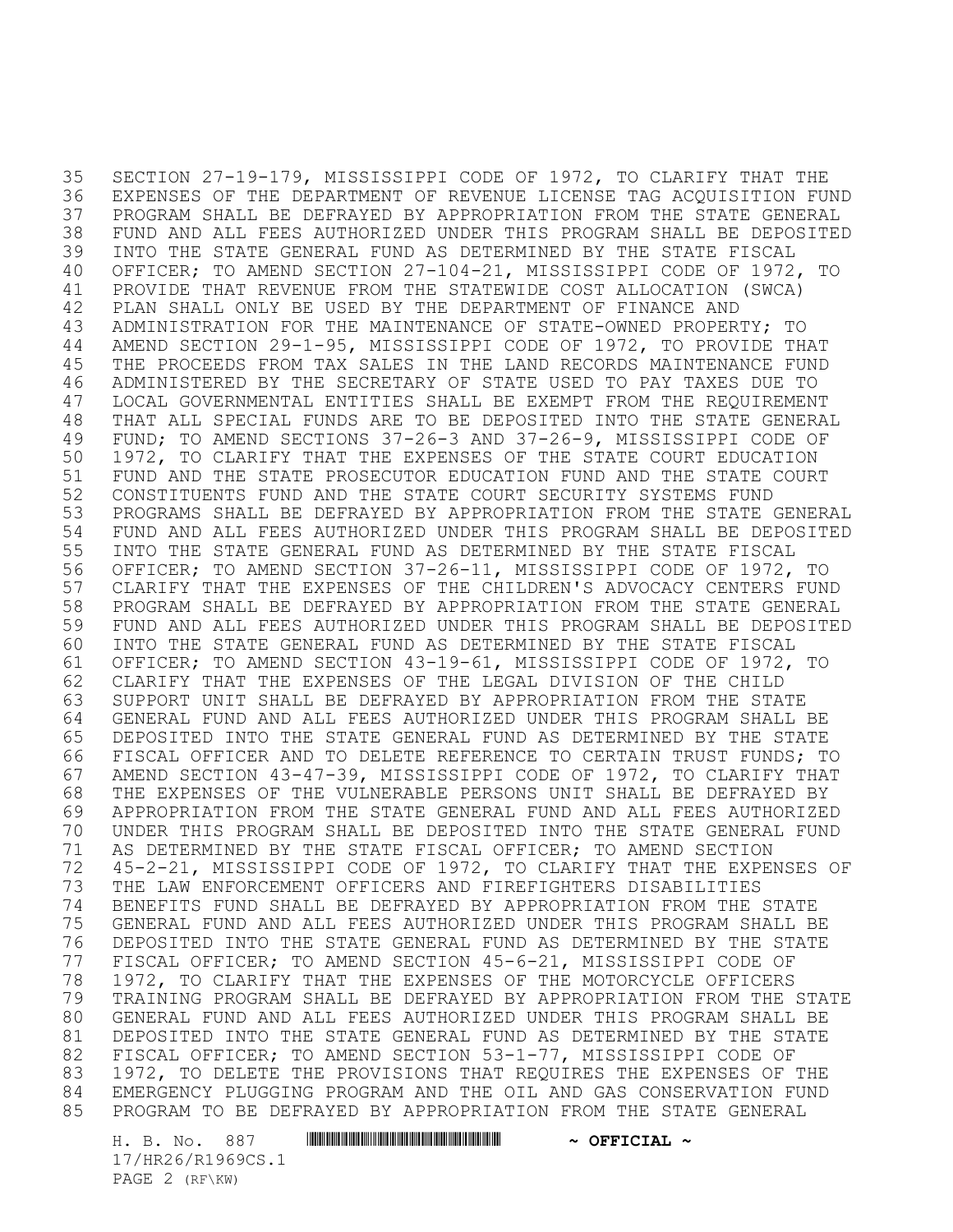FUND AND ALL FEES AUTHORIZED UNDER THIS PROGRAM TO BE DEPOSITED INTO THE STATE GENERAL FUND; TO AMEND SECTION 71-3-73, MISSISSIPPI CODE OF 1972, TO PROVIDE THAT THE YEAR-END BALANCE OF THE SECOND INJURY FUND SHALL BE DEPOSITED INTO THE STATE GENERAL FUND; TO AMEND SECTION 75-57-119, MISSISSIPPI CODE OF 1972, TO CLARIFY THAT THE PROPANE EDUCATION AND RESEARCH FUND SHALL BE DIVERTED INTO THE STATE GENERAL FUND AND THE PROGRAM SHALL BE ADMINISTERED BY APPROPRIATION FROM THE STATE GENERAL FUND; TO AMEND SECTION 75-63-81, MISSISSIPPI CODE OF 1972, TO PROVIDE THAT THE PRENEED CONTRACTS LOSS RECOVERY FUND SHALL BE EXEMPT FROM THE REQUIREMENT THAT SPECIAL FUNDS BE DIVERTED INTO THE STATE GENERAL FUND AND TO PROVIDE THAT NO SUCH FUNDS MAY BE USED IN THE ADMINISTRATION OF THIS PROGRAM; TO AMEND SECTION 77-3-87, MISSISSIPPI CODE OF 1972, TO CLARIFY THAT THE AMOUNT OF THE PUBLIC UTILITIES REGULATORY ASSESSMENT SHALL NOT EXCEED THE TOTAL LEGISLATIVE APPROPRIATION AND THAT THE PROCEEDS OF SUCH ASSESSMENT SHALL BE DEPOSITED INTO THE STATE TREASURY FOR THE CREDIT OF THE GENERAL FUND; TO AMEND SECTION 93-21-31, MISSISSIPPI CODE OF 1972, TO CLARIFY THAT THE EXPENSES OF THE DOMESTIC VIOLENCE DIVISION OF THE OFFICE OF ATTORNEY GENERAL SHALL BE DEFRAYED BY APPROPRIATION BY APPROPRIATION FROM THE STATE GENERAL FUND AND ALL FEES AUTHORIZED UNDER THIS PROGRAM SHALL BE DEPOSITED INTO THE STATE GENERAL FUND AS DETERMINED BY THE STATE FISCAL OFFICER; TO AMEND SECTION 97-3-54.8, MISSISSIPPI CODE OF 1972, TO CLARIFY THAT THE EXPENSES OF THE RELIEF FOR VICTIMS OF HUMAN TRAFFICKING FUND PROGRAM SHALL BE DEFRAYED BY APPROPRIATION FROM THE STATE GENERAL FUND AND ALL FEES AUTHORIZED UNDER THIS PROGRAM SHALL BE DEPOSITED INTO THE STATE GENERAL FUND AS DETERMINED BY THE STATE FISCAL OFFICER; TO AMEND SECTION 97-33-51, MISSISSIPPI CODE OF 1972, TO CLARIFY THAT THE CHARITABLE BINGO FUND SHALL BE DIVERTED INTO THE STATE GENERAL FUND AND THE CHARITABLE BINGO LAW SHALL BE ADMINISTERED BY APPROPRIATION FROM THE STATE GENERAL FUND; TO AMEND SECTION 97-45-25, MISSISSIPPI CODE OF 1972, TO CLARIFY THAT THE EXPENSES OF THE ATTORNEY GENERAL'S CYBER CRIME CENTRAL SPECIAL FUND PROGRAM SHALL BE DEFRAYED BY APPROPRIATION FROM THE STATE GENERAL FUND AND ALL FEES AUTHORIZED UNDER THIS PROGRAM SHALL BE DEPOSITED INTO THE STATE GENERAL FUND AS DETERMINED BY THE STATE FISCAL OFFICER; TO AMEND SECTION 99-41-29, MISSISSIPPI CODE OF 1972, TO CLARIFY THAT THE EXPENSES OF THE CRIME VICTIMS COMPENSATION FUND PROGRAM SHALL BE DEFRAYED BY APPROPRIATION FROM THE STATE GENERAL FUND AND ALL FEES AUTHORIZED UNDER THIS PROGRAM SHALL BE DEPOSITED INTO THE STATE GENERAL FUND AS DETERMINED BY THE STATE FISCAL OFFICER; AND FOR RELATED PURPOSES.

BE IT ENACTED BY THE LEGISLATURE OF THE STATE OF MISSISSIPPI:

**SECTION 1.** Section 27-104-203, Mississippi Code of 1972, is

amended as follows:

H. B. No. 887 \*HR26/R1969CS.1\* **~ OFFICIAL ~** 17/HR26/R1969CS.1 PAGE 3 (RF\KW)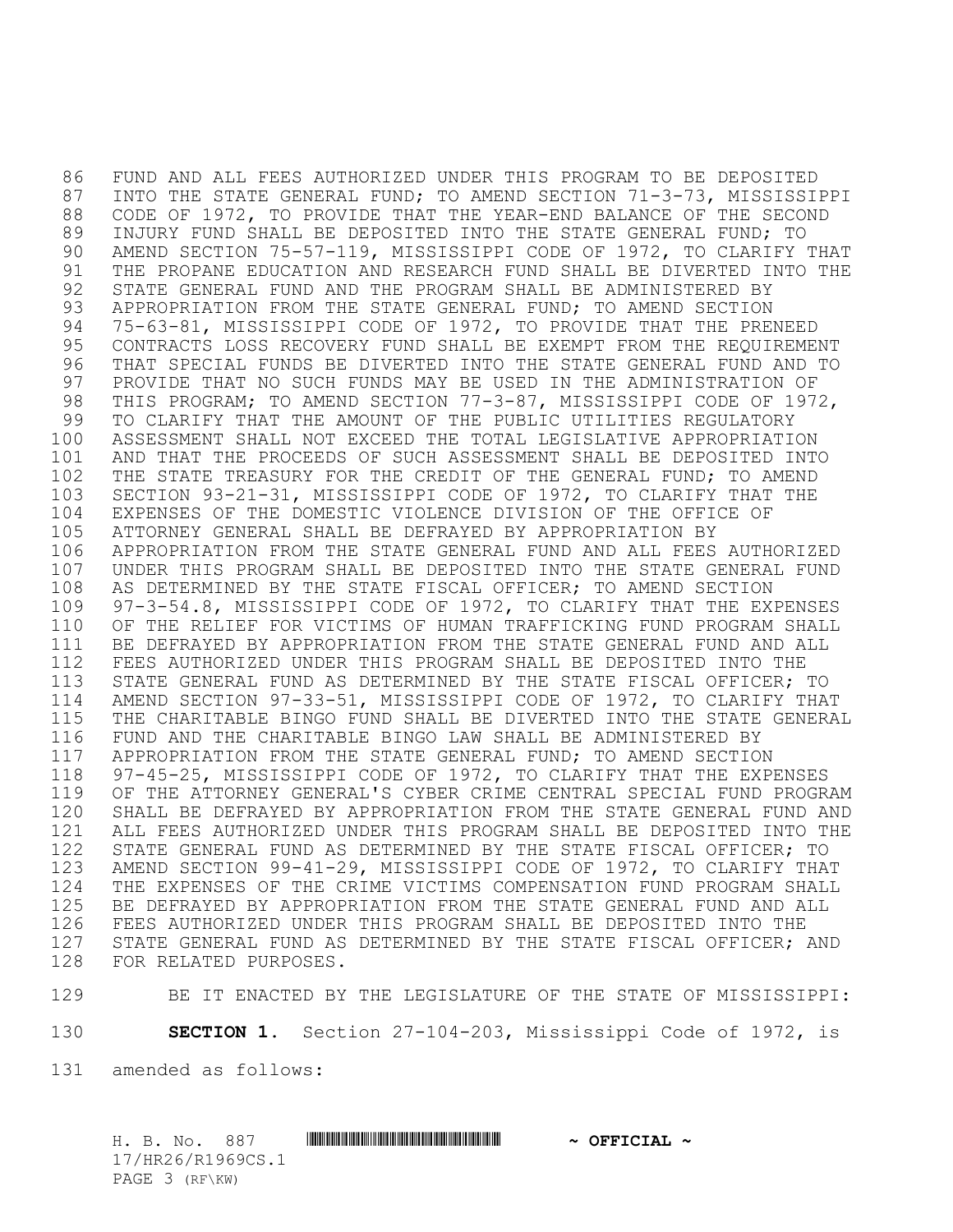27-104-203. From and after July 1, 2016, no state agency 133 shall charge another state agency a fee, assessment, rent, audit fee, personnel fee or other charge for services or resources received. The provisions of this section shall not apply (a) to grants, contracts, pass-through funds, project fees or other charges for services between state agencies and the Board of Trustees of State Institutions of Higher Learning, any public university, the Mississippi Community College Board, any public community or junior college, and the State Department of Education, nor (b) to charges for services between the Board of Trustees of State Institutions of Higher Learning, any public university, the Mississippi Community College Board, any public community or junior college, and the State Department of Education, nor (c) to federal grants, pass-through funds, cost allocation charges, surplus property charges, project fees or nonrecurring fees between state agencies as approved or determined by the State Fiscal Officer. The Board of Trustees of State Institutions of Higher Learning, any public university, the Mississippi Community College Board, any public community or junior college, and the State Department of Education shall retain the authority to charge and be charged for expenditures that they deemed nonrecurring in nature by the State Fiscal Officer.

 **SECTION 2.** Section 27-104-205, Mississippi Code of 1972, is amended as follows:

H. B. No. 887 \*HR26/R1969CS.1\* **~ OFFICIAL ~** 17/HR26/R1969CS.1 PAGE 4 (RF\KW)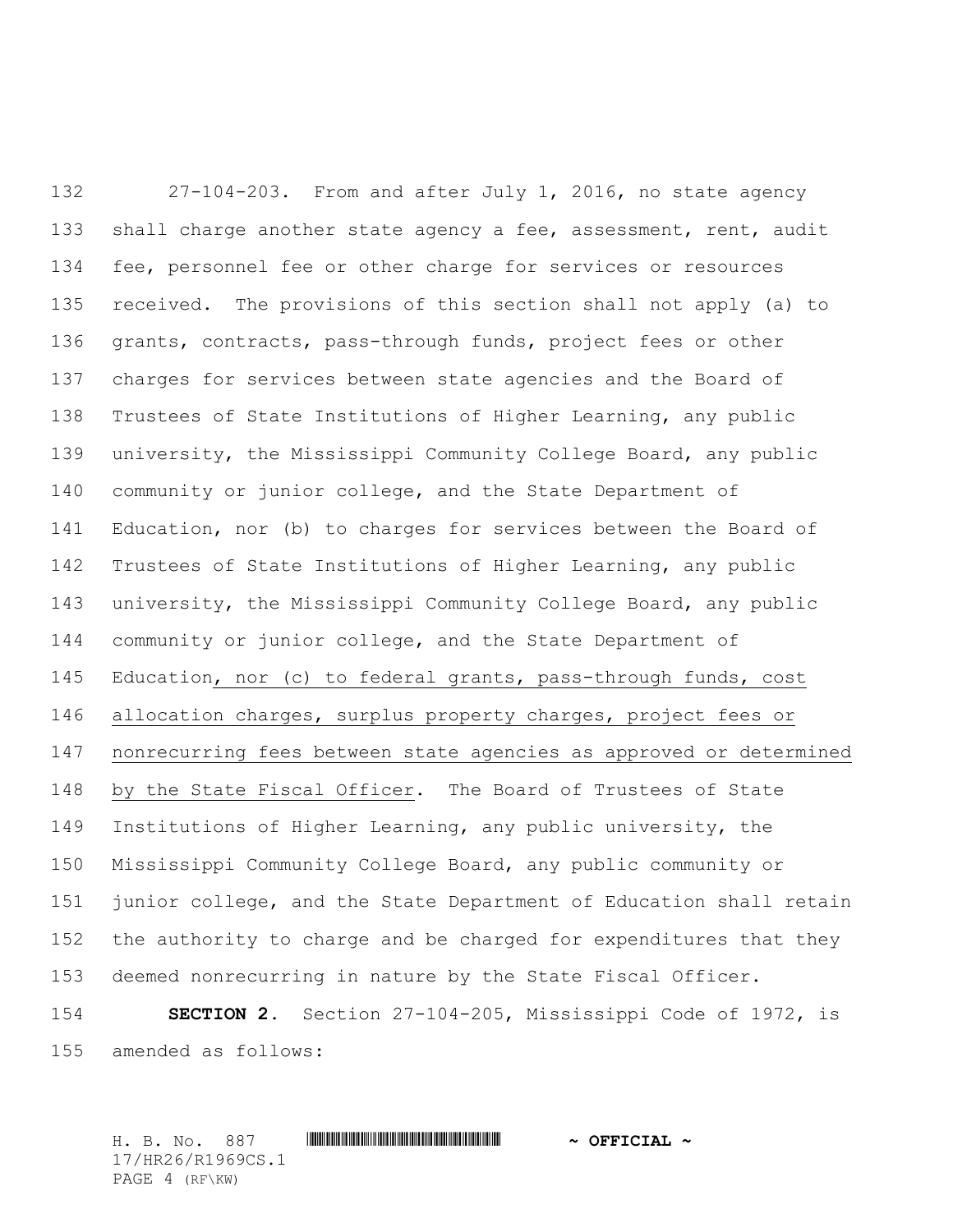27-104-205. (1) From and after July 1, 2016, the expenses of the following enumerated state agencies shall be defrayed by appropriation of the Legislature from the State General Fund: the State Fire Marshal, the State Fire Academy, the Office of Secretary of State (not including the Preneed Contracts Loss Recovery Fund), the Mississippi Public Service Commission, the Mississippi Department of Information Technology Services, the State Personnel Board, the Mississippi Department of Insurance (not including the Municipal Fire Protection Fund, Section 83-1-37, and the County Volunteer Fire Department Fund, Section 83-1-39), the Mississippi Law Enforcement Officers' Minimum Standards Board; **\* \* \*** the Mississippi Gaming Commission; the Mississippi Oil and Gas Board (not including the Emergency Plugging Fund program and Oil and Gas Conservation Fund program); 170 the Mississippi Department of Revenue - License Tag; the Office of the State Public Defender; the Mississippi Workers' Compensation Commission; the Office of Attorney General; and the Mississippi Department of Finance and Administration (not including the Statewide Cost Allocation Plan, the Office of Surplus Property and the Office of Insurance). Beginning July 1, 2016, any fees, assessments or other revenues charged for the support of the above-named state agencies shall be deposited into the State General Fund, and any special fund or depository established within the State Treasury for the deposit of such fees, assessments or revenues shall be abolished and the balance

H. B. No. 887 \*HR26/R1969CS.1\* **~ OFFICIAL ~** 17/HR26/R1969CS.1 PAGE 5 (RF\KW)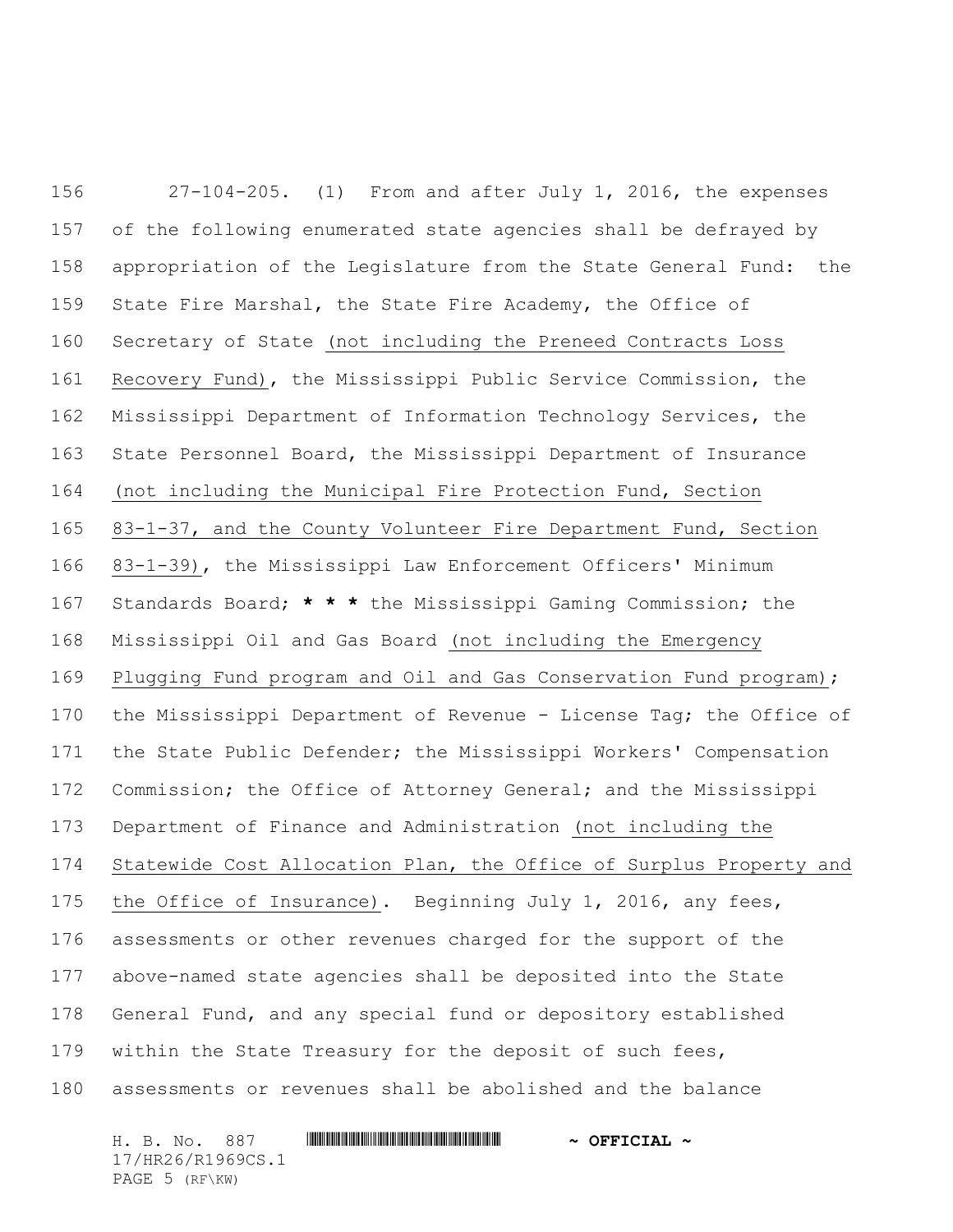transferred to the State General Fund. Expenses heretofore drawn from such special funds or other depositories shall be drawn from the agencies General Fund Account.

 (2) Beginning with the fiscal year ending June 30, 2016, the amount to be appropriated annually from the State General Fund for the support of each of the above-named state agencies shall not exceed the amount appropriated for such purpose in the preceding fiscal year, plus any increases in or additional fees, assessments or other charges authorized by act of the Legislature for the succeeding fiscal year.

 (3) The provisions of this section shall not apply to any trust fund account that is maintained by any above-named agency. (4) The provisions of this section shall not prohibit any of the above-named agencies from maintaining clearing accounts in approved depositories.

 (5) The provisions of this section shall not apply to any trust fund accounts maintained by the Public Employees' Retirement System and protected under Section 272A of the Mississippi Constitution of 1890.

 **SECTION 3.** Section 7-3-59, Mississippi Code of 1972, is amended as follows:

 7-3-59. (1) Except as otherwise provided in this section, all fees collected by the Office of the Secretary of State under Section 75-9-525 shall be deposited in State Treasury Special Fund 3111, and shall be used to operate the activities of the Office of

H. B. No. 887 \*HR26/R1969CS.1\* **~ OFFICIAL ~** 17/HR26/R1969CS.1 PAGE 6 (RF\KW)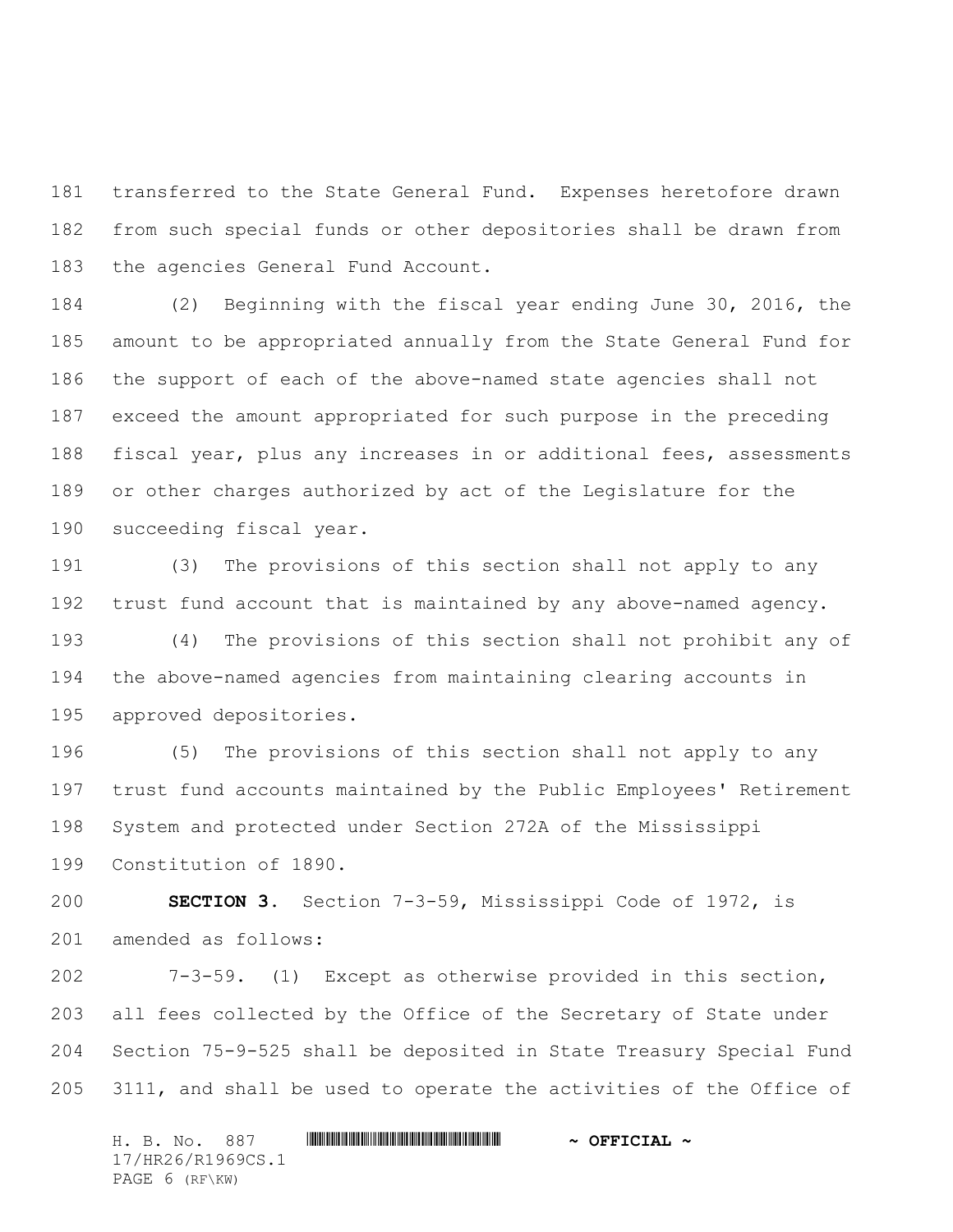the Secretary of State as necessary to administer the filing and research provisions of Revised Article 9 of the Uniform Commercial Code and to pay to each chancery clerk such amounts as that clerk shall be owed under subsection (2) of this section. The expenditure of the funds deposited in this fund shall be paid by the State Treasurer upon requisition signed by the Office of the Secretary of State.

 (2) (a) Through September 30, 2007, for each filing and indexing of a financing statement under Part 5 (Filing) of Title 75, Chapter 9 (Uniform Commercial Code Revised Article 9 - Secured Transactions), the Secretary of State shall remit the following fee to the chancery clerk of the Mississippi county, if any, indicated on the face of the financing statement as the domicile of the debtor, or, if no county is so indicated, the Mississippi county of the address of the debtor stated on the financing statement.

 (i) Five Dollars (\$5.00), when the financing statement is communicated in writing, either in the standard form prescribed by the Secretary of State or not in the standard form so prescribed, plus Two Dollars (\$2.00) for each additional debtor name more than one (1) required to be indexed.

 (ii) Five Dollars (\$5.00) if the financing statement is communicated by another medium authorized by filing-office rule.

H. B. No. 887 \*HR26/R1969CS.1\* **~ OFFICIAL ~** 17/HR26/R1969CS.1 PAGE 7 (RF\KW)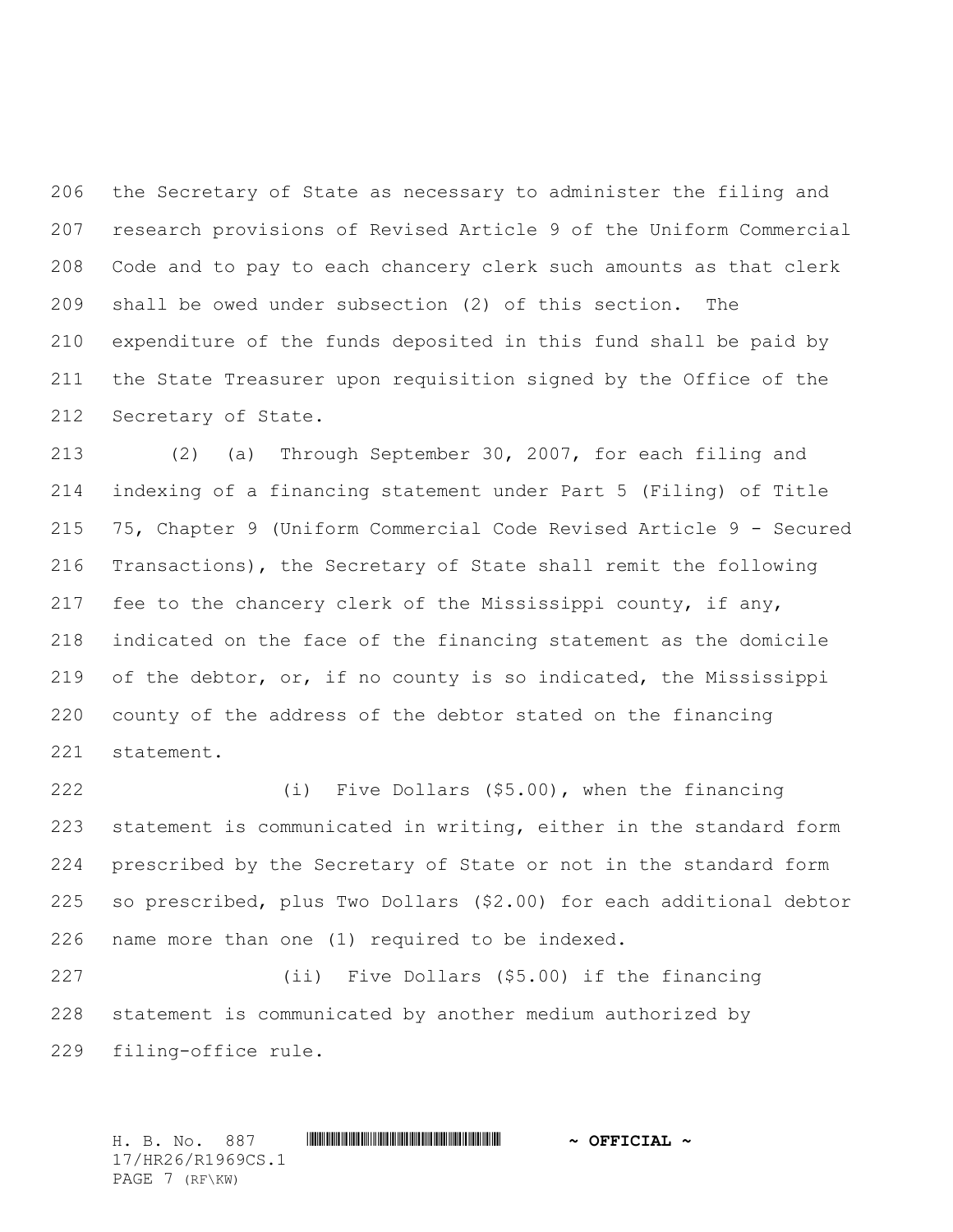(b) From and after October 1, 2007, for each filing and indexing of a financing statement under Part 5 (Filing) of Title 75, Chapter 9 (Uniform Commercial Code Revised Article 9 - Secured Transactions), the Secretary of State shall remit the following fee to the County Voting Systems Assistance Bond Sinking Fund created under Section 3 of House Bill No. 562, 2006 Regular Session, in such amounts as specified in Section 3 of House Bill No. 562, 2006 Regular Session, and shall distribute the remainder of the fees to the "Help Mississippi Vote Fund" created in Section 23-15-169.7.

 (i) Five Dollars (\$5.00), when the financing statement is communicated in writing, either in the standard form prescribed by the Secretary of State or not in the standard form so prescribed, plus Two Dollars (\$2.00) for each additional debtor name more than one (1) required to be indexed.

 (ii) Five Dollars (\$5.00) if the financing statement is communicated by another medium authorized by filing-office rule.

 (3) The Secretary of State shall remit to each chancery clerk not less than monthly the amount owed under subsection (2) of this section. Each payment shall be accompanied by a detailed accounting of the transactions represented by that payment. However, from and after October 1, 2007, the Secretary of State shall remit to the County Voting Systems Assistance Bond Sinking Fund and the "Help Mississippi Vote Fund" not less than monthly

H. B. No. 887 \*HR26/R1969CS.1\* **~ OFFICIAL ~** 17/HR26/R1969CS.1 PAGE 8 (RF\KW)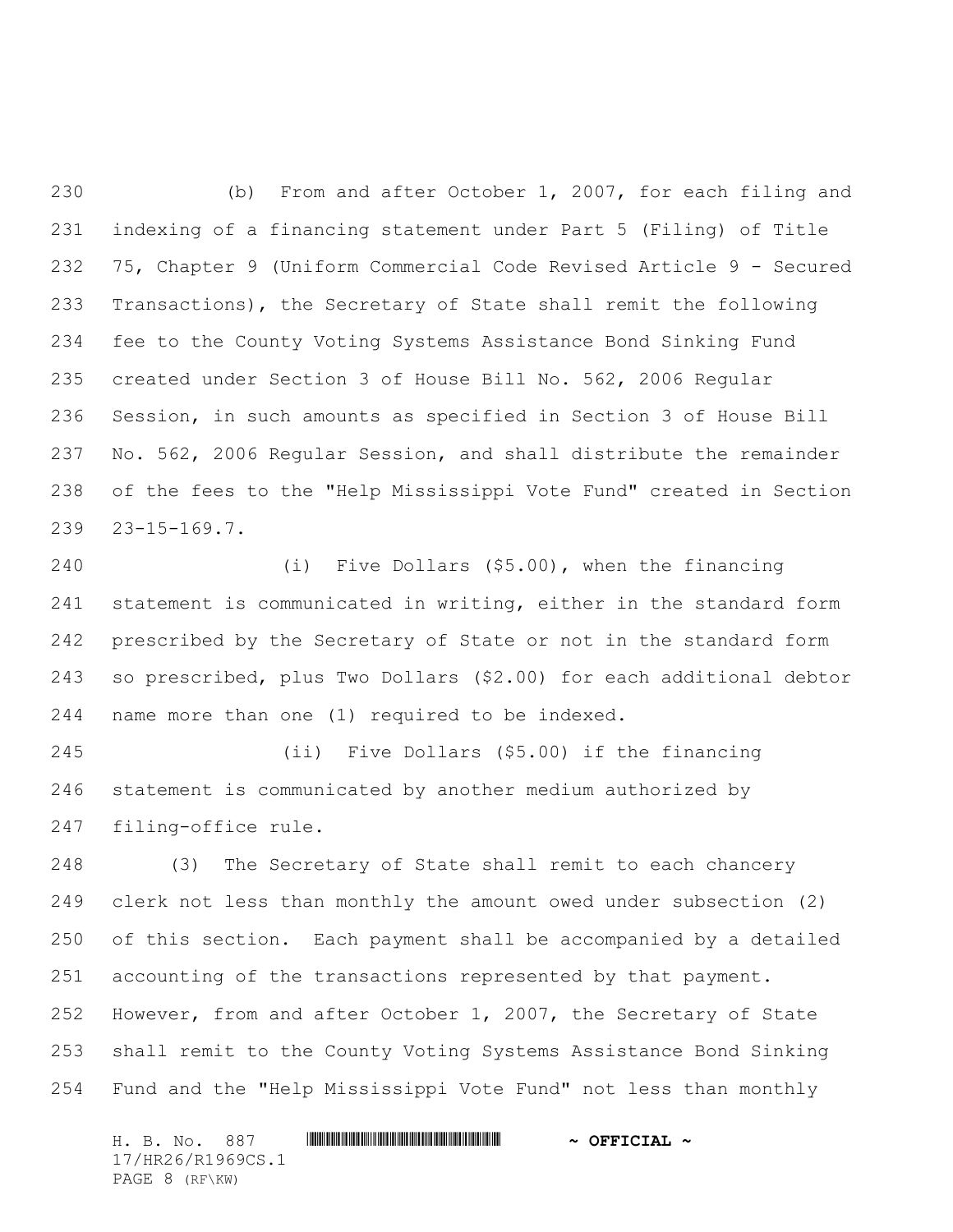the amount provided under subsection (2) of this section. Each payment shall be accompanied by a detailed accounting of the transactions represented by that payment.

 (4) From and after July 1, 2016, the expenses of this agency shall be defrayed by appropriation from the State General Fund and all user charges and fees authorized under this section shall be deposited into the State General Fund as authorized by law and as determined necessary by the State Fiscal Officer for the purpose of paying principal and interest on bond issues for county voting systems.

 (5) From and after July 1, 2016, no state agency shall charge another state agency a fee, assessment, rent or other charge for services or resources received by authority of this section.

 **SECTION 4.** Section 23-15-169.7, Mississippi Code of 1972, is amended as follows:

 23-15-169.7. (1) There is created in the State Treasury a special fund, to be designated the "Help Mississippi Vote Fund" to 273 the credit of the Secretary of State, which shall be comprised of the monies required to be deposited into the fund under Section 7-3-59, and any other funds that may be made available for the fund by the Legislature.

 (2) Monies in the fund shall be expended by the Secretary of State to support the state's maintenance of efforts as required by the federal mandates of the Help America Vote Act of 2002.

H. B. No. 887 \*HR26/R1969CS.1\* **~ OFFICIAL ~** 17/HR26/R1969CS.1 PAGE 9 (RF\KW)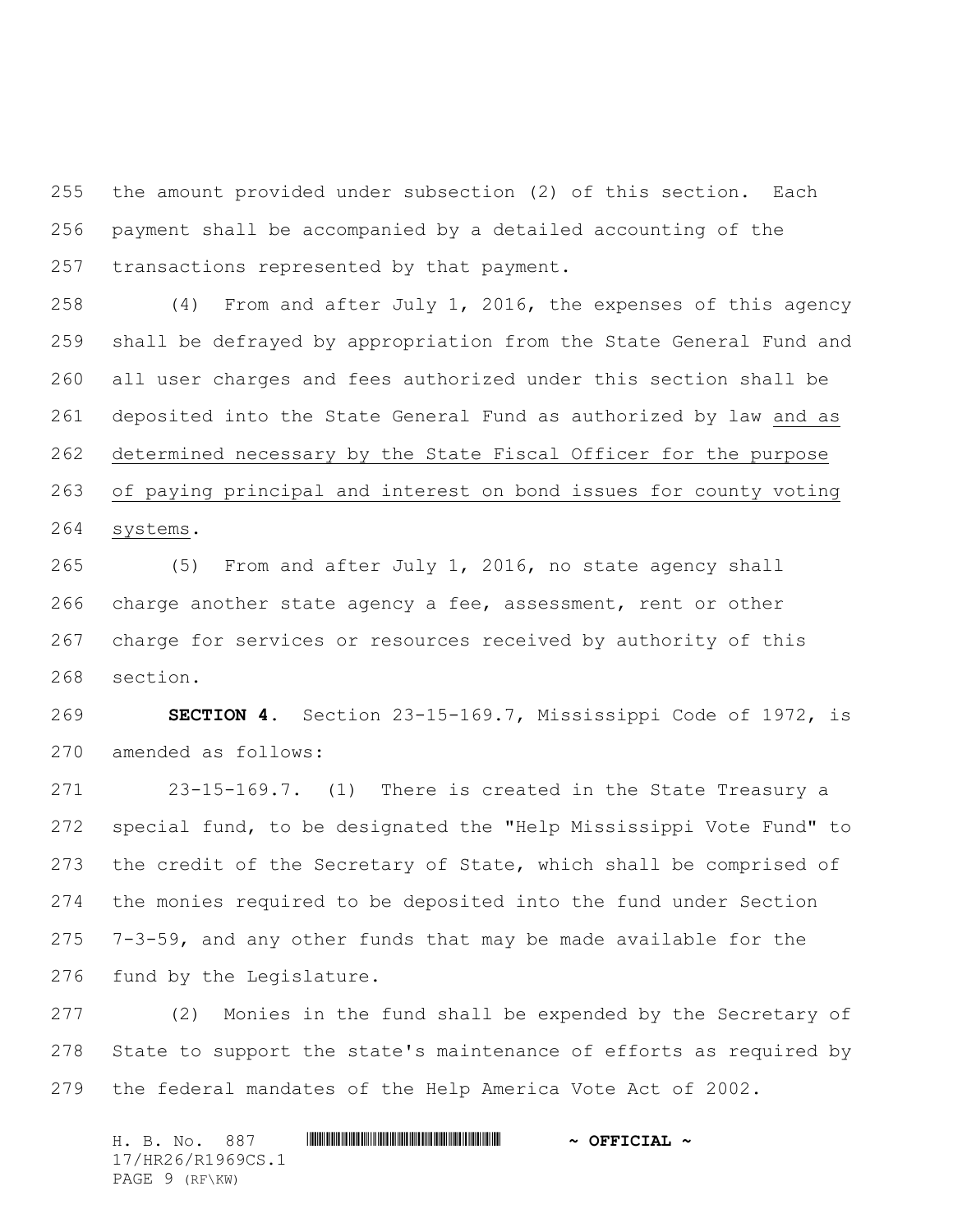(3) Unexpended amounts remaining in the special fund at the end of a fiscal year shall not lapse into the State General Fund, and any interest earned or investment earnings on amounts in the special fund shall be deposited to the credit of the special fund. (4) From and after July 1, 2016, the expenses of this agency shall be defrayed by appropriation from the State General Fund and all user charges and fees authorized under this section shall be deposited into the State General Fund as authorized by law and as authorized by the State Fiscal Officer.

 (5) From and after July 1, 2016, no state agency shall charge another state agency a fee, assessment, rent or other charge for services or resources received by authority of this section.

 **SECTION 5.** Section 79-29-1203, Mississippi Code of 1972, is amended as follows:

 79-29-1203. (1) No document required to be filed under this chapter shall be effective until the applicable fee required by this section is paid. The following fees shall be paid to and collected by the Secretary of State for the use of the State of Mississippi:

 (a) Filing of Reservation of Limited Liability Company Name or Transfer or Cancellation of Reservation, Twenty-five Dollars (\$25.00).

(b) [Reserved]

```
304 (c) [Reserved]
```
H. B. No. 887 \*HR26/R1969CS.1\* **~ OFFICIAL ~** 17/HR26/R1969CS.1 PAGE 10 (RF\KW)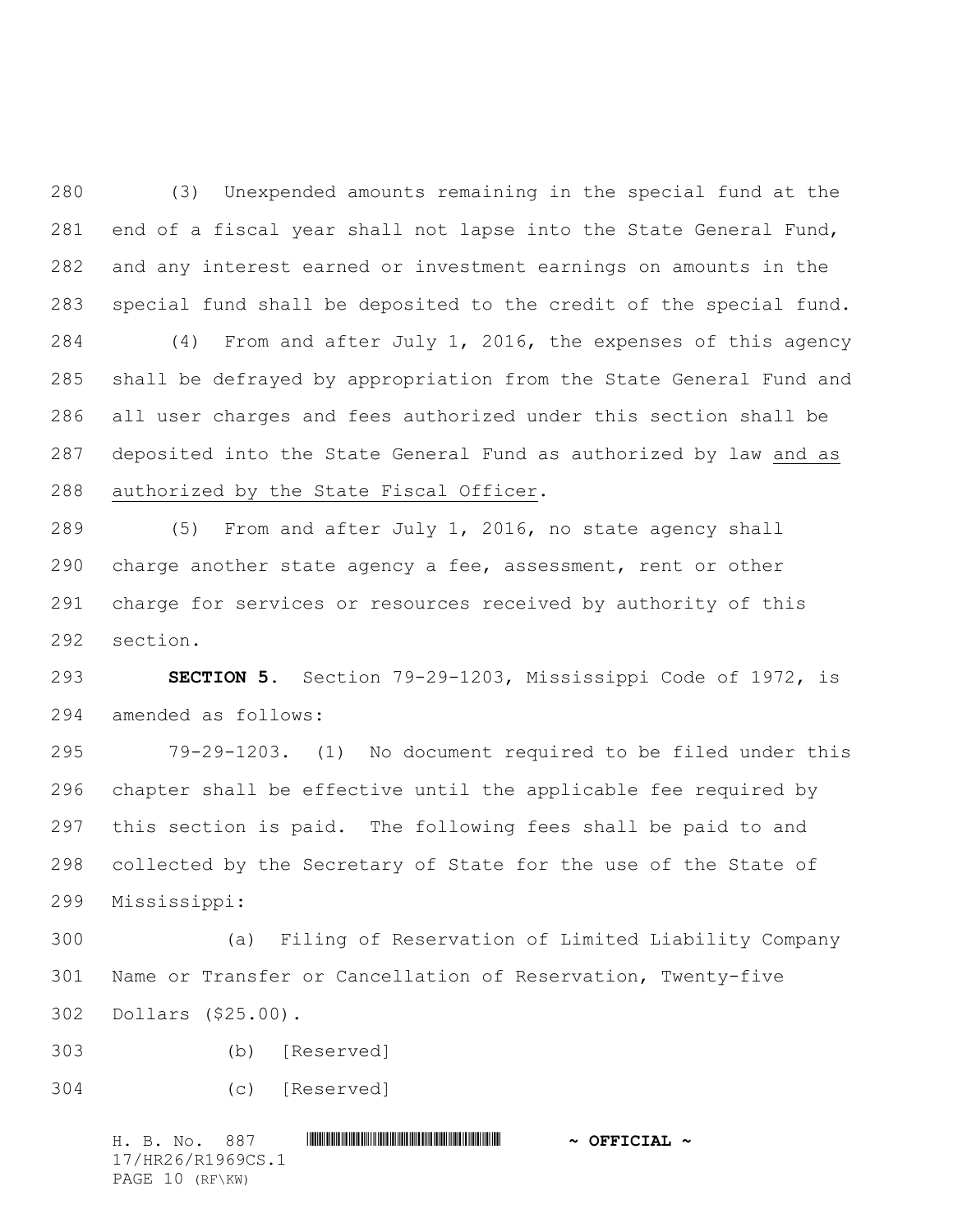(d) Filing of Certificate of Formation, Fifty Dollars (\$50.00).

 (e) Filing of Amendment to Certificate of Formation, Fifty Dollars (\$50.00).

 (f) Filing of Certificate of Dissolution, Fifty Dollars (\$50.00).

 (g) Filing of Application for Registration of Foreign Limited Liability Company, Two Hundred Fifty Dollars (\$250.00) and Ten Dollars (\$10.00) for each day, but not to exceed a total of One Thousand Dollars (\$1,000.00) for each year the foreign limited liability company transacts business in this state without a registration as a foreign limited liability company.

 (h) Filing of Certificate of Correction, Fifty Dollars (\$50.00).

 (i) Filing of Certificate of Cancellation of Registration of Foreign Limited Liability Company, Fifty Dollars (\$50.00).

 (j) Filing of an Annual Report of Domestic Limited Liability Company, (no fee).

 (k) Filing of an Annual Report of Foreign Limited Liability Company, to be deposited in the Elections Support Fund created in Section 23-15-5, Two Hundred Fifty Dollars (\$250.00).

 (l) Certificate of Administrative Dissolution, (no fee).

H. B. No. 887 \*HR26/R1969CS.1\* **~ OFFICIAL ~** 17/HR26/R1969CS.1 PAGE 11 (RF\KW)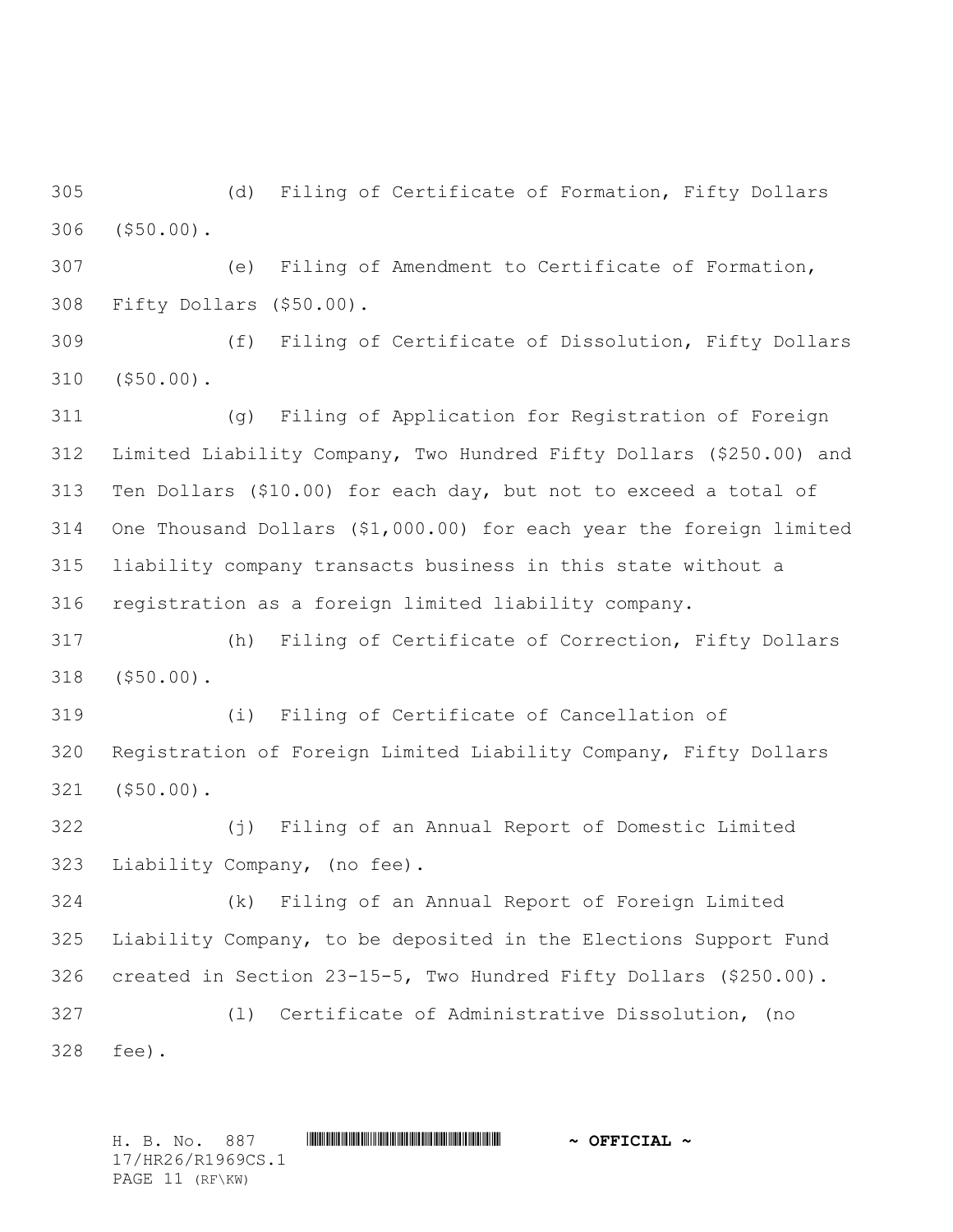(m) Filing of Application for Reinstatement Following Administrative Dissolution, Fifty Dollars (\$50.00). (n) Certificate of Administrative Revocation of Authority to Transact Business, (no fee). (o) Filing of Application for Reinstatement Following Administrative Revocation, One Hundred Dollars (\$100.00). (p) Certificate of Reinstatement Following Administrative Dissolution, (no fee). (q) Certificate of Reinstatement Following Administrative Revocation of Authority to Transact Business, (no fee). (r) Filing of Certificate of Revocation of Dissolution, Twenty-five Dollars (\$25.00). (s) Application for Certificate of Existence or Authorization, Twenty-five Dollars (\$25.00). (t) Any other document required or permitted to be filed under this chapter, Twenty-five Dollars (\$25.00). (2) The Secretary of State shall collect a fee of Twenty-five Dollars (\$25.00) each time process is served on the Secretary of State under Section 79-29-101 et seq. (3) The Secretary of State shall collect the following fees for copying and certifying the copy of any filed document relating to a domestic or foreign limited liability company: (a) One Dollar (\$1.00) a page for copying; and (b) Ten Dollars (\$10.00) for the certificate.

H. B. No. 887 \*HR26/R1969CS.1\* **~ OFFICIAL ~** 17/HR26/R1969CS.1 PAGE 12 (RF\KW)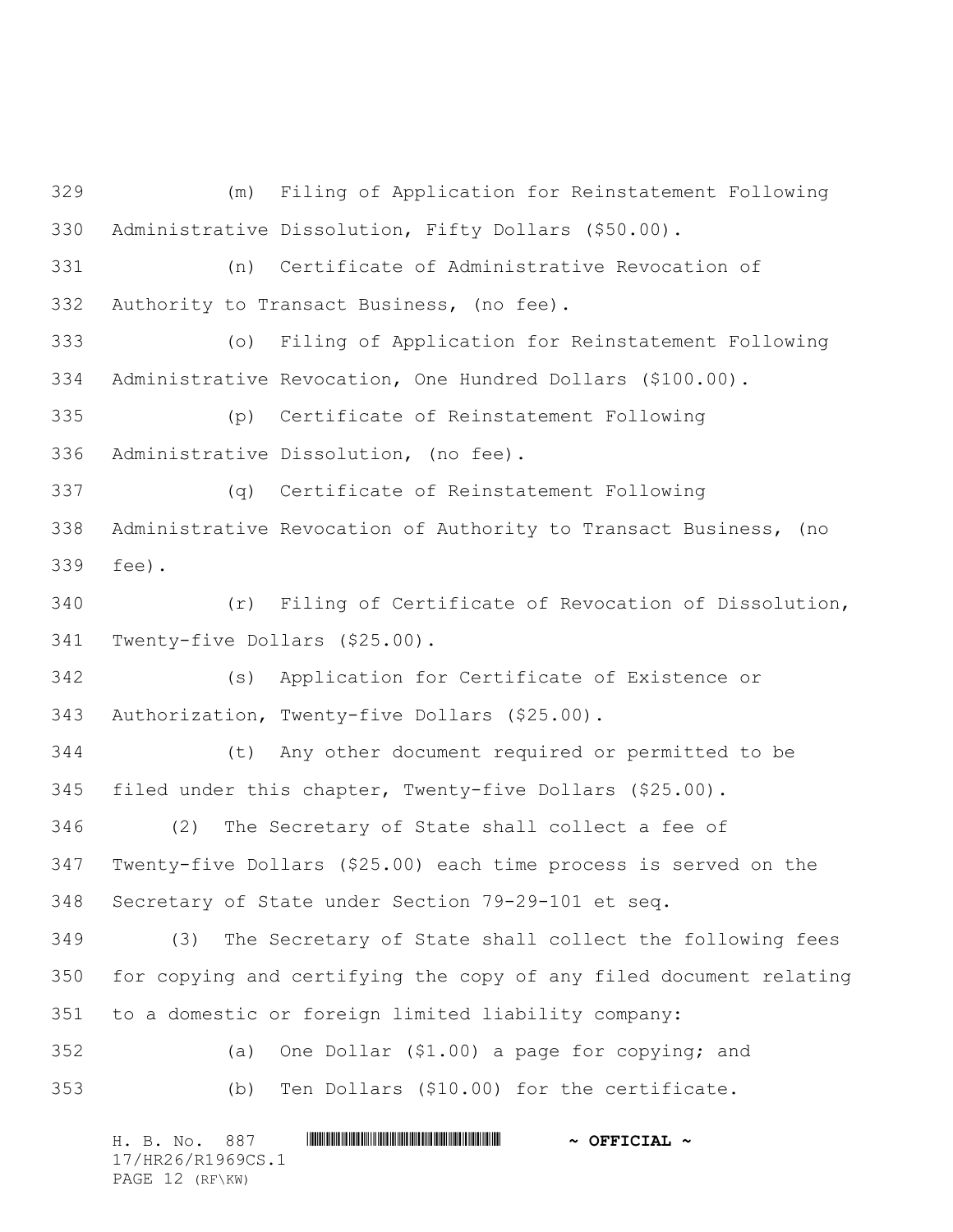(4) The Secretary of State may promulgate rules to:

 (a) Reduce the filing fees set forth in this section or provide for discounts of fees as set forth in this section to encourage online filing of documents or for other reasons as determined by the Secretary of State; and

 (b) Provide for documents to be filed and accepted on an expedited basis upon the request of the applicant. The Secretary of State may promulgate rules to provide for an additional reasonable filing fee to be paid by the applicant and collected by the Secretary of State for the expedited filing services.

 (5) From and after July 1, 2016, the expenses of this agency shall be defrayed by appropriation from the State General Fund and all user charges and fees authorized under this section shall be deposited into the State General Fund as authorized by law and as determined by the State Fiscal Officer.

 (6) From and after July 1, 2016, no state agency shall charge another state agency a fee, assessment, rent or other charge for services or resources received by authority of this section.

 **SECTION 6.** Section 23-15-5, Mississippi Code of 1972, is brought forward as follows:

 23-15-5. (1) There is created in the State Treasury a special fund to be known as the Elections Support Fund. Monies derived from annual report fees imposed upon limited liability

H. B. No. 887 \*HR26/R1969CS.1\* **~ OFFICIAL ~** 17/HR26/R1969CS.1 PAGE 13 (RF\KW)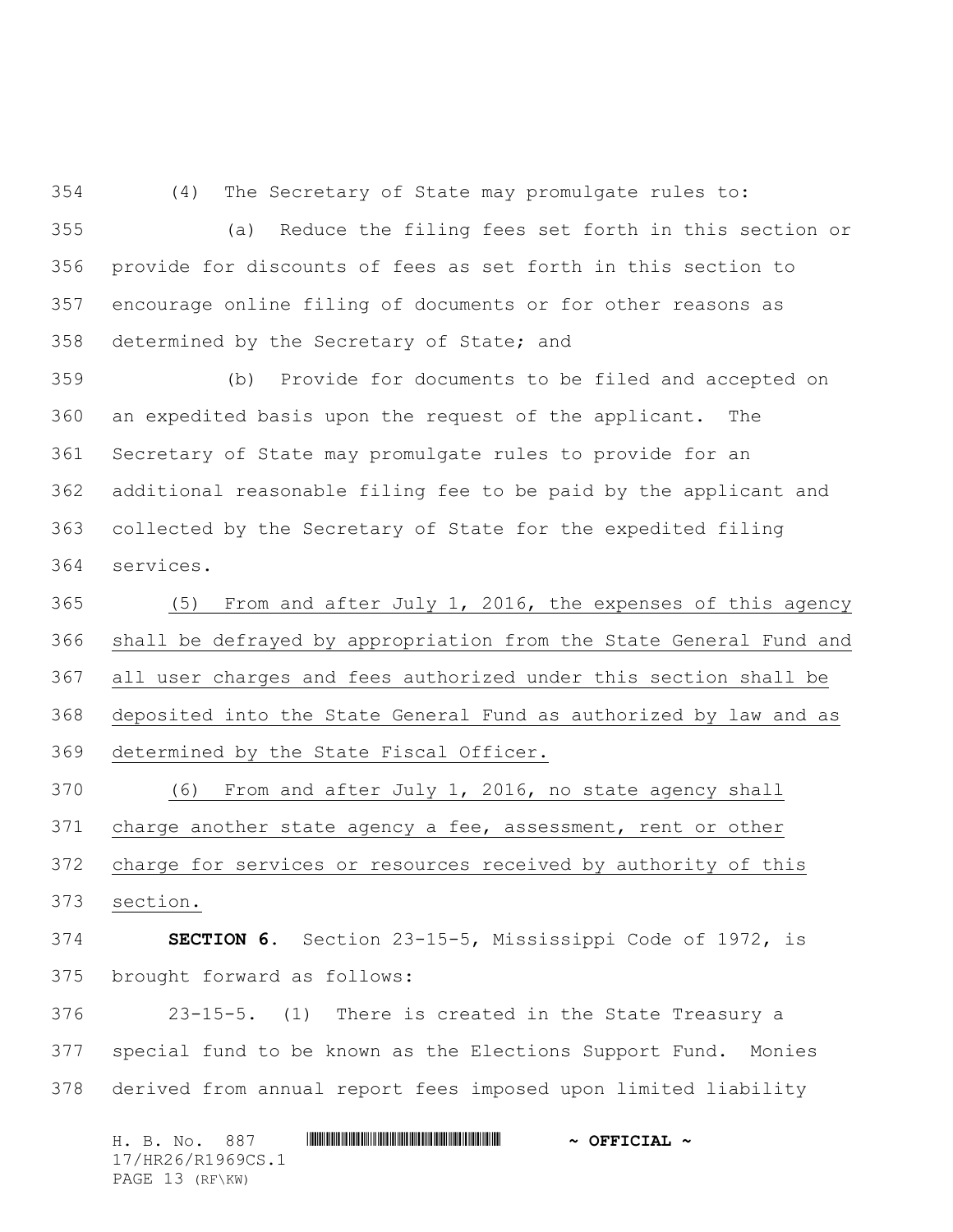companies under Section 79-29-1203 shall be deposited into the Elections Support Fund. Unexpended amounts remaining in the fund at the end of the fiscal year shall not lapse into the State General Fund, and any interest earned or investment earnings on amounts in the fund shall be disbursed as provided in subsection (2) of this section. The expenditure of monies in the fund shall be under the direction of the Secretary of State as provided by subsection (2) of this section, and such funds shall be paid by the State Treasurer upon warrants issued by the Department of Finance and Administration.

 (2) (a) Monies in the fund shall be used as follows: (i) Fifty percent (50%) of the monies in the special fund shall be distributed annually to the counties, based on the proportion that the population of a county bears to the total population in all counties of the state population according to the most recent information from the United States Census Bureau, for the purpose of acquiring, upgrading, maintaining or repairing voting equipment, systems and supplies, hiring temporary technical support, conducting elections using such voting equipment or systems and training election officials; and (ii) The remaining fifty percent (50%) of the monies in the special fund shall be allocated annually to the 401 Secretary of State and expended for the purpose of maintaining, upgrading or equipping the Statewide Elections Management System.

H. B. No. 887 \*HR26/R1969CS.1\* **~ OFFICIAL ~** 17/HR26/R1969CS.1 PAGE 14 (RF\KW)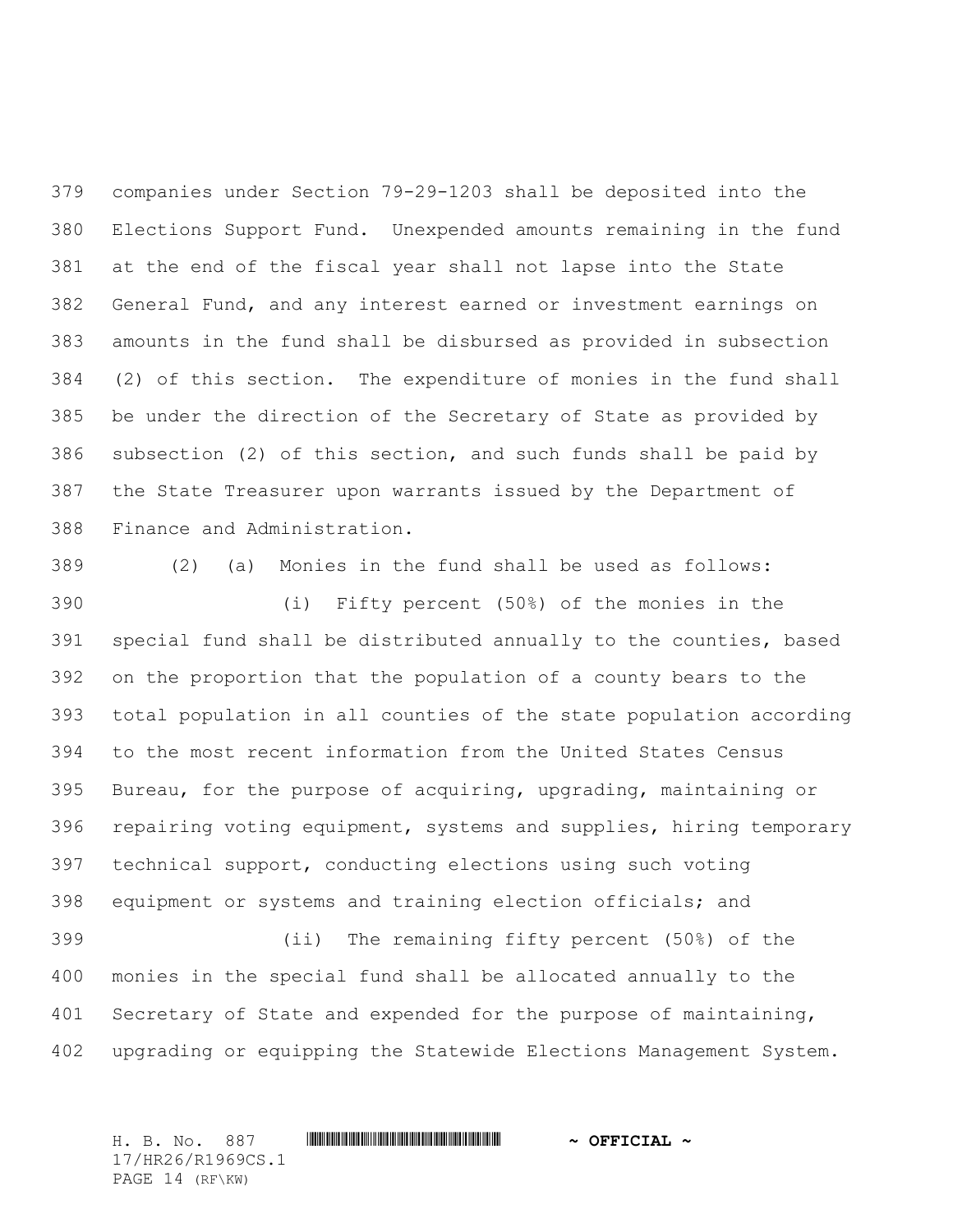(b) The Secretary of State shall create standard training guidelines to assist counties in training election officials with the funds authorized under subsection (2)(a)(ii) of this section. Any criteria established by the Secretary of State for the purposes of this section shall be used in addition to any other training or coursework prescribed by the Secretary of State to train circuit clerks, poll managers and any other election officials participating in county elections.

 (c) Notwithstanding any other provision of law, no monies from the Elections Support Fund shall be used by the Secretary of State or any person associated with the Office of the Secretary of State to provide or otherwise support expert testimony in any manner for any hearing, trial or election contest.

 (3) From and after July 1, 2016, the expenses of this agency shall be defrayed by appropriation from the State General Fund and all user charges and fees authorized under this section shall be deposited into the State General Fund as authorized by law.

 (4) From and after July 1, 2016, no state agency shall 422 charge another state agency a fee, assessment, rent or other charge for services or resources received by authority of this section.

 **SECTION 7.** Section 7-5-305, Mississippi Code of 1972, is amended as follows:

H. B. No. 887 \*HR26/R1969CS.1\* **~ OFFICIAL ~** 17/HR26/R1969CS.1 PAGE 15 (RF\KW)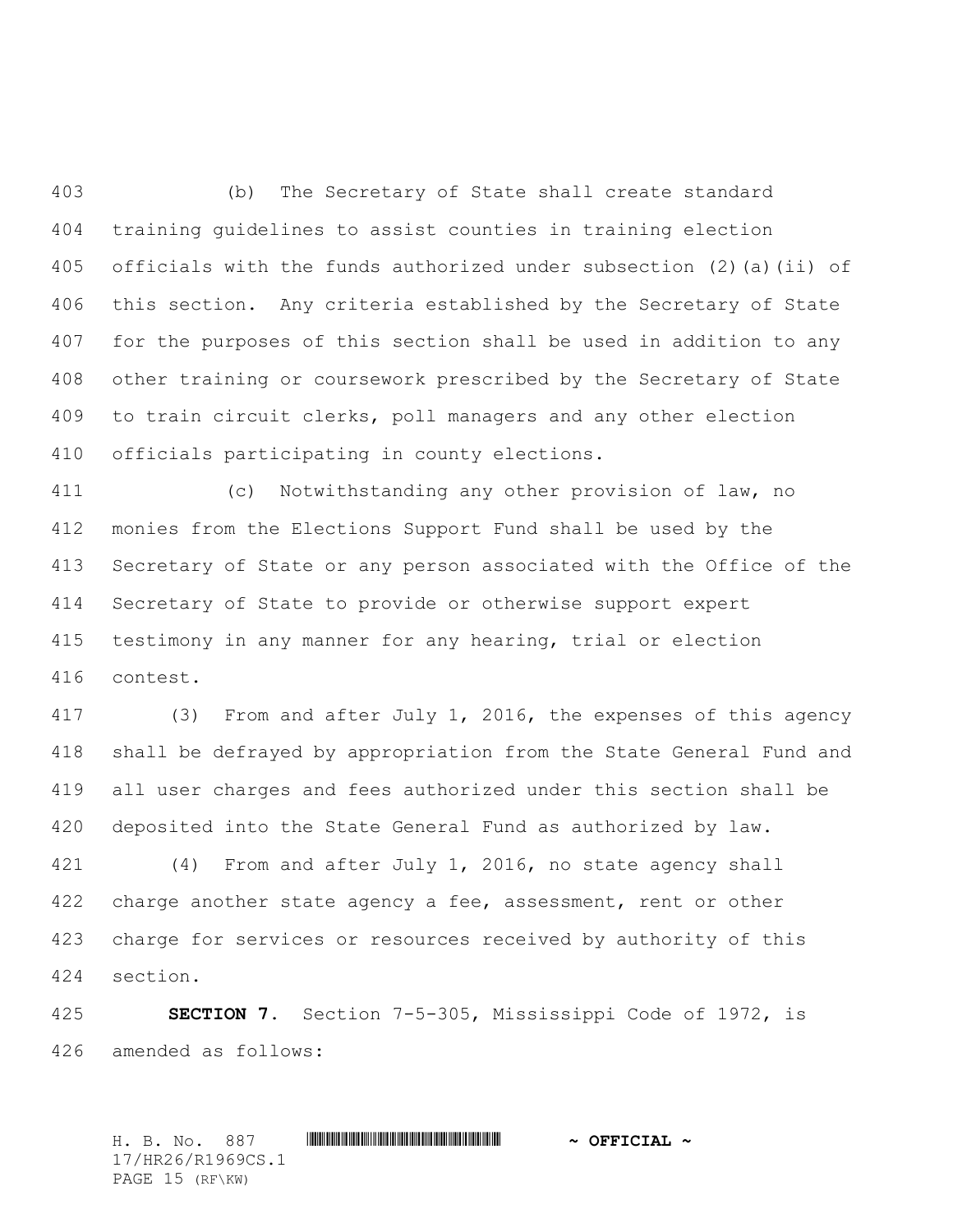7-5-305. (1) To fund the Insurance Integrity Enforcement Bureau, the Workers' Compensation Commission may assess each workers' compensation carrier and self-insurer, in the manner provided in Section 71-3-99, an amount based upon the proportion that the total gross claims for compensation and medical services and supplies paid by such carrier or self-insurer during the preceding one-year period bore to the total gross claims for compensation and medical services and supplies paid by all carriers and self-insurers during such period. The total amount assessed and collected by the commission from all workers' compensation carriers and self-insurers used to fund the Insurance Integrity Enforcement Bureau during each fiscal year shall be based upon the recommendation of the Insurance Integrity Enforcement Bureau, but shall not exceed One Hundred Fifty Thousand Dollars (\$150,000.00). The funds received from the assessment in this subsection (1) shall be used primarily for the purpose of investigating and prosecuting workers' compensation fraud. Within thirty (30) days of receipt, the Workers' Compensation Commission shall transfer such assessment from the Administrative Expense Fund into a special fund of the Office of the Attorney General created in the State Treasury and designated as the "Insurance Integrity Enforcement Fund."

 (2) In addition to the monies collected under the assessment provided in this section to fund the Insurance Integrity Enforcement Bureau, for fiscal year 1999 the sum of One Hundred

H. B. No. 887 \*HR26/R1969CS.1\* **~ OFFICIAL ~** 17/HR26/R1969CS.1 PAGE 16 (RF\KW)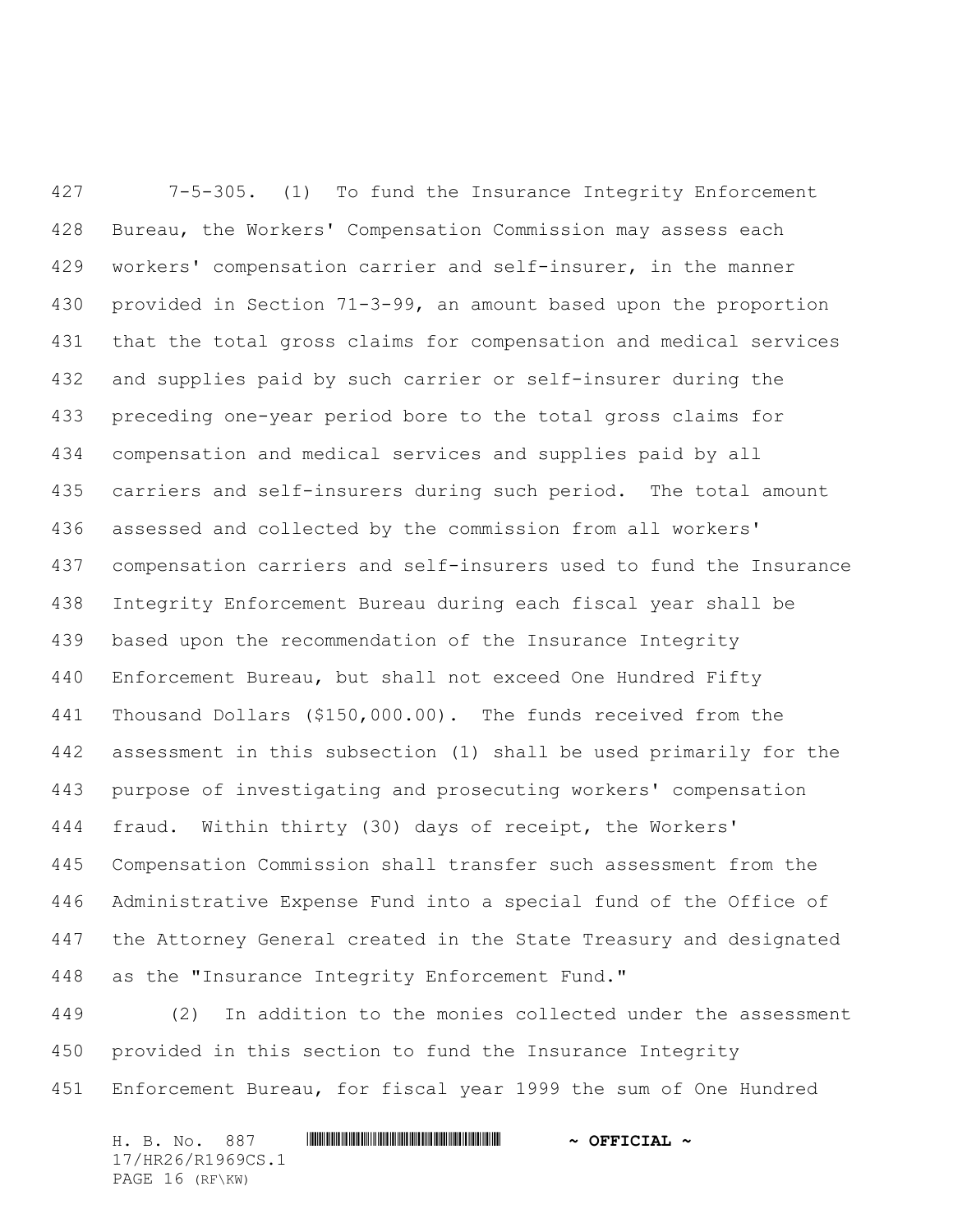Fifty Thousand Dollars (\$150,000.00) shall be appropriated by the Legislature to the Insurance Integrity Enforcement Fund from the State General Fund. The funds received from the appropriation in this subsection (2) shall be used primarily for the purpose of investigating and prosecuting insurance fraud other than workers' compensation fraud.

 (3) The Insurance Integrity Enforcement Bureau may accept gifts, grants and appropriations of state and federal funds for deposit in the Insurance Integrity Enforcement Fund. The Insurance Integrity Enforcement Fund shall be used solely to defray the expenses of the Insurance Integrity Enforcement Bureau, and any interest earned on monies in such fund shall be credited to the fund. Expenditures from the Insurance Integrity Enforcement Fund shall be made upon requisition by the Attorney General and subject to appropriation by the Legislature.

 (4) From and after July 1, 2016, the expenses of this agency shall be defrayed by appropriation from the State General Fund and all user charges and fees authorized under this section shall be deposited into the State General Fund as authorized by law and as determined by the State Fiscal Officer.

 (5) From and after July 1, 2016, no state agency shall 473 charge another state agency a fee, assessment, rent or other charge for services or resources received by authority of this section.

H. B. No. 887 \*HR26/R1969CS.1\* **~ OFFICIAL ~** 17/HR26/R1969CS.1 PAGE 17 (RF\KW)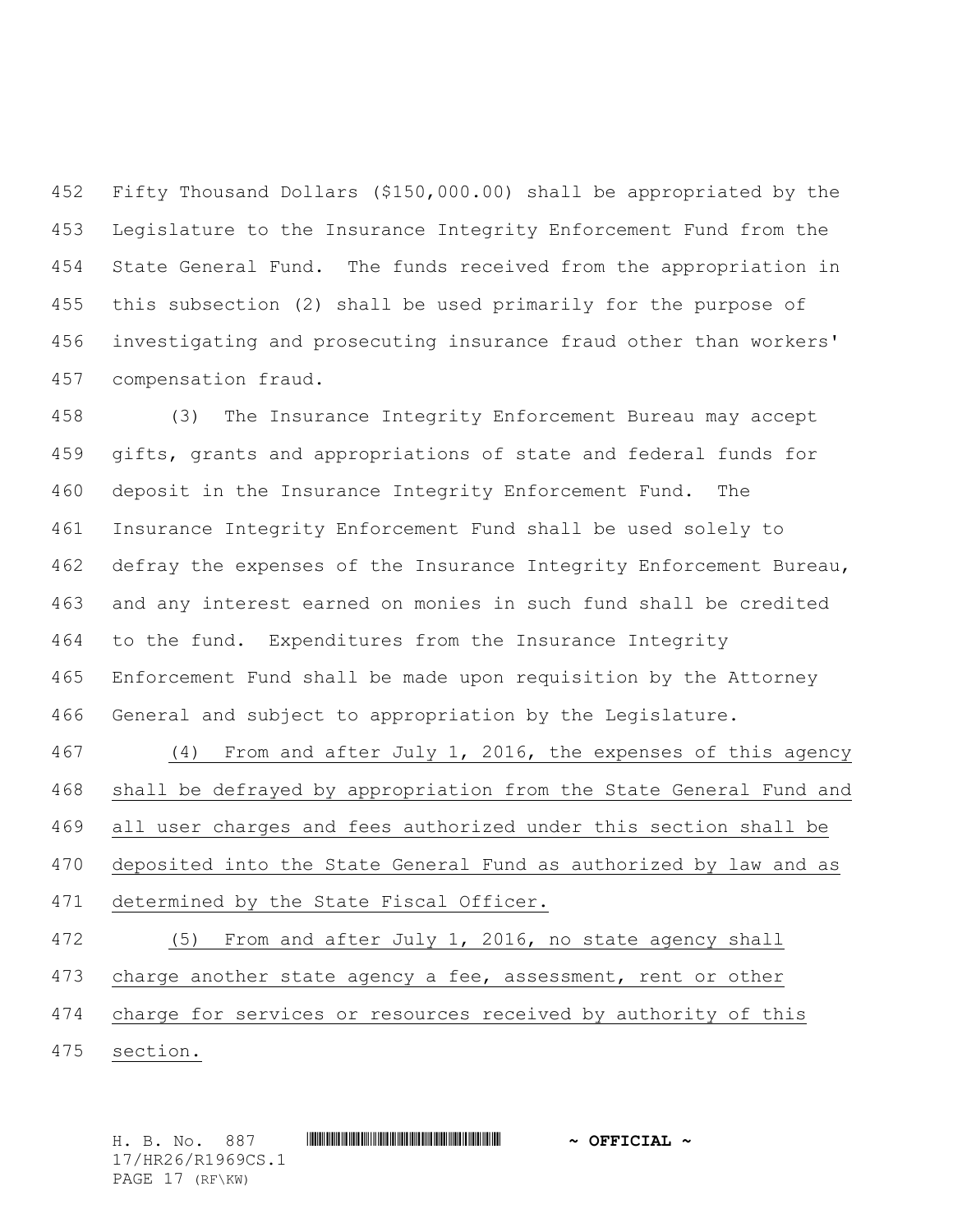**SECTION 8.** Section 9-11-35, Mississippi Code of 1972, is amended as follows:

 9-11-35. (1) **\* \* \*** The Department of Revenue shall administer the Justice Court Collections Payment Program. The purpose of the **\* \* \*** program shall be to provide support for 481 salaries of justice court personnel, for the purchase, operation 482 and maintenance of software and equipment, for facility planning and improvement, and for other expenses incurred for the purpose of collecting fines and assessments within the justice court system. Monies **\* \* \*** appropriated by the Legislature to the Department of Revenue for the purposes of funding the Justice Court Collections Payment Program shall be expended by the department **\* \* \*** to each participating county based upon that county's deposits in the Treasury of the monies received under the provisions of Section 99-19-73.

**\* \* \***

 (2) The Department of Revenue shall promulgate rules and procedures relating to **\* \* \*** the disbursement of monies **\* \* \*** to participating counties. The department **\* \* \*** shall promulgate rules and procedures to **\* \* \*** ensure that the justice court system of a participating county practices proper and effective collection procedures for the collection of fines and other assessments. The county may use monies **\* \* \*** received from the program to defray the costs associated with collection actions under Section 19-3-41(4) for collection of delinquent fines and

H. B. No. 887 \*HR26/R1969CS.1\* **~ OFFICIAL ~** 17/HR26/R1969CS.1 PAGE 18 (RF\KW)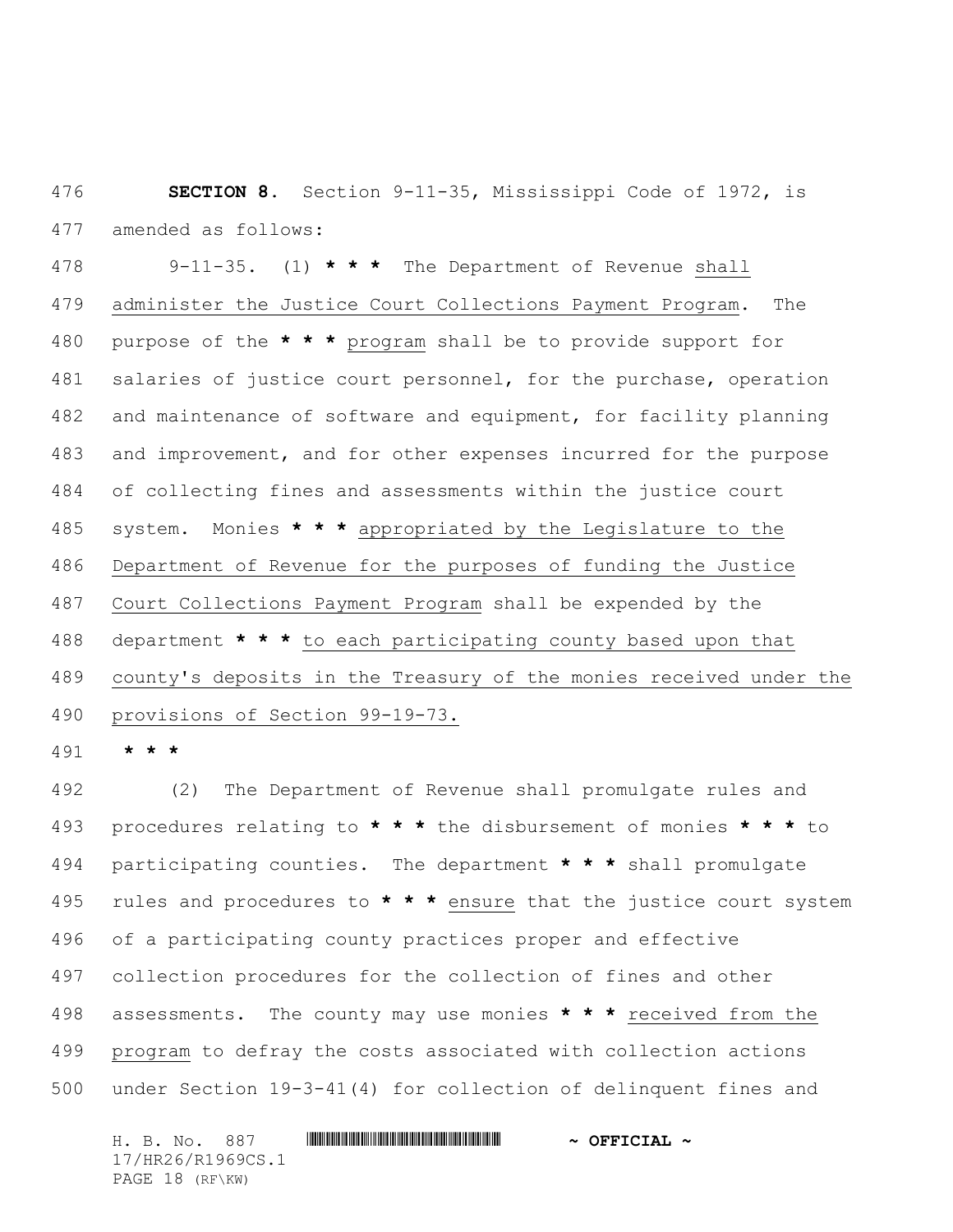other assessments. The county shall participate in collection actions under Section 19-3-41(2) for collection of delinquent fines and other assessments in order to qualify. **\* \* \***

 **SECTION 9.** Section 21-23-23, Mississippi Code of 1972, is amended as follows:

 21-23-23. (1) **\* \* \*** The Department of Revenue shall administer the Municipal Court Collections Payment Program. The purpose of the **\* \* \*** program shall be to provide support for salaries of municipal court personnel, for the purchase, operation and maintenance of software and equipment, for facility planning and improvement, and for other expenses incurred for the purpose of collecting fines and assessments within the municipal court system. Monies **\* \* \*** appropriated by the Legislature to the Department of Revenue for the purposes of funding the Municipal Court Collections Payment Program shall be expended by the department **\* \* \*** to each participating municipality based upon that municipality's deposits in the Treasury of the monies received under the provisions of Section 99-19-73.

**\* \* \***

 (2) The Department of Revenue shall promulgate rules and procedures relating to **\* \* \*** the disbursement of monies **\* \* \*** to participating municipalities. The department **\* \* \*** shall promulgate rules and procedures to **\* \* \*** ensure that the municipal court system of a participating municipality practices proper and effective collection procedures for the collection of fines and

H. B. No. 887 \*HR26/R1969CS.1\* **~ OFFICIAL ~** 17/HR26/R1969CS.1 PAGE 19 (RF\KW)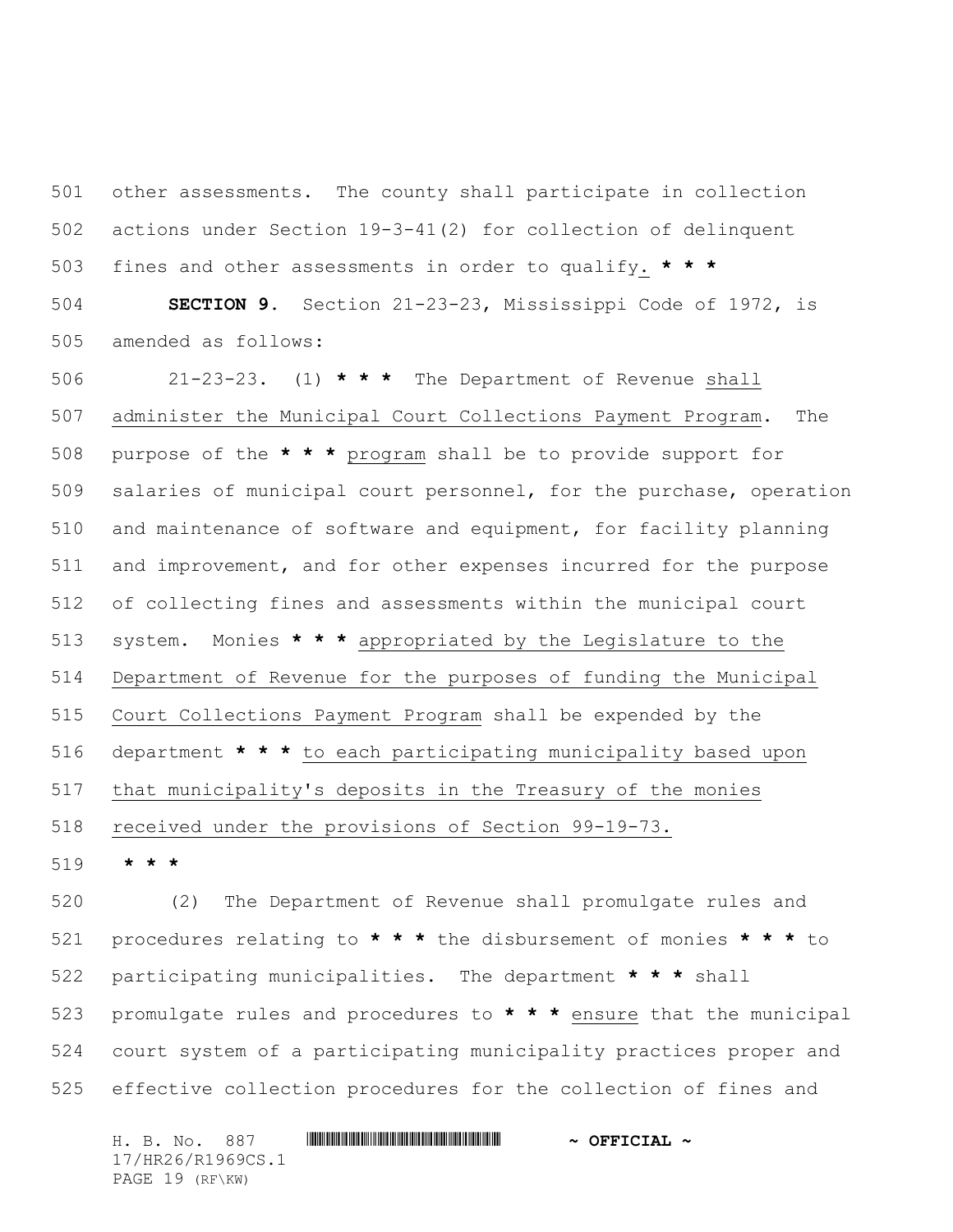other assessments. If a municipality uses its own employees to collect delinquent fines and other assessments owed to the municipality, then it may use monies from the fund to defray the costs associated with these collection actions. In addition, the governing authority of a participating municipality shall contract with a private attorney or private collection agent or agency to collect delinquent criminal fines and other assessments as provided in Section 21-17-1(6) in order to qualify. **\* \* \***

 **SECTION 10.** Section 11-46-17, Mississippi Code of 1972, is amended as follows:

 11-46-17. (1) There is hereby created in the State Treasury a special fund to be known as the "Tort Claims Fund."

 All monies that the Department of Finance and Administration receives and collects under the provisions of subsection (2) of this section and all funds that the Legislature appropriates for use by the board in administering the provisions of this chapter shall be deposited in the fund. All monies in the fund may be expended by the board for any and all purposes for which the board is authorized to expend funds under the provisions of this chapter. All interest earned from the investment of monies in the fund shall be credited to the fund. Monies remaining in the fund at the end of a fiscal year shall not lapse into the State General Fund.

 (2) From and after July 1, 1993, each governmental entity other than political subdivisions shall participate in a

H. B. No. 887 \*HR26/R1969CS.1\* **~ OFFICIAL ~** 17/HR26/R1969CS.1 PAGE 20 (RF\KW)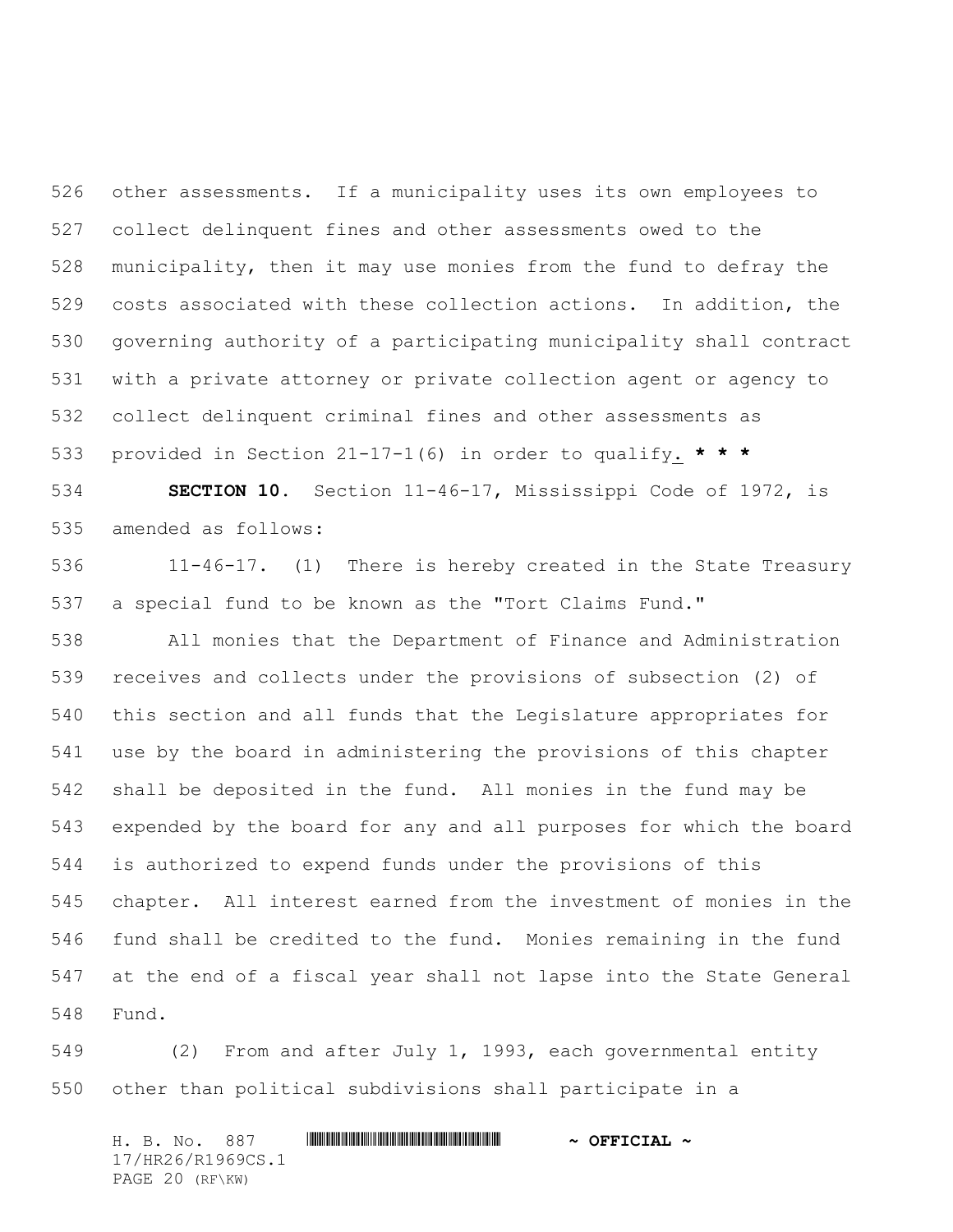comprehensive plan of self-insurance or one or more policies of liability insurance or combination of the two, all to be administered by the Department of Finance and Administration. The plan shall provide coverage to each of such governmental entities for every risk for which the board determines the respective governmental entities to be liable in the event of a claim or suit for injuries under the provisions of this chapter, including claims or suits for injuries from the use or operation of motor vehicles; the board may allow the plan to contain any reasonable limitations or exclusions not contrary to Mississippi state statutes or case law as are normally included in commercial liability insurance policies generally available to governmental entities. The plan may also provide coverage for liabilities outside the provisions of this chapter, including, but not limited to, liabilities arising from Sections 1983 through 1987 of Title 42 of the United States Code and liabilities from actions brought in foreign jurisdictions, and the board shall establish limits of coverage for such liabilities. Each governmental entity participating in the plan shall make payments to the board in such amounts, times and manner determined by the board as the board deems necessary to provide sufficient funds to be available for payment by the board of the costs it incurs in providing coverage for the governmental entity. Each governmental entity of the state other than the political subdivisions thereof participating in the plan procured by the board shall be issued by the board a

H. B. No. 887 \*HR26/R1969CS.1\* **~ OFFICIAL ~** 17/HR26/R1969CS.1 PAGE 21 (RF\KW)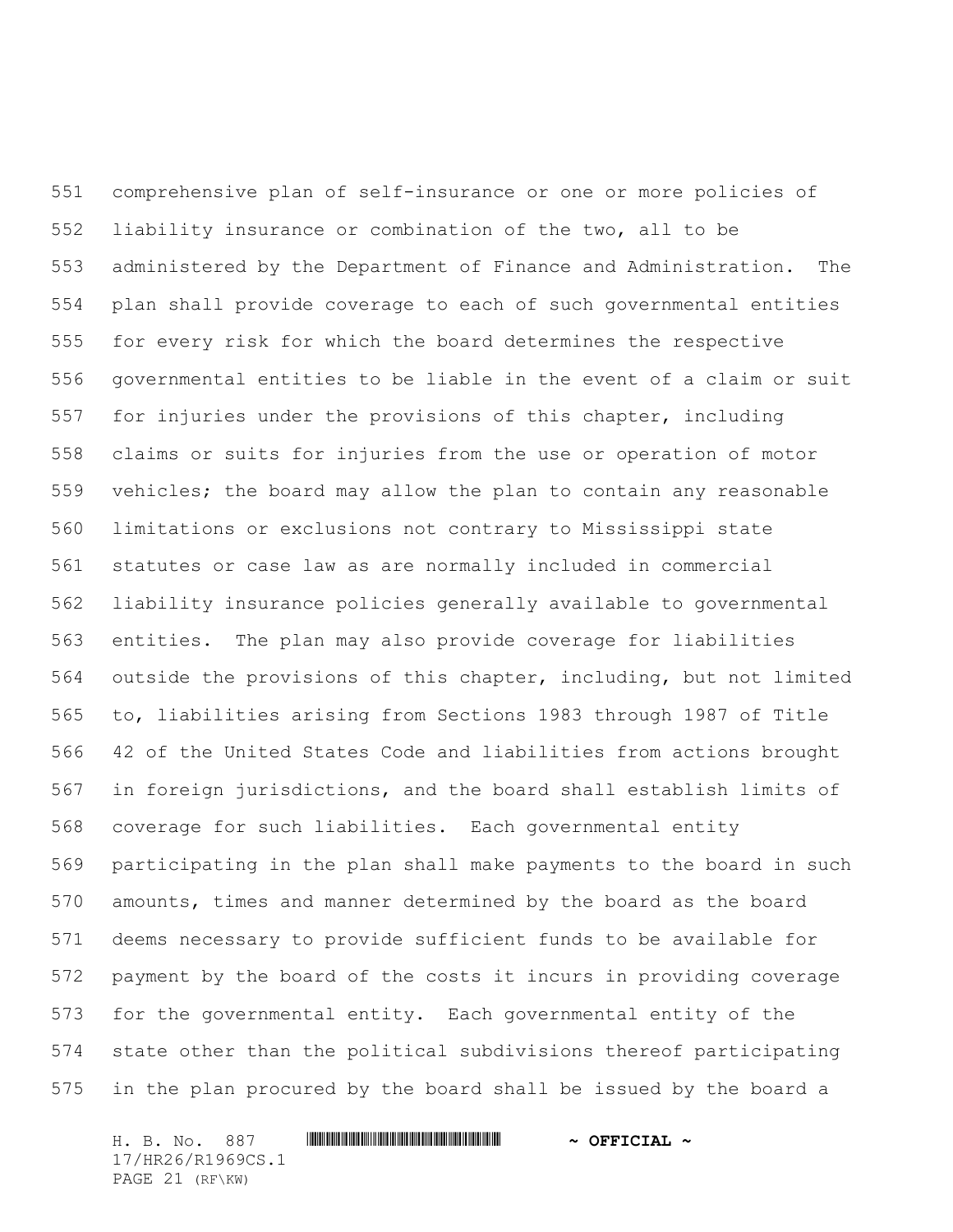certificate of coverage whose form and content shall be determined 577 by the board but which shall have the effect of certifying that, in the opinion of the board, each of such governmental entities is adequately insured.

 Before July 1, 1993, the Board of Trustees of State Institutions of Higher Learning may provide liability coverage for each university, department, trustee, employee, volunteer, facility and activity as the board of trustees, in its discretion, shall determine advisable. If liability coverage, either through insurance policies or self-insurance retention is in effect, immunity from suit shall be waived only to the limit of liability established by the insurance or self-insurance program. From and after July 1, 1993, liability coverage established by the board of trustees must conform to the provisions of this section and must receive approval from the board. Should the board reject a plan, the board of trustees shall participate in the liability program for state agencies established by the board.

 (3) All political subdivisions shall, from and after October 1, 1993, obtain a policy or policies of insurance, establish self-insurance reserves, or provide a combination of insurance and reserves as necessary to cover all risks of claims and suits for which political subdivisions may be liable under this chapter; a political subdivision shall not be required to obtain pollution liability insurance. However, this shall not limit any cause of action against a political subdivision relative to limits of

H. B. No. 887 \*HR26/R1969CS.1\* **~ OFFICIAL ~** 17/HR26/R1969CS.1 PAGE 22 (RF\KW)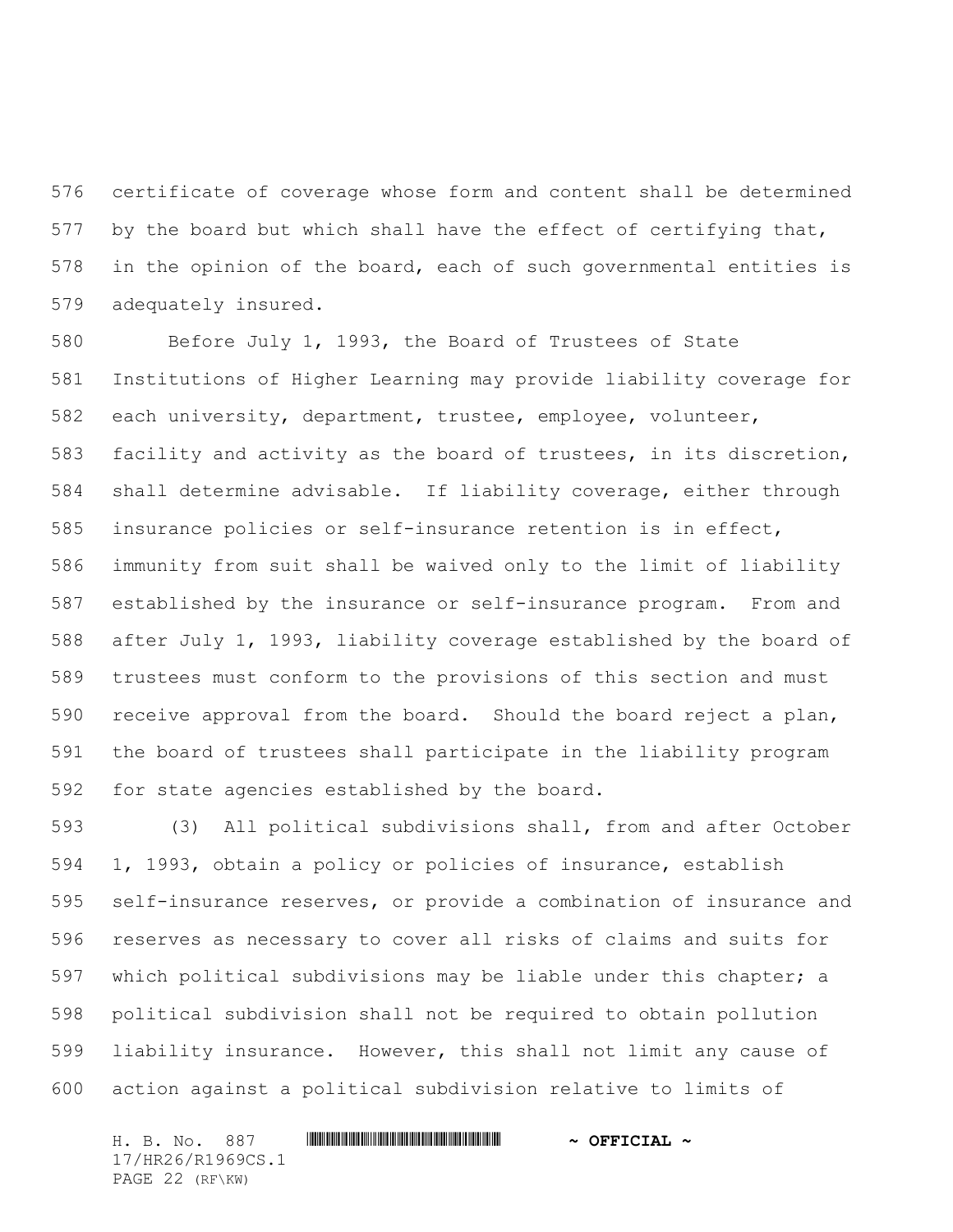liability under the Tort Claims Act. The policy or policies of insurance or self-insurance may contain any reasonable limitations or exclusions not contrary to Mississippi state statutes or case law as are normally included in commercial liability insurance policies generally available to political subdivisions. All the plans of insurance or reserves or combination of insurance and reserves shall be submitted for approval to the board. The board shall issue a certificate of coverage to each political subdivision whose plan it approves in the same manner as provided in subsection (2) of this section. Whenever any political subdivision fails to obtain the board's approval of its plan, the political subdivision shall act in accordance with the rules and regulations of the board and obtain a satisfactory plan of insurance or reserves or combination of insurance and reserves to be approved by the board.

 (4) Any governmental entity may purchase liability insurance to cover claims in excess of the amounts provided for in Section 11-46-15 and may be sued by anyone in excess of the amounts provided for in Section 11-46-15 to the extent of the excess insurance carried; however, the immunity from suit above the amounts provided for in Section 11-46-15 shall be waived only to the extent of excess liability insurance carried.

 (5) Any two (2) or more political subdivisions may contract to pool their liabilities as a group under this chapter. The pooling agreements and contracts may provide for the purchase of

H. B. No. 887 \*HR26/R1969CS.1\* **~ OFFICIAL ~** 17/HR26/R1969CS.1 PAGE 23 (RF\KW)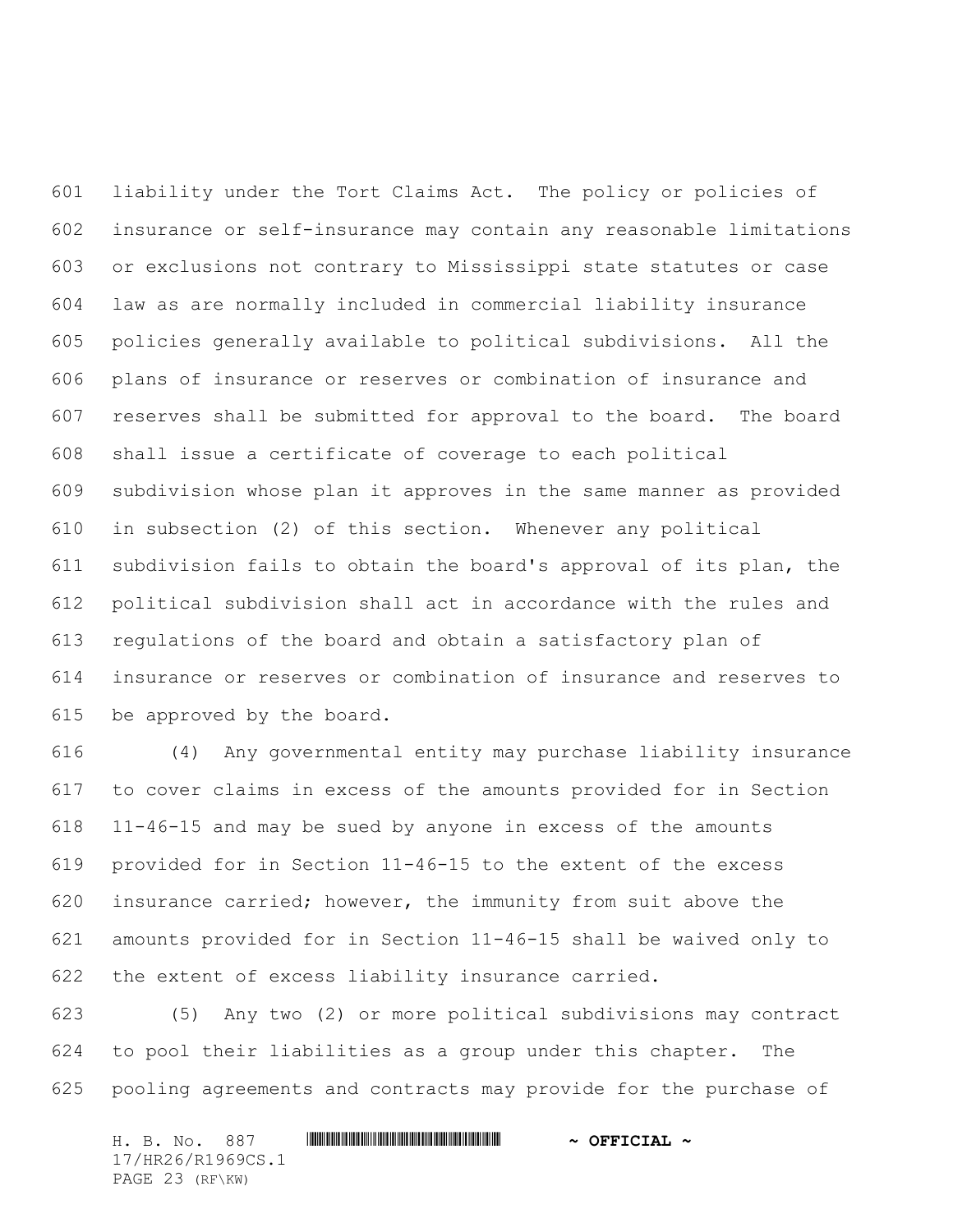one or more policies of liability insurance or the establishment of self-insurance reserves or a combination of insurance and reserves and shall be subject to approval by the board in the manner provided in subsections (2) and (3) of this section.

 (6) The board shall have subrogation rights against a third party for amounts paid out of any plan of self-insurance administered by the board pursuant to this section on behalf of a governmental entity that is not a political subdivision as a result of damages caused under circumstances creating a cause of action in favor of such governmental entity against a third party. The board shall deposit in the Tort Claims Fund all monies received in connection with the settlement or payment of any claim, including proceeds from the sale of salvage.

**\* \* \***

 (7) During fiscal year 2017, the board shall have full authority to assess premiums to governmental entities as provided in Section 11-46-19(1)(r).

 **SECTION 11.** Section 27-19-99, Mississippi Code of 1972, is amended as follows:

 27-19-99. (1) The Department of Revenue shall furnish the tax collector of each county a sufficient supply of license tags or plates and a sufficient supply of license receipts with which to make the collection of the taxes imposed by the provisions of this article, which such tax collectors are required to collect. The license tag receipts shall be on forms prescribed by the

H. B. No. 887 \*HR26/R1969CS.1\* **~ OFFICIAL ~** 17/HR26/R1969CS.1 PAGE 24 (RF\KW)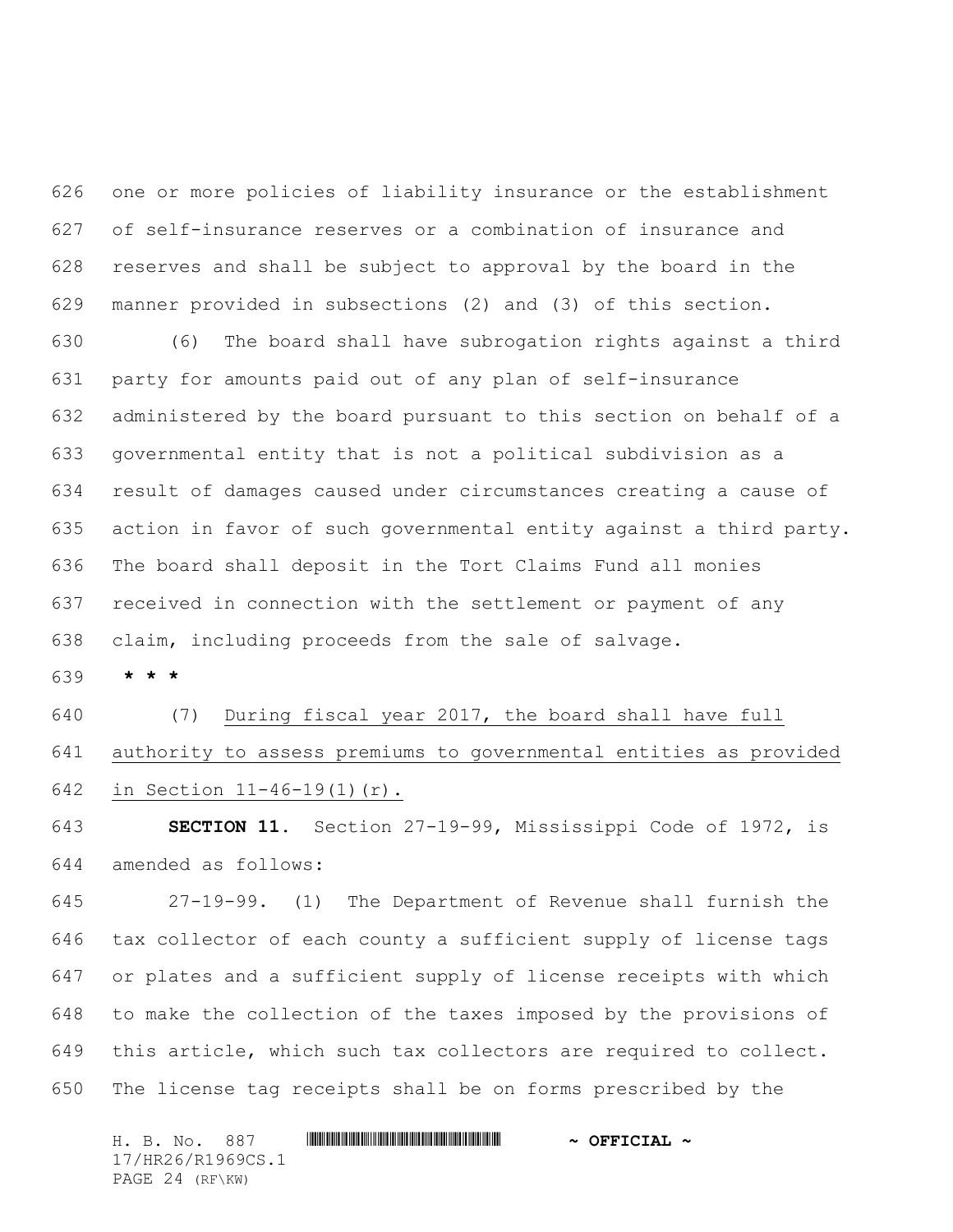department. Upon the payment of the taxes and fees required by this article, the tax collector shall issue the license receipt in the form prescribed by the department. The department shall keep account against the tax collector for the license taxes and fees collected. The tax collector shall keep a similar account.

 (2) The tax collector shall, at the end of each month or within twenty (20) days thereafter, pay into the county road fund all privilege taxes collected by him during the preceding month upon motor vehicle privilege licenses which he is entitled to issue, less the county's commission.

 (3) The tax collector shall keep a record of the information furnished by the owners of each motor vehicle registered. The record shall be made in numerical order by tag number or decal number, whichever is appropriate. At the end of each month, or within twenty (20) days thereafter, the tax collector shall submit to the department a copy of such record, together with the copy of each registration receipt, and shall, at the same time, remit to the department the registration fee for each license tag or decal sold by him during the preceding month. When the tax collector shall have complied with the provisions of this section and shall have forwarded to the department, within the time specified, all reports required of him hereunder, he shall then be entitled to retain five percent (5%) of the registration fees imposed in Section 27-19-43(3)(a) and (b), to be paid into the county general fund; otherwise the county's commission shall be forfeited. The

H. B. No. 887 \*HR26/R1969CS.1\* **~ OFFICIAL ~** 17/HR26/R1969CS.1 PAGE 25 (RF\KW)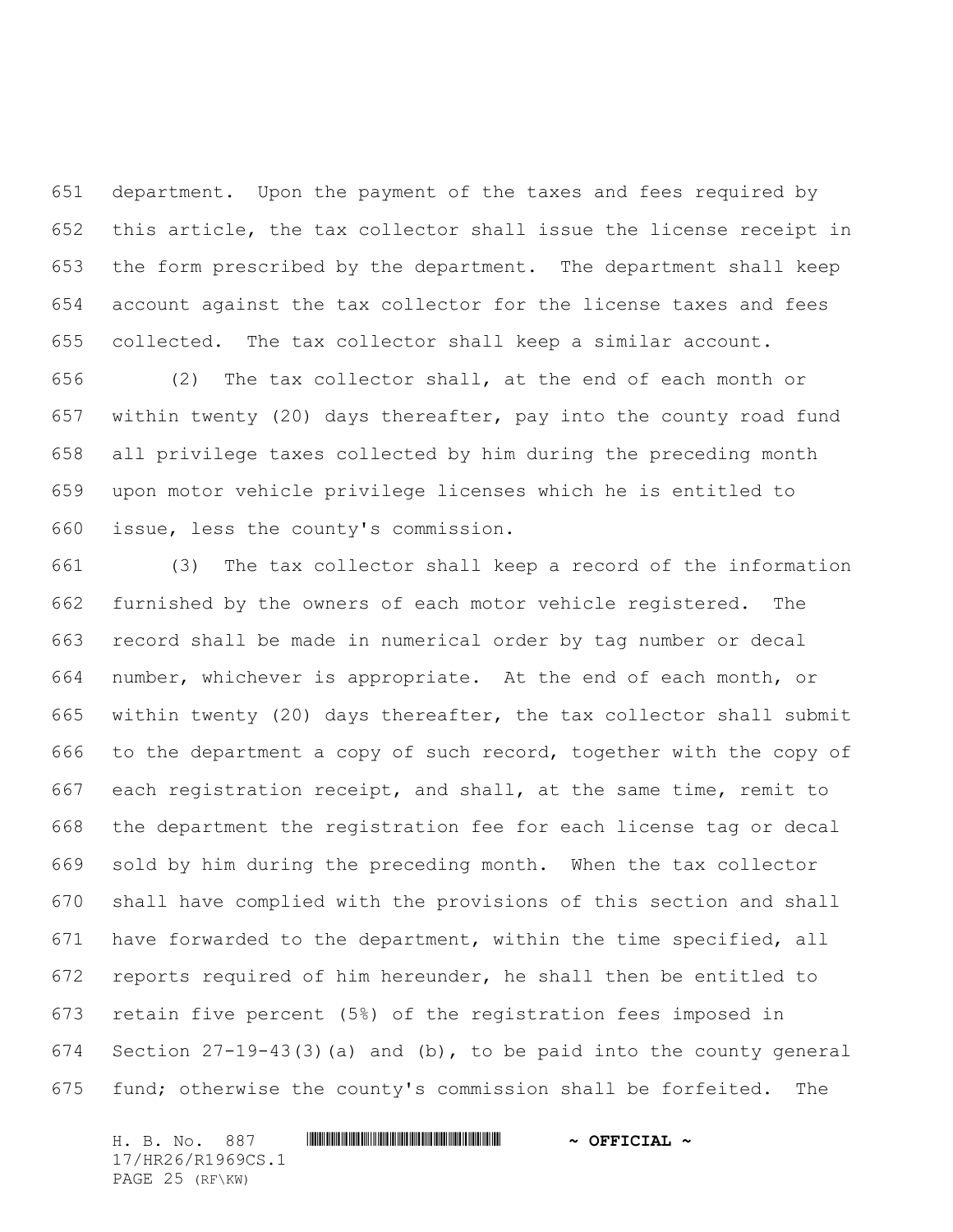five percent (5%) shall not apply to any additional registration fee imposed above the amounts imposed in Section 27-19-43(3)(a) and (b). The department shall keep a record from the duplicates filed by the tax collectors of all registered vehicles.

 (4) Counties that use their existing computer system to communicate all data regarding vehicle title and registration transactions to the state's central computer system shall be allotted Fifty Cents (50¢) for each registration fee collected by the county and remitted to the Department of Revenue. Such communication must successfully pass any edit features and successfully create or update title/registration records on the network system. This amount paid to the county shall be deposited into the county general fund to be expended only for costs incurred for the purchase of equipment, software, maintenance, or other costs directly related to the title/registration network system, and for education and training.

 (5) All monies remitted to the department by tax collectors as registration or tag fees from the portion of the rate imposed in Section 27-19-43(3)(a) and (b), and all monies received by the department directly as registration or tag fees from the portion of the rate imposed in Section 27-19-43(3)(a) and (b) **\* \* \*** shall be paid by the department into the General Fund of the State Treasury on the first day of the month succeeding the month in which such fees are received by the department.

**\* \* \***

H. B. No. 887 \*HR26/R1969CS.1\* **~ OFFICIAL ~** 17/HR26/R1969CS.1 PAGE 26 (RF\KW)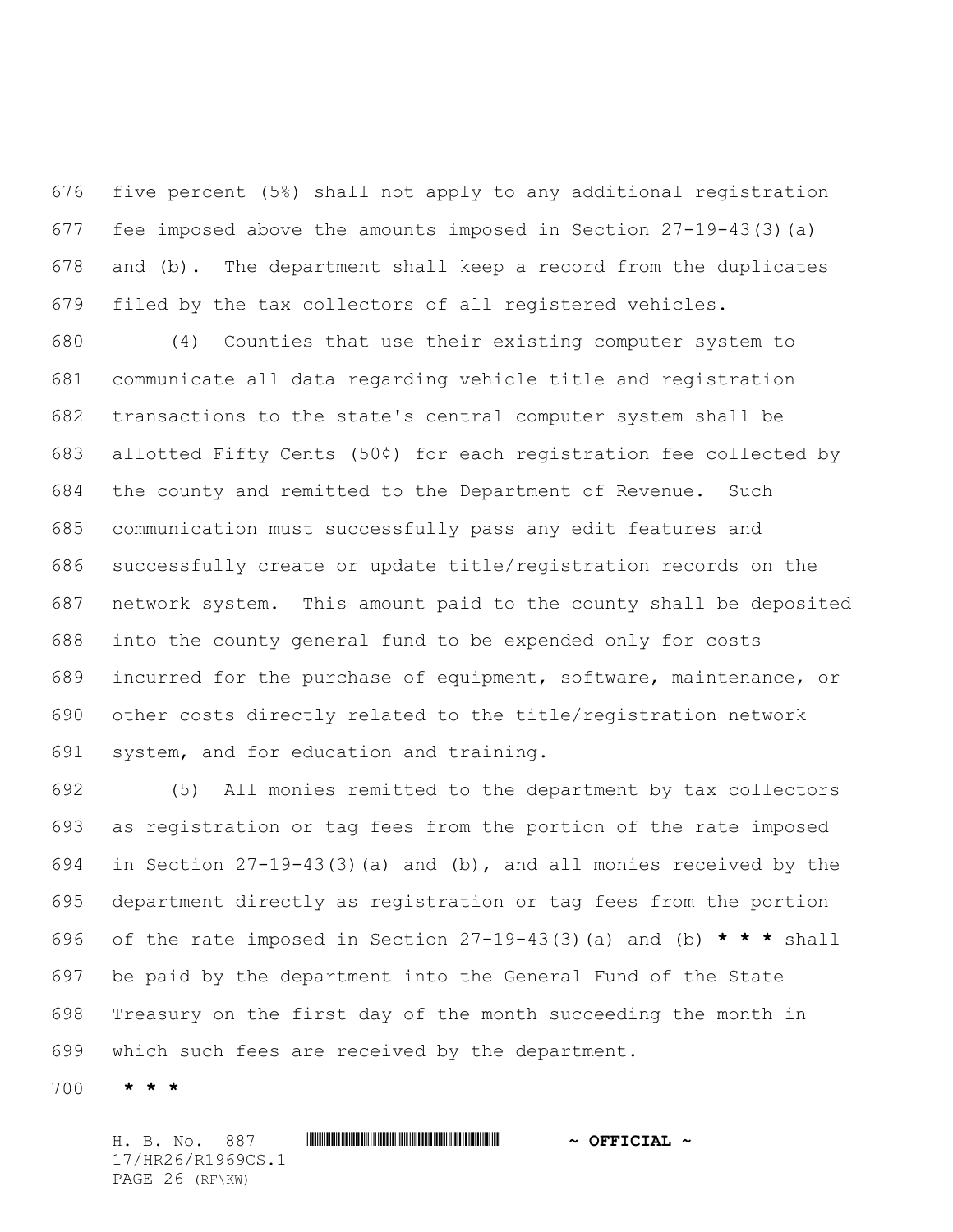( **\* \* \***6) Except as otherwise provided in Section 31-17-127, all monies remitted to the department by tax collectors as registration or tag fees from the additional rate of Five Dollars (\$5.00) and all monies received by the department directly as registration or tag fees from the additional rate of Five Dollars (\$5.00) shall be paid into the State Treasury to the credit of the State Highway Fund for the construction or reconstruction of highways designated under the highway program created under Section 65-3-97.

 **SECTION 12.** Section 27-19-155, Mississippi Code of 1972, is amended as follows:

 27-19-155. The license or number tag herein provided for shall be purchased by the License Tag Commission, composed of the Governor, Commissioner of Revenue, Attorney General and the State Treasurer, upon competitive bids, after having given three (3) weeks' notice of the time and place of purchase, by publishing said notice in at least three (3) newspapers, at least one (1) of which shall be published in the State of Mississippi, for a period of three (3) weeks prior to the date of purchase. The successful bidder shall enter into a bond with some surety company, authorized to do business in the state, as surety thereon, payable to the State of Mississippi, in a sum equal to the amount of his contract, conditioned for the faithful and prompt carrying out of said bid, and, in the event of the failure to comply with the terms of said contract, the amount of said bond shall be forfeited

H. B. No. 887 \*HR26/R1969CS.1\* **~ OFFICIAL ~** 17/HR26/R1969CS.1 PAGE 27 (RF\KW)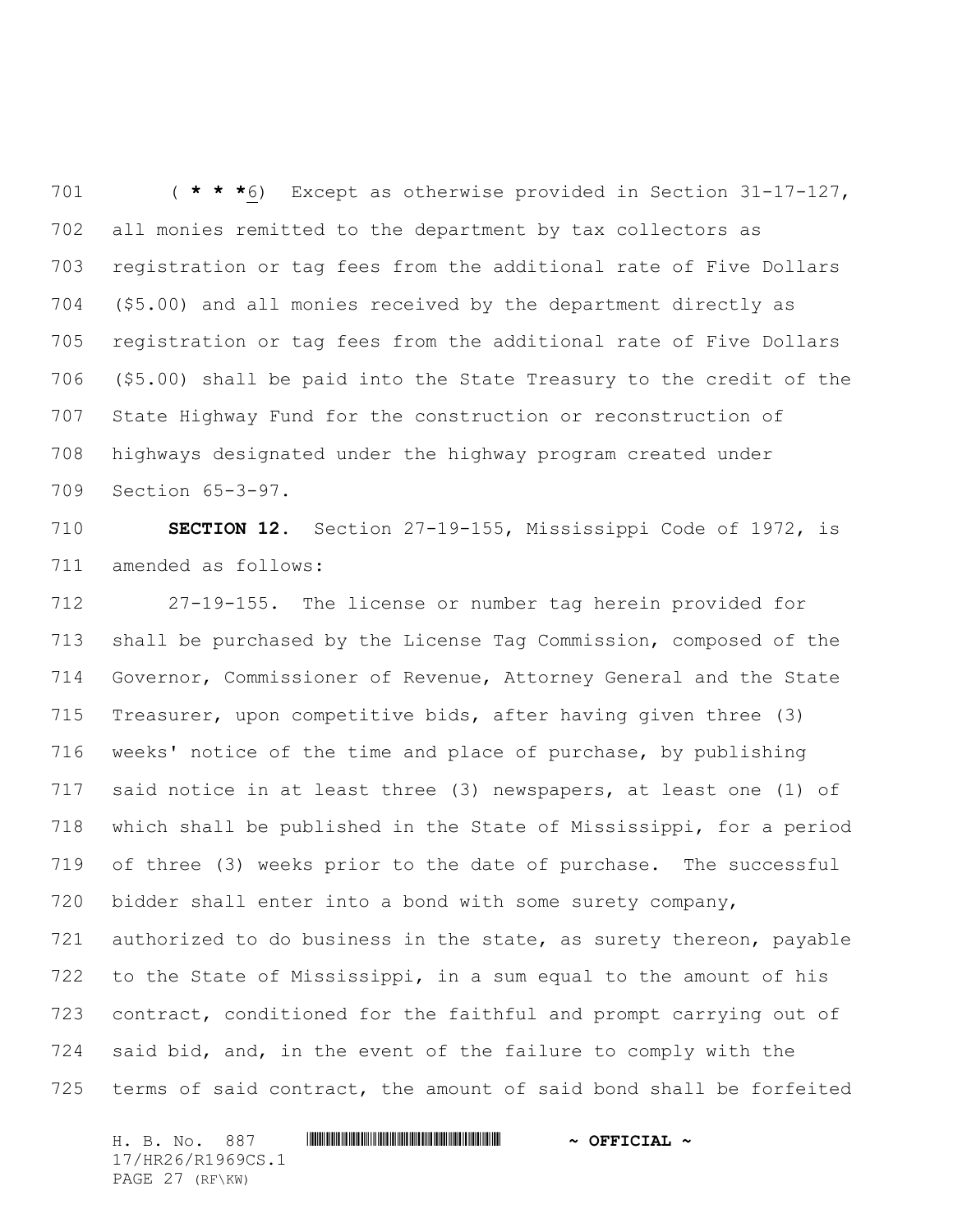as liquidated damages and may be recovered by the Attorney General in any appropriate action. The License Tag Commission is hereby authorized and empowered to renegotiate any contract entered into for the purchase of license tags in order to obtain any other or additional tags necessitated by the passage of this article.

 All monies received by the **\* \* \*** Department of Revenue as registration or tag fees, either from the tax collectors, or from licenses issued by the **\* \* \*** Department of Revenue, shall be paid into the State Treasury on the same day in which such funds are collected by the **\* \* \*** Department of Revenue. **\* \* \***

 **SECTION 13.** Section 27-19-179, Mississippi Code of 1972, is amended as follows:

 27-19-179. (1) There is created in the State Treasury a special fund to be designated as the " Department of Revenue License Tag Acquisition Fund." The special fund shall consist of monies deposited therein under Sections 27-19-99 and 27-19-155 and monies from any other source designated for deposit into the fund. Unexpended amounts remaining in the special fund at the end of a fiscal year shall not lapse into the State General Fund, and any interest earned or investment earnings on amounts in the fund shall be deposited to the credit of the fund.

 (2) From and after July 1, 2010, monies in the special fund may be used by the Department of Revenue for the purpose of paying the costs incurred for purchasing license tags and decals and associated freight costs under Section 27-19-1 et seq. The

H. B. No. 887 \*HR26/R1969CS.1\* **~ OFFICIAL ~** 17/HR26/R1969CS.1 PAGE 28 (RF\KW)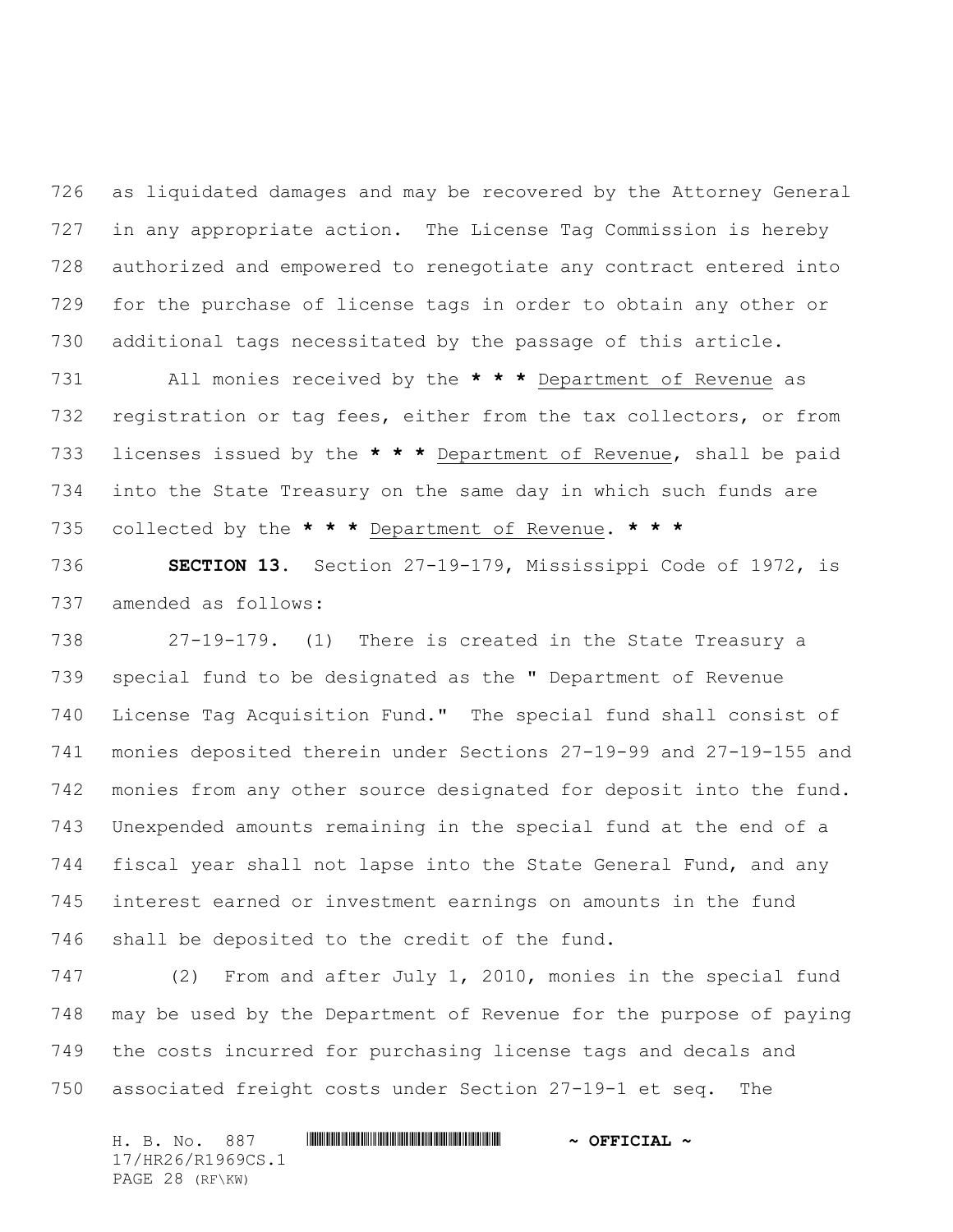department may escalate its budget and expend monies from the special fund in accordance with rules and regulations of the Department of Finance and Administration in a manner consistent with the escalation of federal funds.

 (3) From and after July 1, 2016, the expenses of **\* \* \*** the Department of Revenue License Tag Acquisition Fund Program shall be defrayed by appropriation from the State General Fund and all user charges and fees authorized under this section shall be deposited into the State General Fund as authorized by law and as determined by the State Fiscal Officer.

 (4) From and after July 1, 2016, no state agency shall charge another state agency a fee, assessment, rent or other charge for services or resources received by authority of this section.

 **SECTION 14.** Section 27-104-21, Mississippi Code of 1972, is amended as follows:

 27-104-21. (1) All general and special fund agencies shall, upon making application for federal funds, forward a summary of such applications to the Legislative Budget Office. The Legislative Budget Office shall have an opportunity to review such applications and make its comments thereon to the Executive Director of the Department of Finance and Administration and the state agency making application. Unless otherwise specified in the appropriation bill, the Executive Director of the Department of Finance and Administration shall have the authority to approve

H. B. No. 887 \*HR26/R1969CS.1\* **~ OFFICIAL ~** 17/HR26/R1969CS.1 PAGE 29 (RF\KW)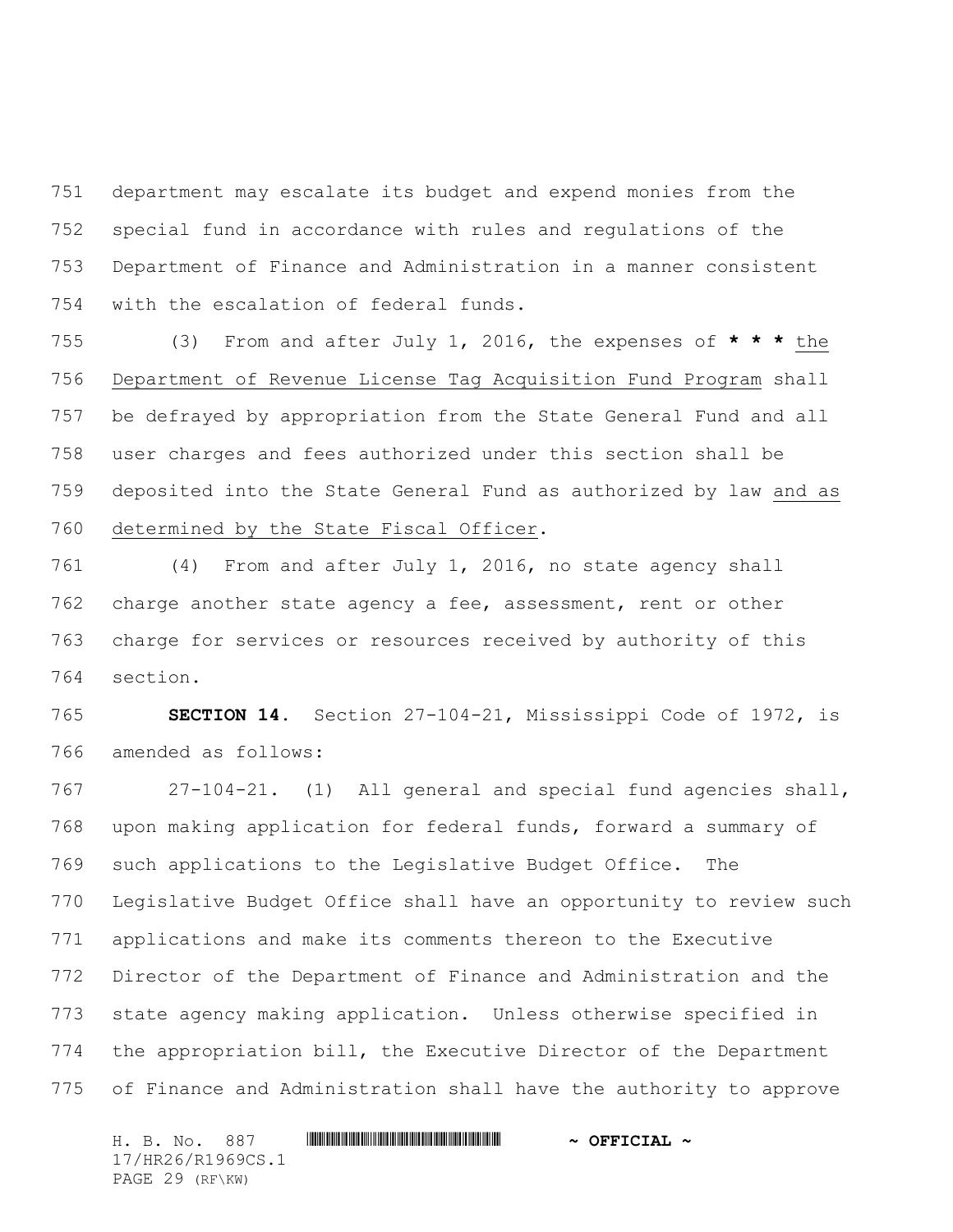escalations in a budget using one hundred percent (100%) federal money.

 (2) New employee positions funded one hundred percent (100%) by or from federal funds may be authorized by the Executive Director of the Department of Finance and Administration subject to the rules and regulations of the State Personnel Board. No federal funds may be expended for programs or activities other than those which have been authorized by act of the Legislature or which are encompassed by a state agency's program structure as provided by law. The Executive Director of the Department of Finance and Administration shall immediately send notice of the approval of such budget escalation to the Legislative Budget Office. The Executive Director of the Department of Finance and Administration shall ensure that the Legislative Budget Office receives timely, detailed and accurate information about the amount and use of federal funds by state agencies.

 (3) The Department of Finance and Administration shall require, by rule and regulation, that each agency receiving federal funds shall apply for federal reimbursement for state central services costs in accordance with Office of Management and Budget Circular A-21 or A-87, which reimbursement shall be deposited directly into the Statewide Cost Allocation Fund, which is hereby established within the State Treasury. An agency's failure to timely apply for such reimbursement shall be condition sufficient to authorize the Department of Finance and

H. B. No. 887 \*HR26/R1969CS.1\* **~ OFFICIAL ~** 17/HR26/R1969CS.1 PAGE 30 (RF\KW)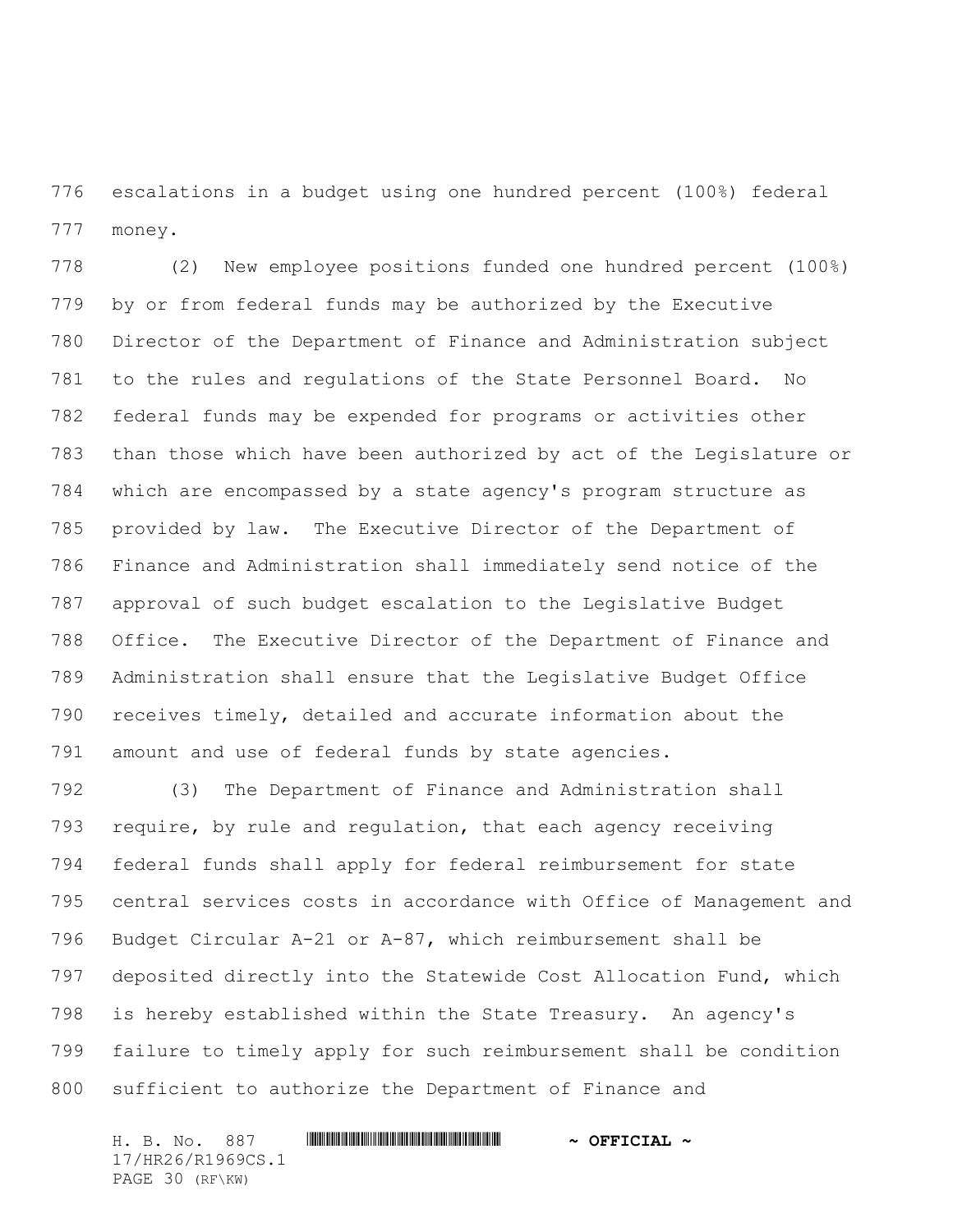Administration to transfer an amount equal to not less than fifty percent (50%) nor more than one hundred percent (100%) of the total amount designated to such agency in the applicable fixed cost agreement of the state central service cost allocation plan. These funds shall be transferred from any available funds within such agency into the Statewide Cost Allocation Fund upon execution of a requisition for issuance of warrant by the Executive Director of the Department of Finance and Administration. Any funds on hand in said Statewide Cost Allocation Fund at the end of the fiscal year shall lapse into the State General Fund. From and after July 1, 2016, any revenue generated from this fund shall be used only for the maintenance, upkeep and utility costs of state-owned property, and any amount on hand at the end of the fiscal year that is not necessary to defray the cost of such maintenance, upkeep and utility costs shall, after August 15 of each year, be transferred to the State General Fund as authorized by law and as determined by the State Fiscal Officer.

 **SECTION 15.** Section 29-1-95, Mississippi Code of 1972, is amended as follows:

 29-1-95. (1) All taxes due the county, municipality, public school district, drainage district or levee board on lands sold to the state for taxes and listed into the Secretary of State's office shall remain in abeyance until the land be sold, and 824 thereafter such taxes shall be paid out of the purchase money; but state, county, municipality, public school district, drainage

H. B. No. 887 \*HR26/R1969CS.1\* **~ OFFICIAL ~** 17/HR26/R1969CS.1 PAGE 31 (RF\KW)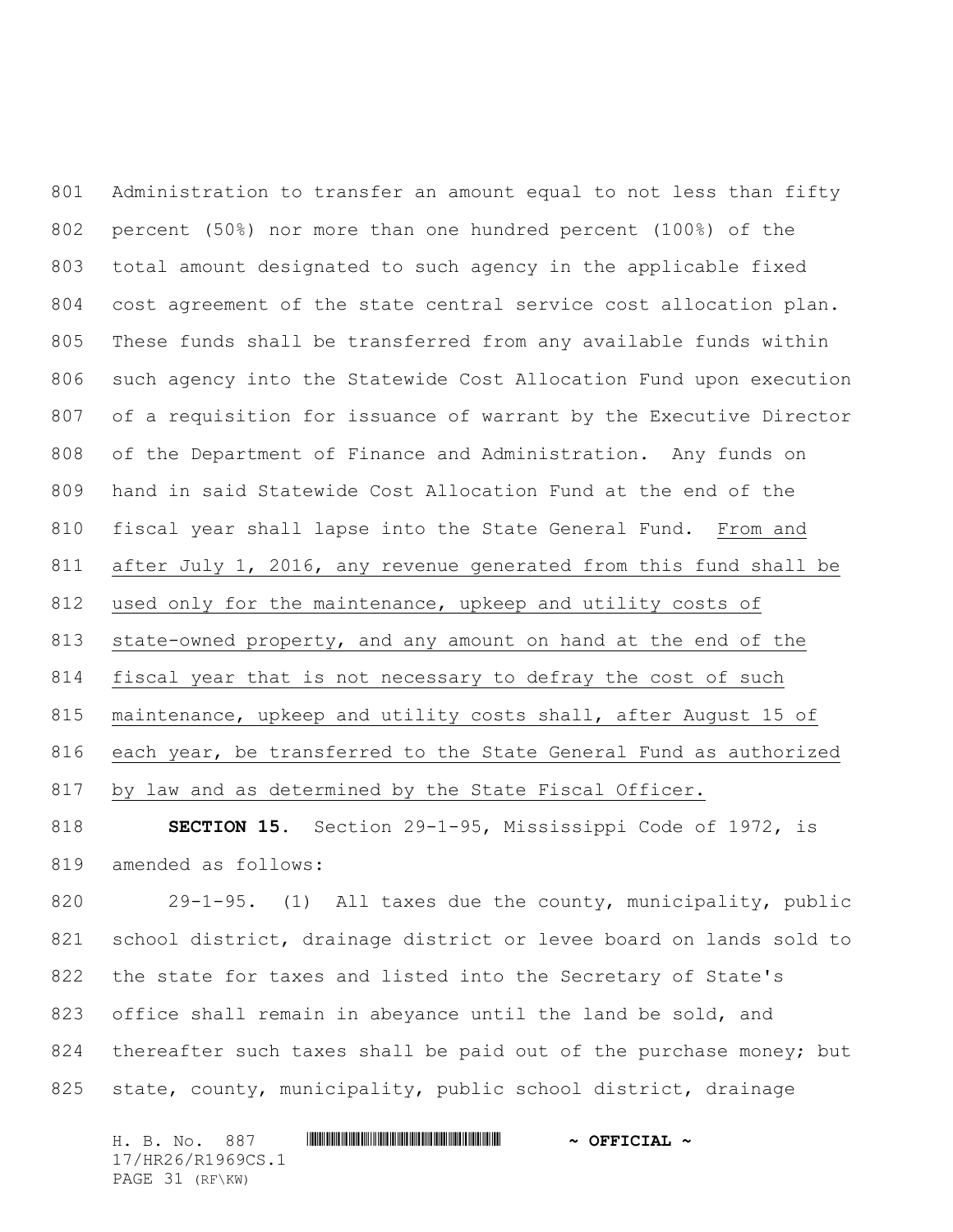district or levee board taxes shall not accrue on such lands after the fiscal year in which it was certified to the state. Upon the payment of the purchase money of any tax land into the Treasury, the Secretary of State shall certify to the Department of Finance and Administration and to the Treasurer the amount of fees and 831 costs allowed to the county tax collector and chancery clerk, as in cases of the redemption of lands from tax sales, under the 833 provisions of Section 25-7-21; and the Department of Finance and Administration shall issue warrants in favor of such county tax collector and chancery clerk for the amount of such fees. The Secretary of State shall also certify to the Department of Finance 837 and Administration and the Treasurer the amount of the county, municipality, public school district, drainage district and levee board taxes for which said land was sold to the state, and all taxes accruing on said land until the year in which it was 841 certified to the state; and the Department of Finance and 842 Administration shall issue warrants in favor of the proper county, municipality, public school district, drainage district, and levee board for the said four (4) years' taxes. The balance of the purchase money shall be deposited into a special fund to be known as the "Land Records Maintenance Fund," that is hereby created in the State Treasury **\* \* \***. The fund shall be administered by the Secretary of State. Any amount on hand in said Land Records Maintenance Fund at the end of the fiscal year **\* \* \*** that is not necessary to pay any obligations to local governmental units set

H. B. No. 887 \*HR26/R1969CS.1\* **~ OFFICIAL ~** 17/HR26/R1969CS.1 PAGE 32 (RF\KW)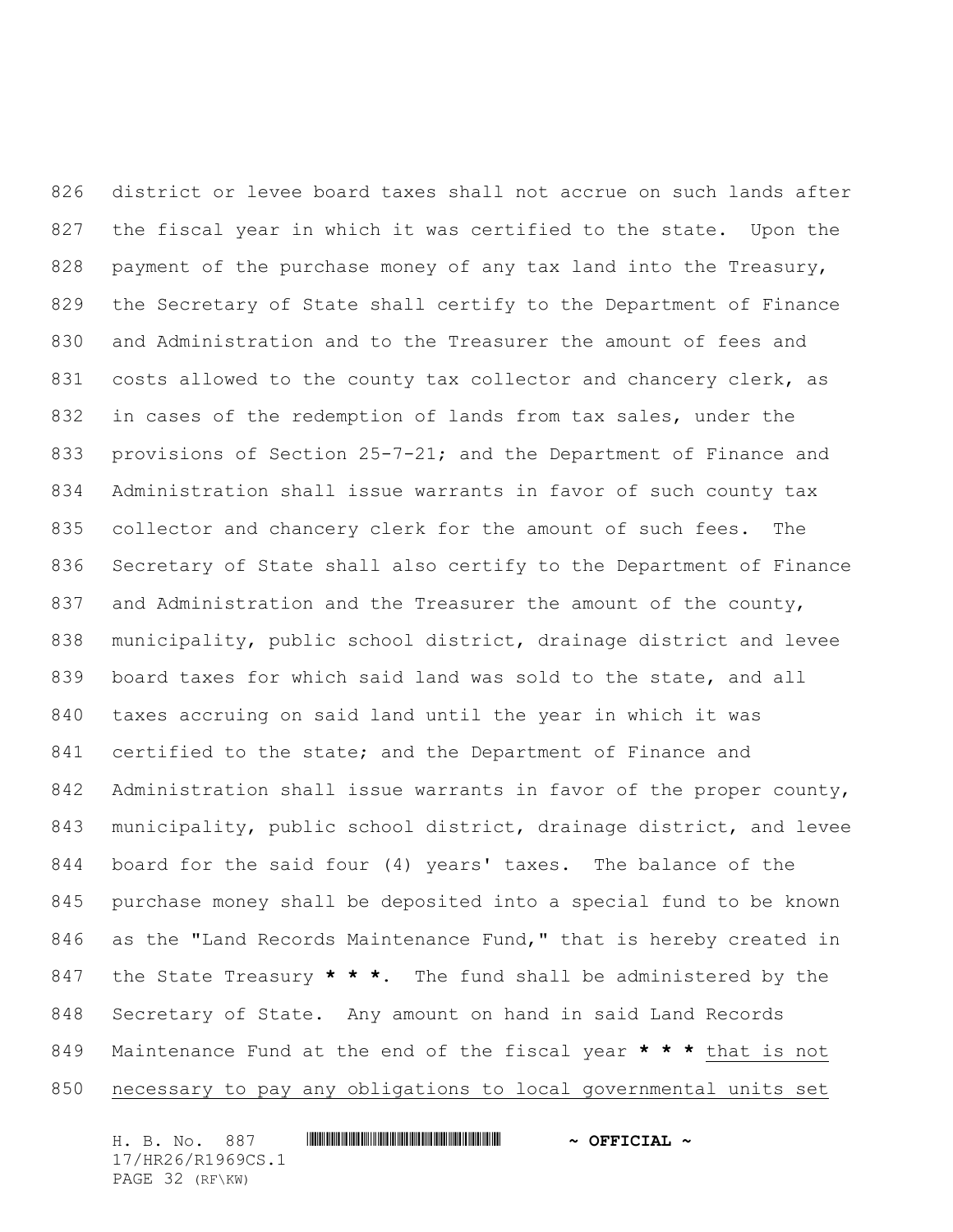out in this subsection shall, after June 30 of each year, be transferred to the General Fund, and shall not be authorized for expenditure by the Secretary of State to reimburse or otherwise defray the expenses of any office administered by the Secretary of State.

 (2) If, after the payment of the fees and costs allowed to the county tax collector and the chancery clerk, as aforesaid, the balance of the purchase money of any tax land paid into the Treasury shall be insufficient to cover the amount of the state, county, municipality, public school district, drainage district or levee board taxes due thereon, or if the records of the Secretary 862 of State fail to show the amount of state, county, municipality, public school district, drainage district or levee board taxes 864 accruing for the years until said land was certified to the state, on lands sold by the Secretary of State, he shall apportion the balance of the purchase money derived from the sale of such lands 867 between the state, county, municipality, public school district, drainage district and levee board upon the basis of the amount of taxes due the state, county, municipality, public school district, drainage district and levee board, respectively, at the time said land was struck off to the state for delinquent taxes by the sheriff and tax collector, and for which said lands were struck off to the state.

 (3) All funds derived from the sale of properties under the provisions of Sections 7-11-15, 29-1-27, 29-1-29, 29-1-35,

H. B. No. 887 \*HR26/R1969CS.1\* **~ OFFICIAL ~** 17/HR26/R1969CS.1 PAGE 33 (RF\KW)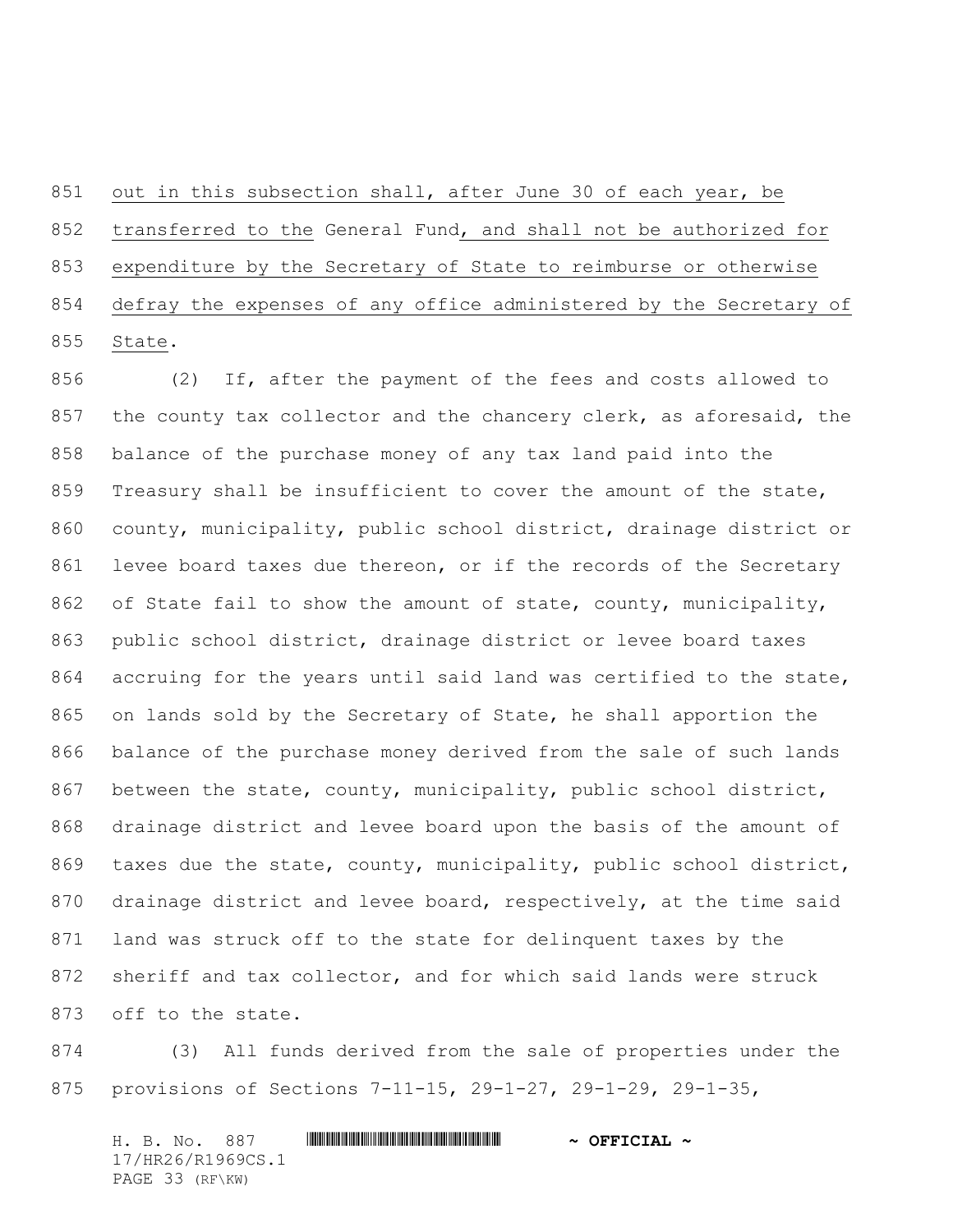29-1-37, 29-1-53 through 29-1-57, 29-1-73 and 29-1-81 through 29-1-87 shall be handled in the manner provided herein for funds derived from the sale of lands.

 (4) From and after July 1, 2016, the expenses of this agency shall be defrayed by appropriation from the State General Fund and all user charges and fees authorized under this section shall be deposited into the State General Fund as authorized by law. The requirements of this subsection (4) shall not apply to disbursements made to local governmental units from the Land Records Maintenance Fund, and to any funds which by law are to be collected and deposited to the Land Records Maintenance Fund.

 (5) From and after July 1, 2016, no state agency shall 888 charge another state agency a fee, assessment, rent or other charge for services or resources received by authority of this section. This prohibition shall not apply to payments made from the Land Records Maintenance Fund provided for in subsection (1) of this section.

 **SECTION 16.** Section 37-26-3, Mississippi Code of 1972, is amended as follows:

 37-26-3. (1) In addition to any other fees or costs now or as may hereafter be provided by law, there is hereby charged in all civil cases in the chancery, circuit, county, justice and municipal courts of this state a court education and training cost in the amount of Two Dollars (\$2.00), except in justice court cases where the amount sued for is less than Fifteen Dollars

H. B. No. 887 \*HR26/R1969CS.1\* **~ OFFICIAL ~** 17/HR26/R1969CS.1 PAGE 34 (RF\KW)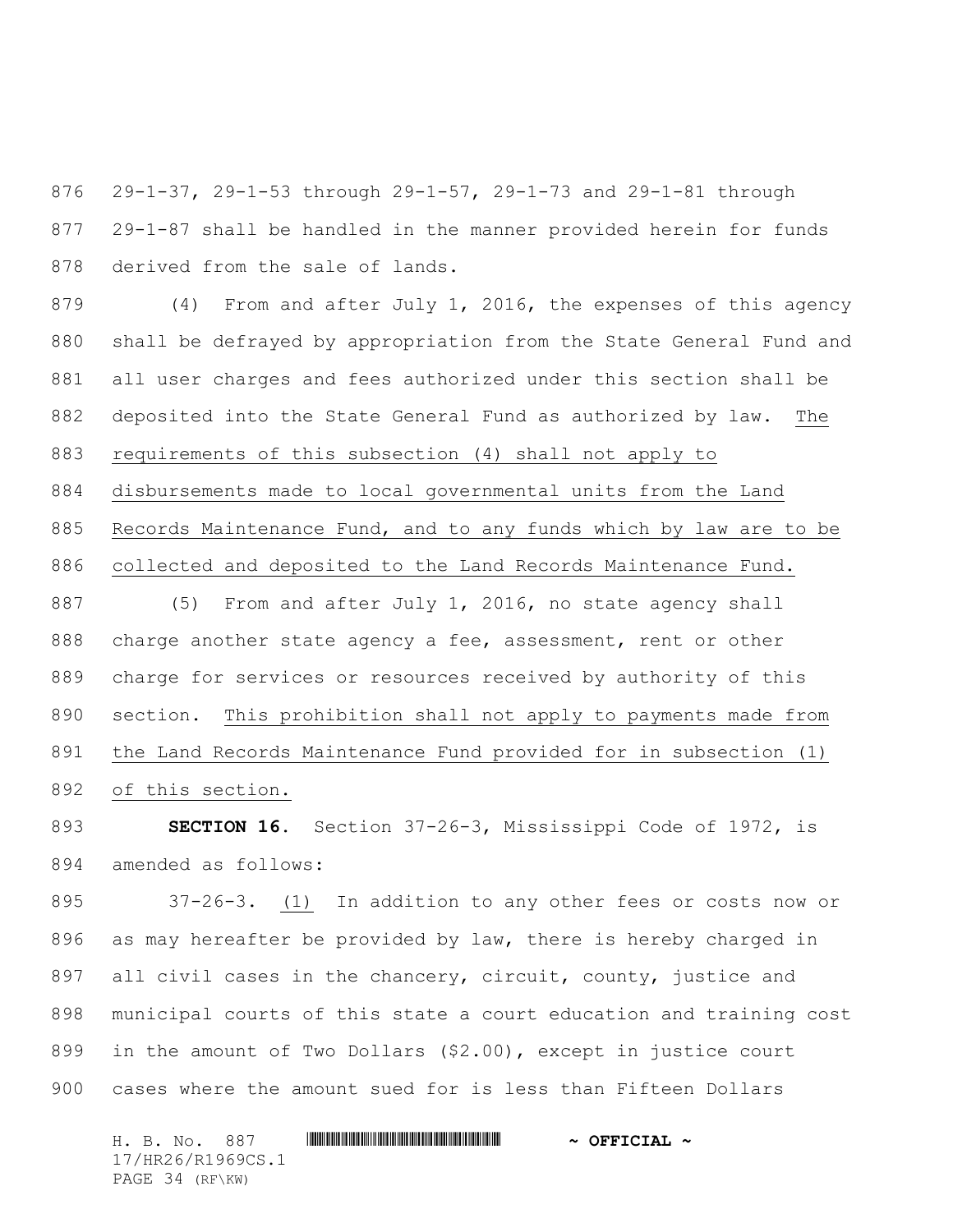(\$15.00). Such cost shall be collected by the clerk or judicial officer from the party bringing the civil action at the time of filing and taxed as costs.

 (2) From and after July 1, 2017, the expenses of this agency shall be defrayed by appropriation from the State General Fund and all user charges and fees authorized under this section shall be deposited into the State General Fund as authorized by law and as determined by the State Fiscal Officer.

 (3) From and after July 1, 2016, no state agency shall charge another state agency a fee, assessment, rent or other charge for services or resources received by authority of this section.

 **SECTION 17.** Section 37-26-9, Mississippi Code of 1972, is amended as follows:

 37-26-9. (1) It shall be the duty of the clerk of any court to promptly collect the costs imposed pursuant to the provisions of Section 37-26-3. In all cases the clerk shall monthly deposit all such costs so collected with the State Treasurer either directly or by other appropriate procedures. All such deposits shall be clearly marked for the State Court Education Fund and the 921 State Prosecutor Education Fund. Upon receipt of such deposits, the State Treasurer shall credit seventy-five percent (75%) of any amounts so deposited to the State Court Education Fund created pursuant to subsection (2) of this section, and shall credit the remaining twenty-five percent (25%) of any amounts so deposited to

H. B. No. 887 \*HR26/R1969CS.1\* **~ OFFICIAL ~** 17/HR26/R1969CS.1 PAGE 35 (RF\KW)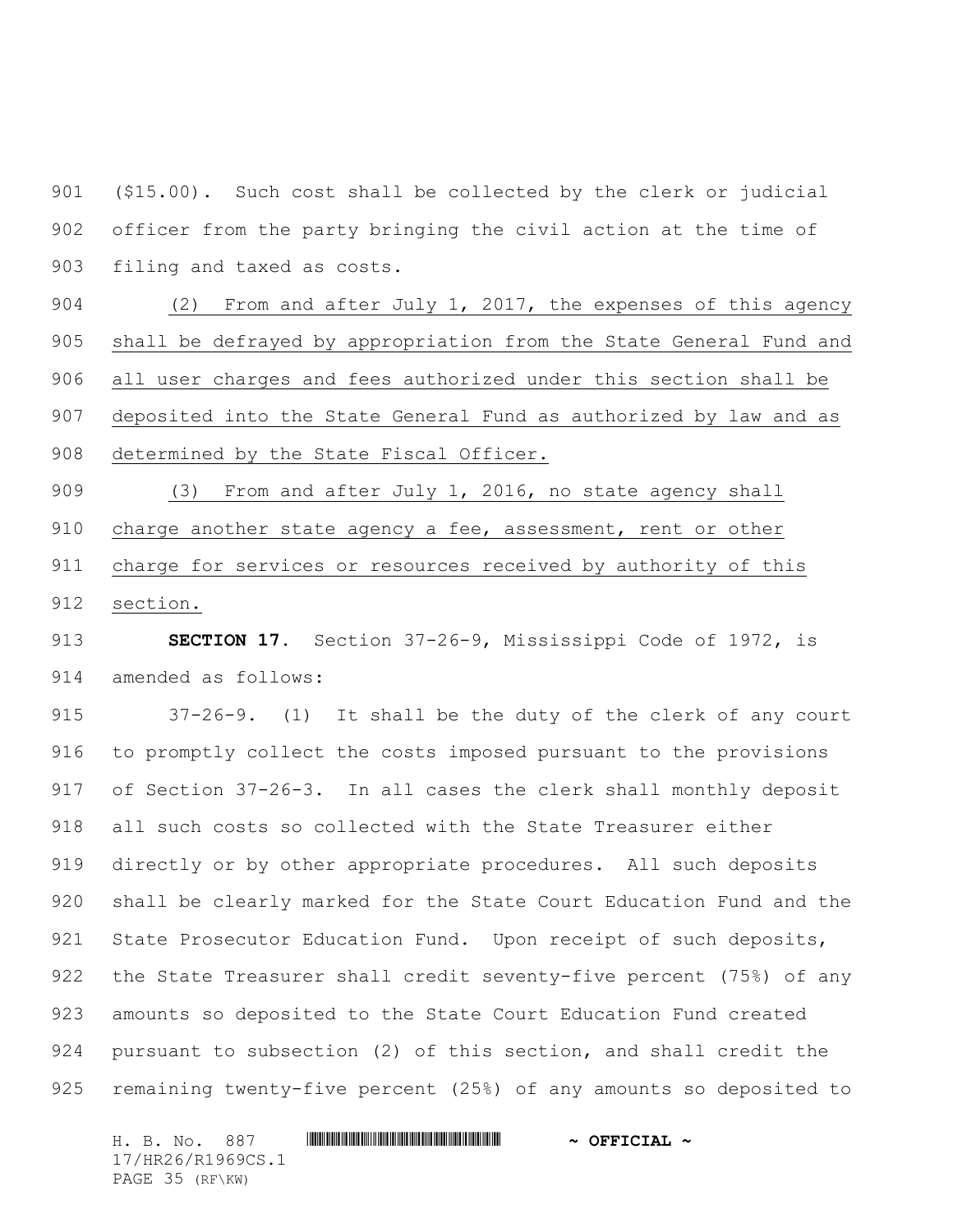the State Prosecutor Education Fund created pursuant to subsection (3) of this section.

 (2) Such assessments as are collected under Section 99-19-73 shall be deposited in a special fund hereby created in the State 930 Treasury and designated the "State Court Education Fund." Monies deposited in such fund shall be expended by the Board of Trustees of State Institutions of Higher Learning as authorized and appropriated by the Legislature to defray the cost of providing: (i) education and training for the courts of Mississippi and related personnel; (ii) technical assistance for the courts of 936 Mississippi and related personnel; and (iii) current and accurate information for the Mississippi Legislature pertaining to the needs of the courts of Mississippi and related personnel.

 (3) Such assessments as are collected under Section 99-19-73 shall be deposited in a special fund hereby created in the State 941 Treasury and designated the "State Prosecutor Education Fund." Monies deposited in such fund shall be expended by the Attorney General of the State of Mississippi as authorized and appropriated by the Legislature to defray the cost of providing: (i) education and training for district attorneys, county prosecuting attorneys and municipal prosecuting attorneys; (ii) technical assistance for district attorneys, county prosecuting attorneys and municipal prosecuting attorneys; and (iii) current and accurate information for the Mississippi Legislature pertaining to the needs of

H. B. No. 887 \*HR26/R1969CS.1\* **~ OFFICIAL ~** 17/HR26/R1969CS.1 PAGE 36 (RF\KW)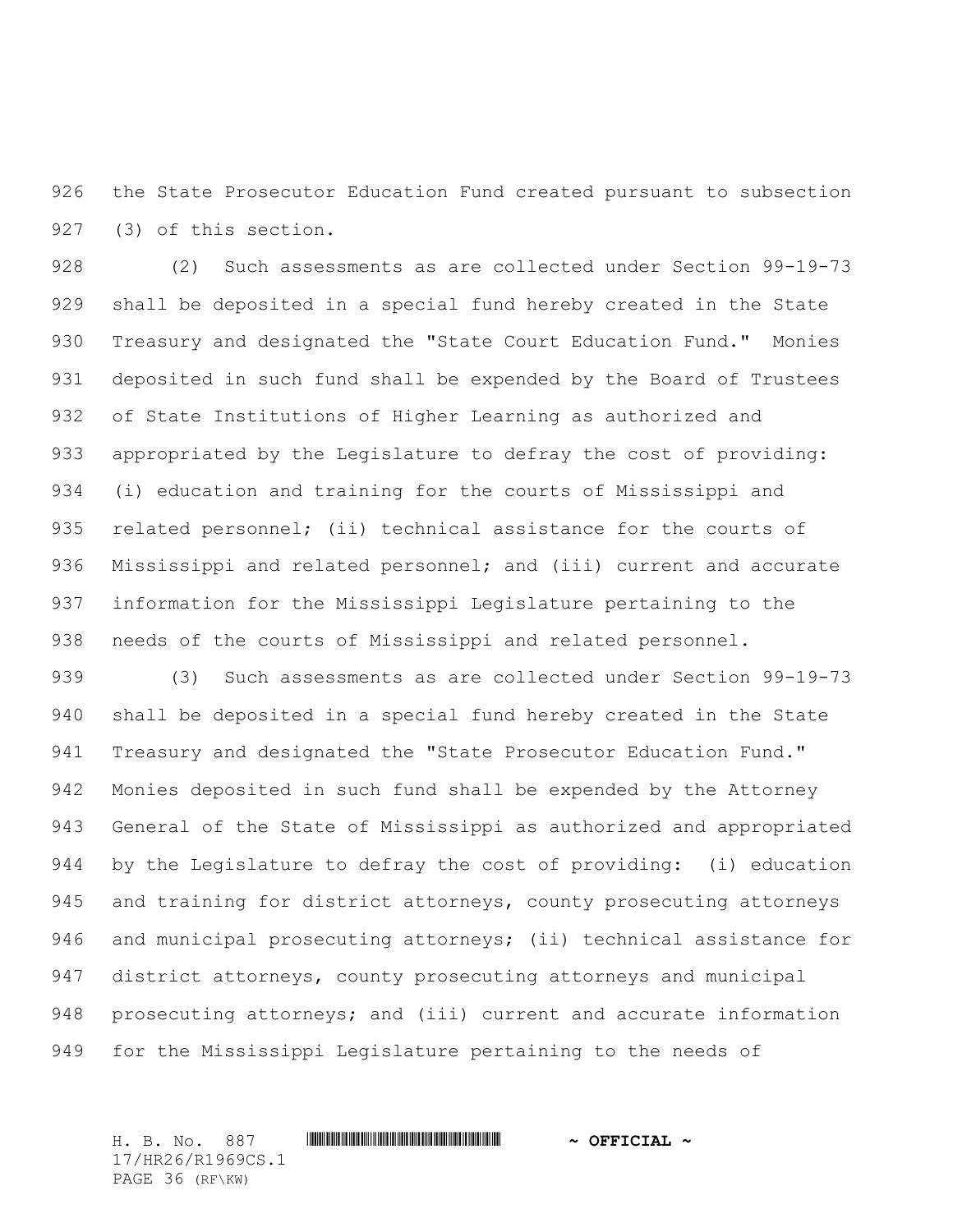district attorneys, county prosecuting attorneys and municipal prosecuting attorneys.

 (4) A supplemental fund is hereby created in the State Treasury and designated the State Court Constituents Fund. Monies deposited in such fund shall be for the education and training of judges and related court personnel other than those specified in Section 37-26-1(b). In addition to any other fees or costs now or 957 as may hereafter be provided by law, there is hereby charged in 958 all civil cases in the chancery, circuit, county, justice and municipal courts of this state a supplemental court education and 960 training cost in the amount of Fifty Cents  $(50¢)$ , except in justice court cases where the amount sued for is less than Fifteen Dollars (\$15.00); and in all criminal cases in the circuit, county, justice and municipal courts of this state, except in cases where the fine is less than Ten Dollars (\$10.00). Such costs shall be charged and collected as provided by Sections 37-26-3 and 37-26-5.

 After the transfer to the State Prosecutor Education Fund of twenty-five percent (25%) of the money provided for in subsection (1) of this section, there shall then be transferred into the State Court Education Fund the money on deposit in the State Court Constituents Fund.

 (5) A special fund is created in the State Treasury and 973 designated the "State Court Security Systems Fund." Monies deposited in such fund shall be expended for general courtroom

H. B. No. 887 \*HR26/R1969CS.1\* **~ OFFICIAL ~** 17/HR26/R1969CS.1 PAGE 37 (RF\KW)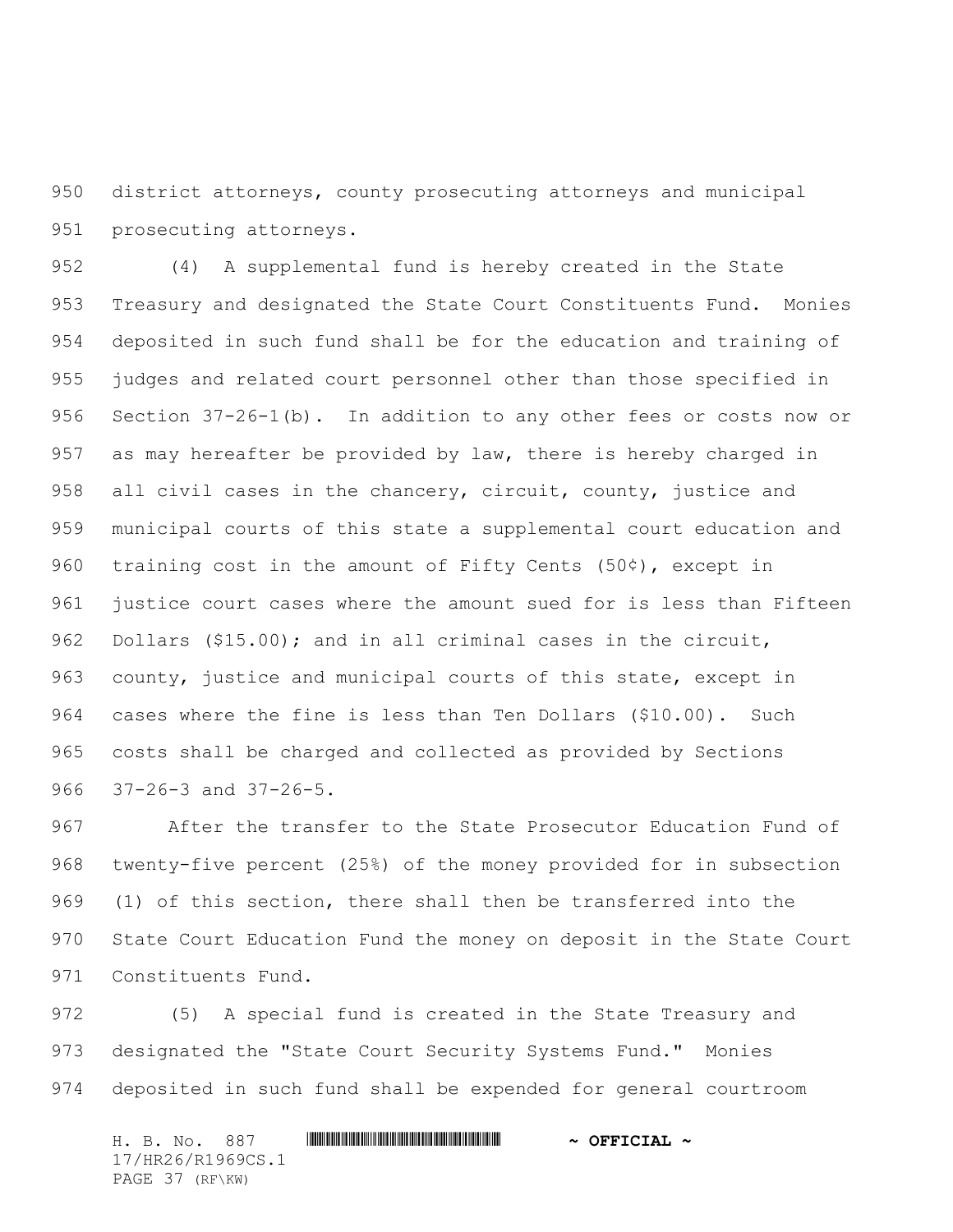security as well as the maintenance and operation of security surveillance and detection devices for the courtrooms of each court of the State of Mississippi specified in Section 37-26-1(2). The Administrative Office of Courts shall conduct a study to assess and determine the security needs of the courts and is authorized to expend monies in the fund for the purposes of the fund as authorized and appropriated by the Legislature.

982 (6) From and after July 1, 2017, the expenses of the State Court Education Fund, the State Prosecutors Education Fund, the State Court Constituents Fund and the State Court Security Systems Fund shall be defrayed by appropriation from the State General Fund and all user charges and fees authorized under this section shall be deposited into the State General Fund as authorized by law and as determined by the State Fiscal Officer.

 (7) From and after July 1, 2016, no state agency shall 990 charge another state agency a fee, assessment, rent or other charge for services or resources received by authority of this section.

 **SECTION 18.** Section 37-26-11, Mississippi Code of 1972, is amended as follows:

 37-26-11. (1) There is created in the State Treasury a special fund to be known as the Children's Advocacy Centers Fund, which shall be administered by the Office of the Attorney General. The purpose of the fund shall be for training forensic interviewers in child abuse and child sexual abuse cases, training

H. B. No. 887 \*HR26/R1969CS.1\* **~ OFFICIAL ~** 17/HR26/R1969CS.1 PAGE 38 (RF\KW)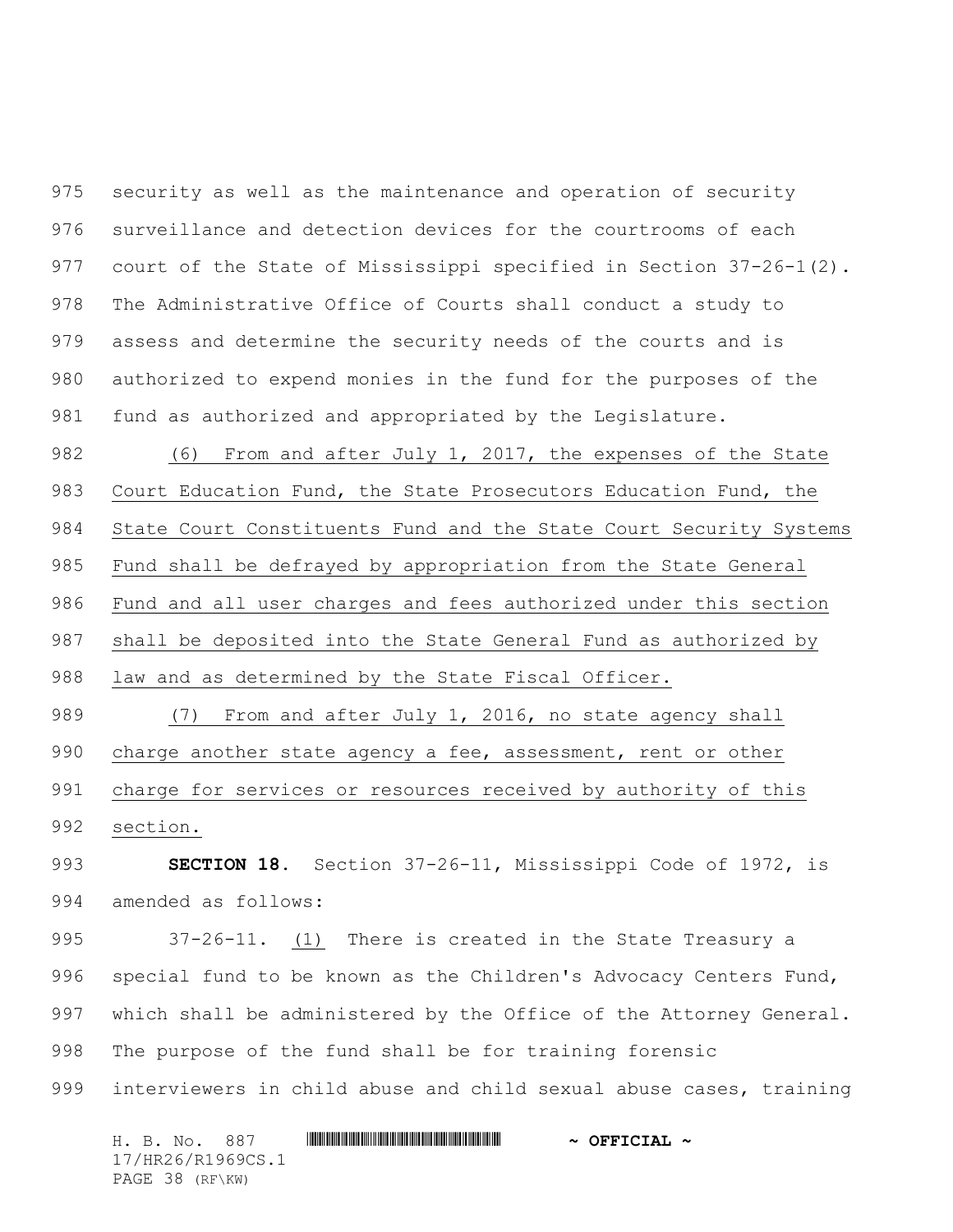law enforcement officers and prosecutors about child abuse cases, expanding the number of Children's Advocacy Centers of Mississippi to underserved areas, and other related purposes. Monies in the fund shall be expended by the Attorney General, upon appropriation by the Legislature. The fund shall be a continuing fund, not subject to fiscal-year limitations, and shall consist of: (a) Monies appropriated by the Legislature for the

 purposes of funding the Children's Advocacy Centers of Mississippi;

1009 (b) The interest accruing to the fund;

 (c) Monies received under the provisions of Section 99-19-73;

(d) Monies received from the federal government;

(e) Donations; and

 (f) Monies received from such other sources as may be provided by law.

(2) From and after July 1, 2016, the expenses of the

Children's Advocacy Centers Fund Program shall be defrayed by

appropriation from the State General Fund and all user charges and

fees authorized under this section shall be deposited into the

State General Fund as authorized by law and as determined by the

State Fiscal Officer.

 (3) From and after July 1, 2016, no state agency shall charge another state agency a fee, assessment, rent or other

H. B. No. 887 \*HR26/R1969CS.1\* **~ OFFICIAL ~** 17/HR26/R1969CS.1 PAGE 39 (RF\KW)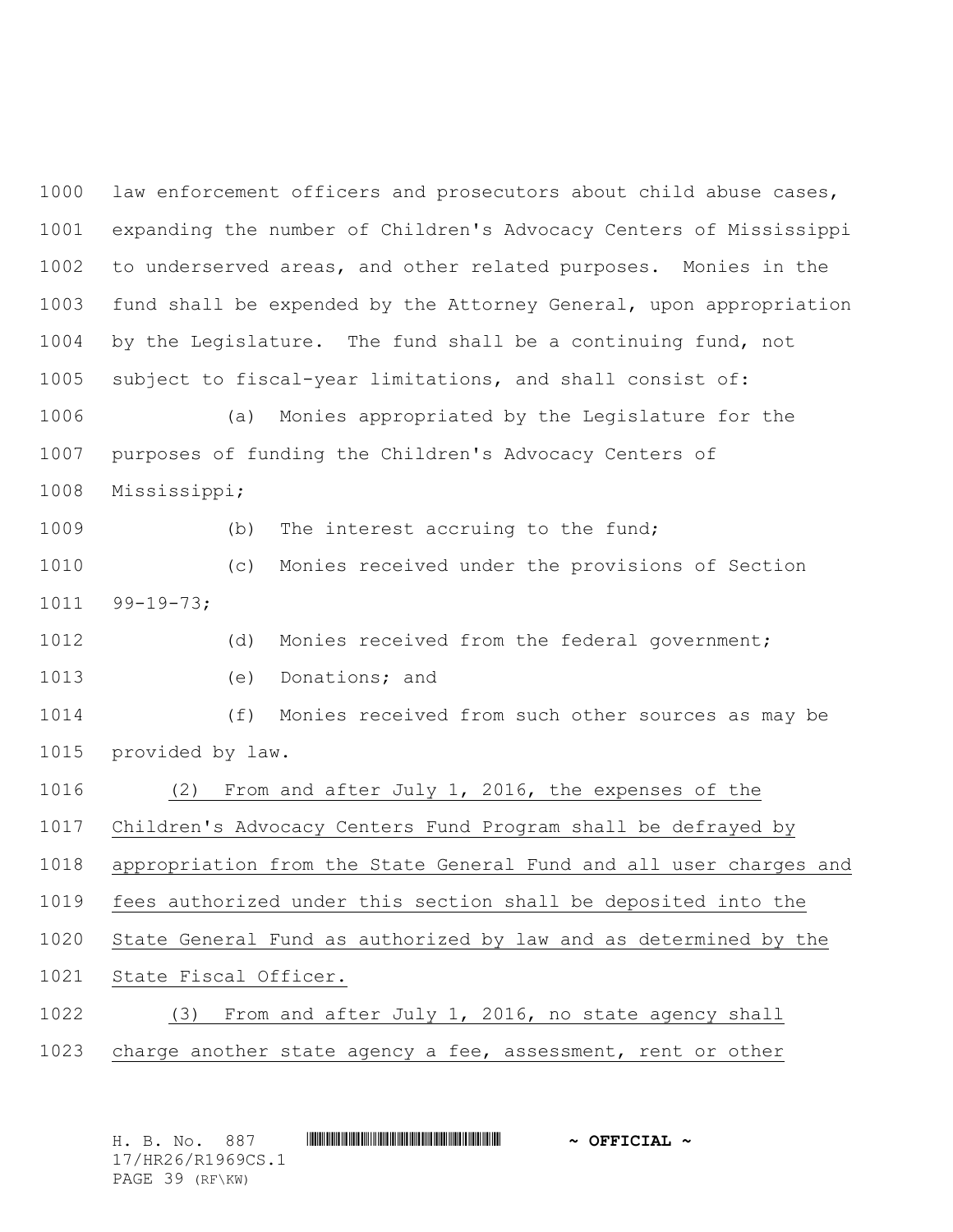charge for services or resources received by authority of this section.

 **SECTION 19.** Section 43-19-61, Mississippi Code of 1972, is amended as follows:

 43-19-61. (1) There is created in the State Treasury a special **\* \* \*** fund to be designated as the "Child Support Prosecution **\* \* \*** Fund." The fund shall be used by the Office of the Attorney General for the prosecution of delinquent child support cases and may also be used to draw down the sixty-six percent (66%) federal reimbursement IV-D funds for support of the Legal Division of the Child Support Unit of the Mississippi Department of Human Services.

 (2) From and after July 1, 2016, the expenses of the legal division of the Child Support Unit shall be defrayed by

appropriation from the State General Fund and all user charges and

fees authorized under this section shall be deposited into the

State General Fund as authorized by law and as determined by the

State Fiscal Officer.

 (3) From and after July 1, 2016, no state agency shall charge another state agency a fee, assessment, rent or other charge for services or resources received by authority of this section.

 **SECTION 20.** Section 43-47-39, Mississippi Code of 1972, is amended as follows:

H. B. No. 887 \*HR26/R1969CS.1\* **~ OFFICIAL ~** 17/HR26/R1969CS.1 PAGE 40 (RF\KW)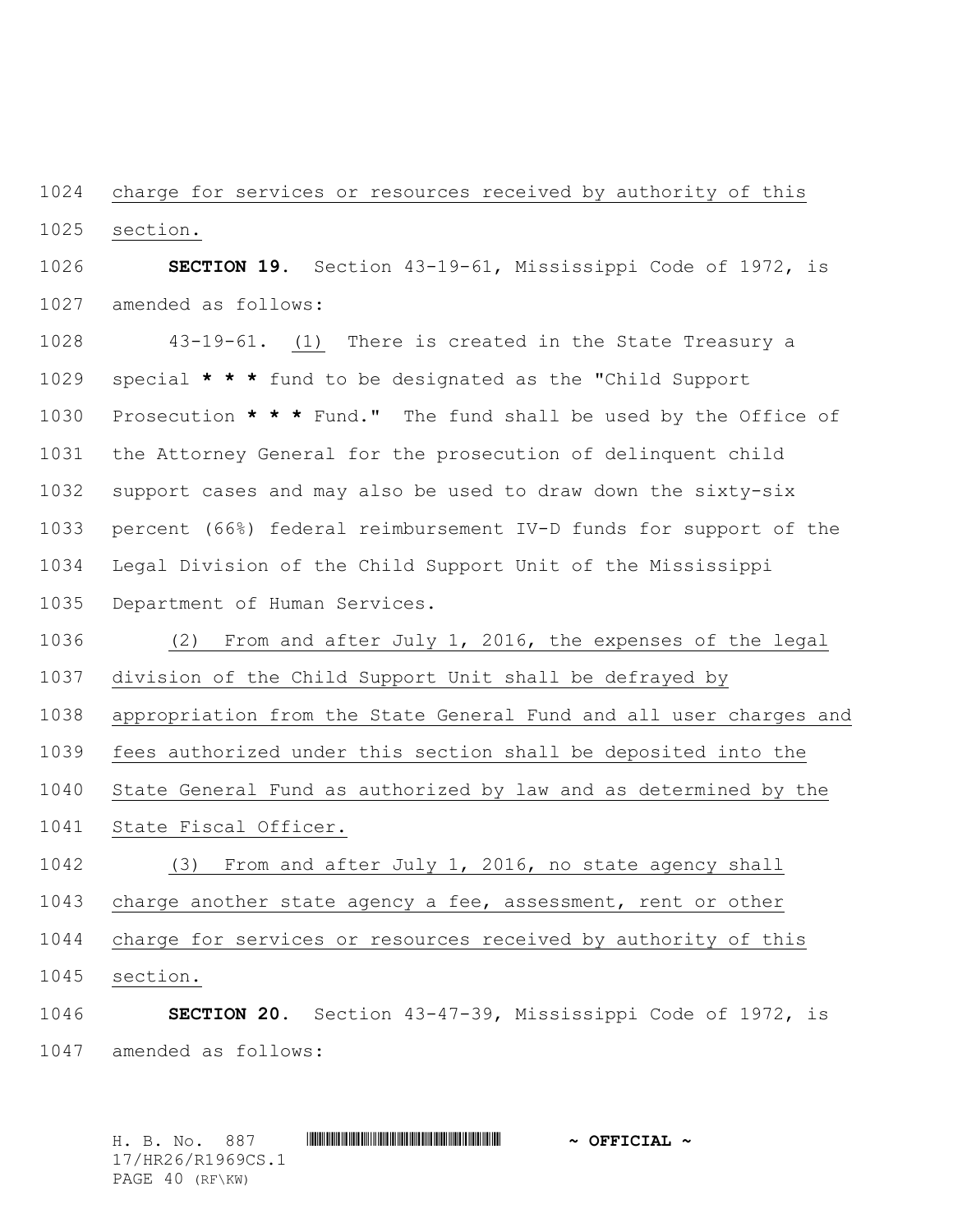43-47-39. (1) There is created in the State Treasury a special fund to be known as the Vulnerable Persons Training, Investigation and Prosecution **\* \* \*** Fund. The purpose of the fund shall be to provide funding for the Vulnerable Persons Unit in the Office of the Attorney General to assist in the training of law enforcement officers, judges, district attorneys, state agencies and investigators at the Department of Human Services with regard to issues arising under the Vulnerable Persons Act, and to provide funding for the Vulnerable Persons Unit in the Office of the Attorney General to assist in the investigation and prosecution of statewide offenders who abuse, neglect or exploit vulnerable persons. The fund shall be a continuing fund, not subject to fiscal-year limitations.

 (2) Funding shall be provided by assessments collected from violations set out in Section 99-19-73.

 (3) From and after July 1, 2016, the expenses of the Vulnerable Persons Unit shall be defrayed by appropriation from the State General Fund and all user charges and fees authorized under this section shall be deposited into the State General Fund as authorized by law and as determined by the State Fiscal Officer. (4) From and after July 1, 2016, no state agency shall charge another state agency a fee, assessment, rent or other

charge for services or resources received by authority of this

section.

H. B. No. 887 \*HR26/R1969CS.1\* **~ OFFICIAL ~** 17/HR26/R1969CS.1 PAGE 41 (RF\KW)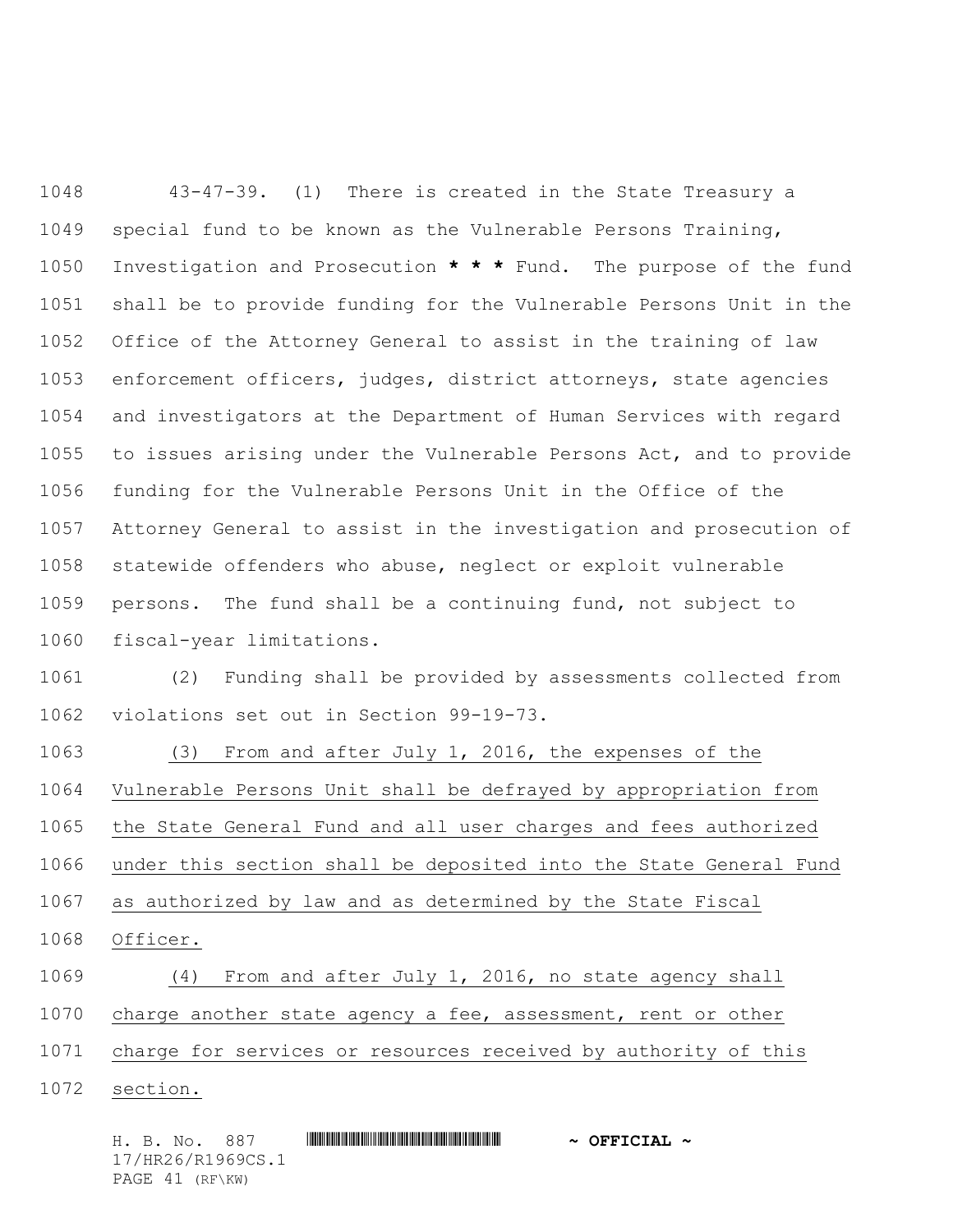**SECTION 21.** Section 45-2-21, Mississippi Code of 1972, is amended as follows:

 45-2-21. (1) Whenever used in this section, the term: (a) "Covered individual" means a law enforcement officer or firefighter, including volunteer firefighters, as defined in this section while actively engaged in protecting the lives and property of the citizens of this state when employed by an employer as defined in this section; it does not include employees of independent contractors.

 (b) "Employer" means a state board, commission, department, division, bureau, or agency, or a county, municipality or other political subdivision of the state, which employs, appoints or otherwise engages the services of covered individuals.

 (c) "Firefighter" means an individual who is trained for the prevention and control of loss of life and property from fire or other emergencies, who is assigned to firefighting activity, and is required to respond to alarms and perform emergency actions at the location of a fire, hazardous materials or other emergency incident.

 (d) "Law enforcement officer" means any lawfully sworn officer or employee of the state or any political subdivision of the state whose duties require the officer or employee to investigate, pursue, apprehend, arrest, transport or maintain custody of persons who are charged with, suspected of committing, or convicted of a crime.

H. B. No. 887 \*HR26/R1969CS.1\* **~ OFFICIAL ~** 17/HR26/R1969CS.1 PAGE 42 (RF\KW)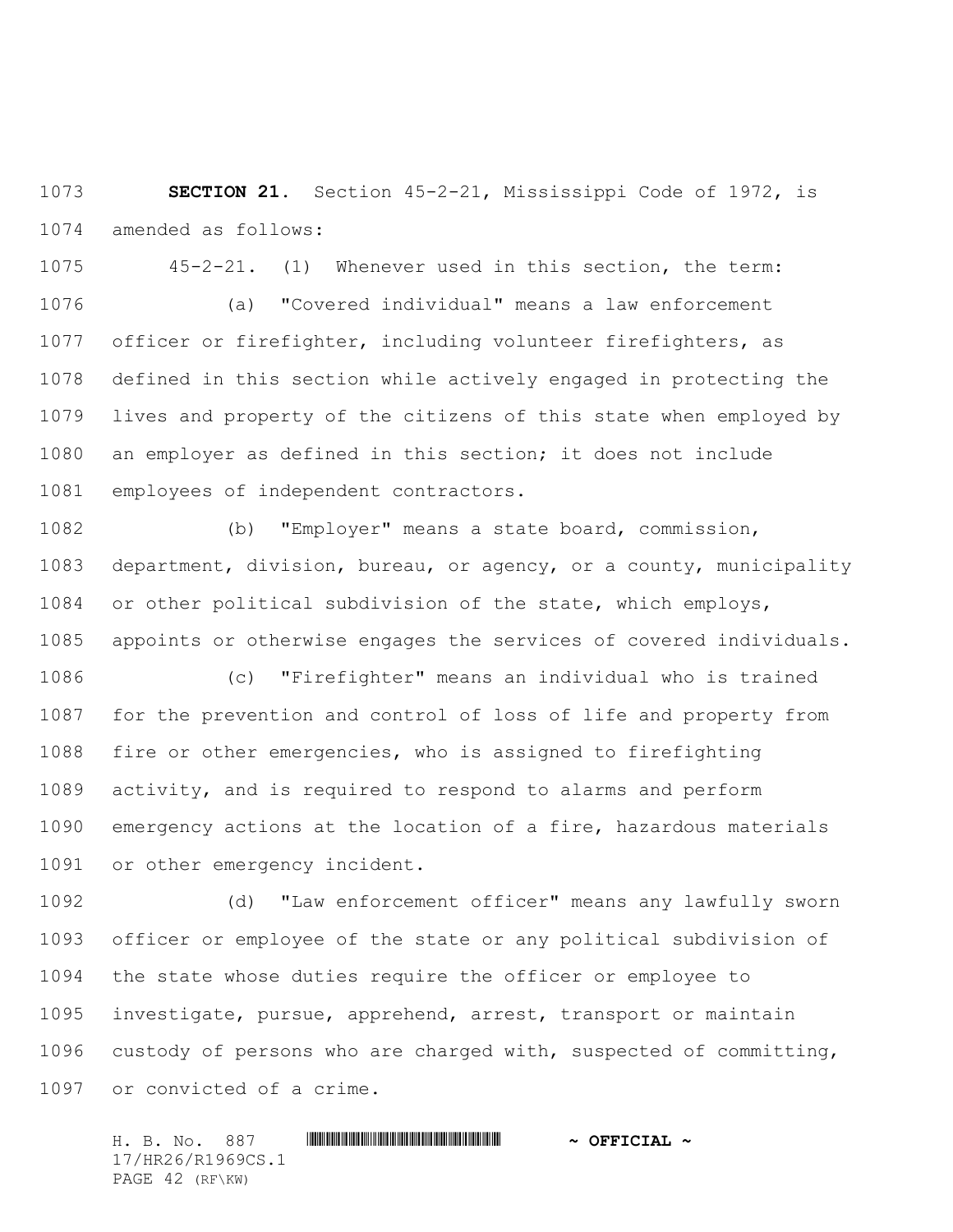(2) (a) The Attorney General's office shall make a monthly disability benefit payment equal to thirty-four percent (34%) of the covered individual's regular base salary at the time of injury when a covered individual, while engaged in the performance of the individual's official duties, is accidentally or intentionally injured in the line of duty as a direct result of a single incident. The benefit shall be payable for the period of time the covered individual is physically unable to perform the duties of the covered individual's employment, not to exceed twelve (12) total payments for any one (1) injury. Chronic or repetitive injury is not covered. Benefits made available under this section shall be in addition to any workers' compensation benefits and shall be limited to the difference between the amount of workers' compensation benefits and the amount of the covered individual's regular base salary. Compensation under this section shall not be awarded where a penal violation committed by the covered individual contributed to the disability or the injury was intentionally self-inflicted.

 (b) Payments made under this subsection are exempt from the claims and demands of creditors of the covered individual.

 (3) (a) There is established in the State Treasury a special fund to be known as the Law Enforcement Officers and Fire Fighters Disability Benefits **\* \* \*** Fund. The **\* \* \*** fund shall be funded by any funds made available by the Legislature or by donation, contribution, gift or any other source.

H. B. No. 887 \*HR26/R1969CS.1\* **~ OFFICIAL ~** 17/HR26/R1969CS.1 PAGE 43 (RF\KW)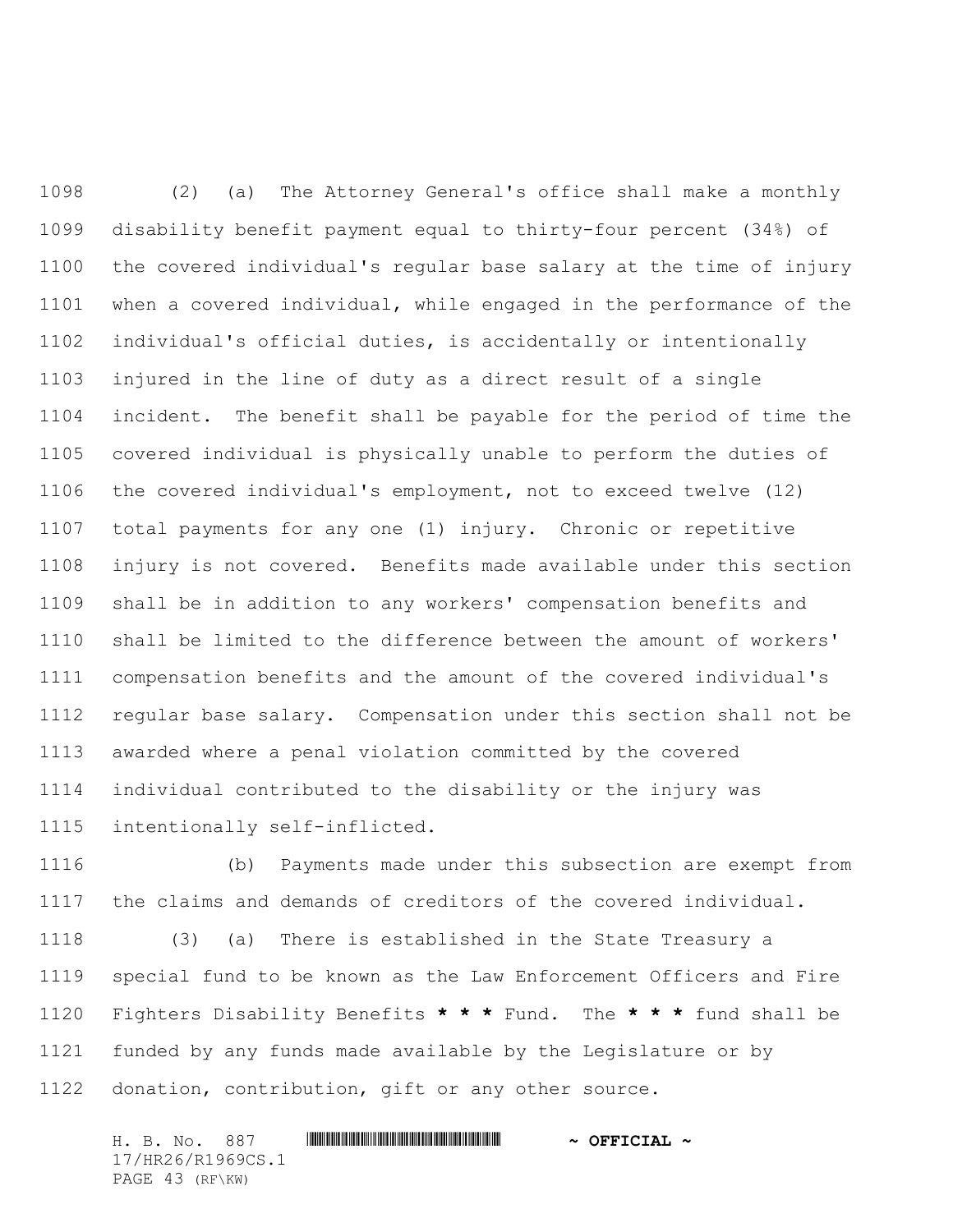(b) The State Treasurer shall invest the monies of the **\* \* \*** fund in any of the investments authorized for the funds of the Public Employees' Retirement System under Section 25-11-121, and those investments shall be subject to the limitations prescribed by Section 25-11-121.

 (c) Unexpended amounts remaining in the **\* \* \*** fund at the end of the state fiscal year shall not lapse into the State General Fund, and any income earned on amounts in the **\* \* \*** fund shall be deposited to the credit of the **\* \* \*** fund.

 (4) The Attorney General's office shall be responsible for the management of the **\* \* \*** fund and the disbursement of disability benefits authorized under this section. The Attorney General shall adopt rules and regulations necessary to implement and standardize the payment of disability benefits under this section, to administer the **\* \* \*** fund created by this section and to carry out the purposes of this section. The Attorney General's office may expend up to ten percent (10%) of the monies in the **\* \* \*** fund for the administration and management of the **\* \* \*** fund and carrying out the purposes of this section.

 (5) From and after July 1, 2016, the expenses of the Law Enforcement Officers and Fire Fighters Disability Benefits Fund shall be defrayed by appropriation from the State General Fund and all user charges and fees authorized under this section shall be deposited into the State General Fund as authorized by law and as determined by the State Fiscal Officer.

H. B. No. 887 \*HR26/R1969CS.1\* **~ OFFICIAL ~** 17/HR26/R1969CS.1 PAGE 44 (RF\KW)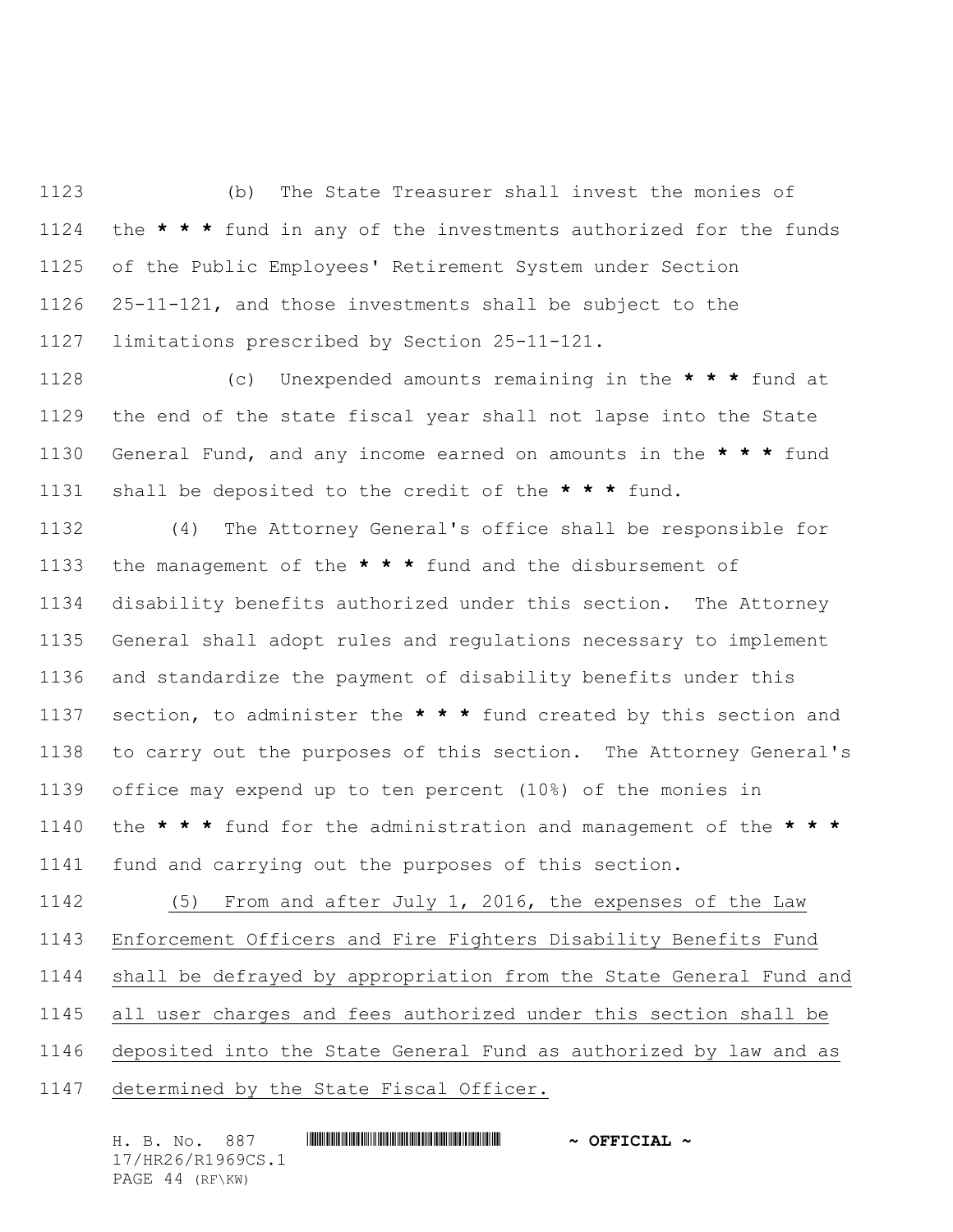(6) From and after July 1, 2016, no state agency shall charge another state agency a fee, assessment, rent or other charge for services or resources received by authority of this section.

 **SECTION 22.** Section 45-6-21, Mississippi Code of 1972, is amended as follows:

 45-6-21. (1) There is created in the State Treasury a special fund to be known as the Motorcycle Officers Training Program Fund, which shall be administered by the Office of the Attorney General. The purpose of the fund shall be to provide funding for the training of state and local law enforcement officers, including, but not limited to, motorcycle officers training. All courses provided under the Motorcycle Officers Training Program shall be administered and approved by the Mississippi Law Enforcement Officers Association. Monies in the fund shall be expended by the Attorney General, upon appropriation by the Legislature. The fund shall be a continuing fund, not subject to fiscal-year limitations, and shall consist of:

 (a) Monies appropriated by the Legislature for the purposes of funding the Motorcycle Officers Training Program; (b) The interest accruing to the fund;

 (c) Monies received under the provisions of Section 99-19-73;

 (d) Monies received from the federal government; (e) Donations; and

H. B. No. 887 \*HR26/R1969CS.1\* **~ OFFICIAL ~** 17/HR26/R1969CS.1 PAGE 45 (RF\KW)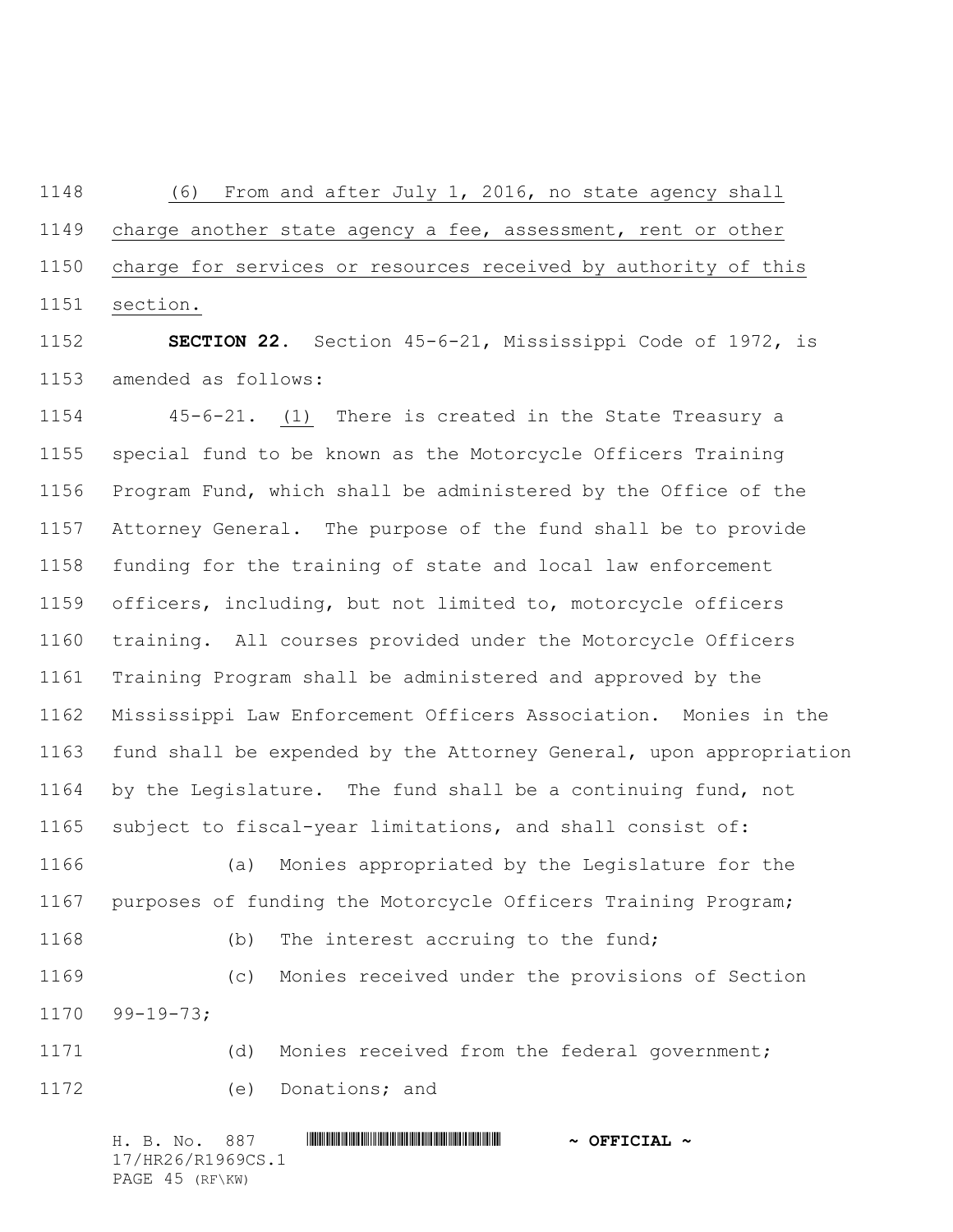(f) Monies received from such other sources as may be provided by law.

 (2) From and after July 1, 2016, the expenses of the Motorcycle Officers Training Program shall be defrayed by

appropriation from the State General Fund and all user charges and

fees authorized under this section shall be deposited into the

State General Fund as authorized by law and as determined by the

State Fiscal Officer.

 (3) From and after July 1, 2016, no state agency shall charge another state agency a fee, assessment, rent or other charge for services or resources received by authority of this

section.

 **SECTION 23.** Section 53-1-77, Mississippi Code of 1972, is amended as follows:

 53-1-77. (1) The State Oil and Gas Supervisor, as ex officio secretary of such board, shall remit to the State Treasurer all monies collected by reason of the assessments made and fixed under the provisions of Section 53-1-73, and the State Treasurer shall deposit all such monies in a special fund known as the "Oil and Gas Conservation Fund," which is hereby continued in effect.

 (2) All monies on deposit in the Oil and Gas Conservation Fund on April 10, 1948, and all monies hereafter deposited in such fund, shall be held in trust for the use of the board to pay the expenses and costs incurred in connection with the administration

H. B. No. 887 \*HR26/R1969CS.1\* **~ OFFICIAL ~** 17/HR26/R1969CS.1 PAGE 46 (RF\KW)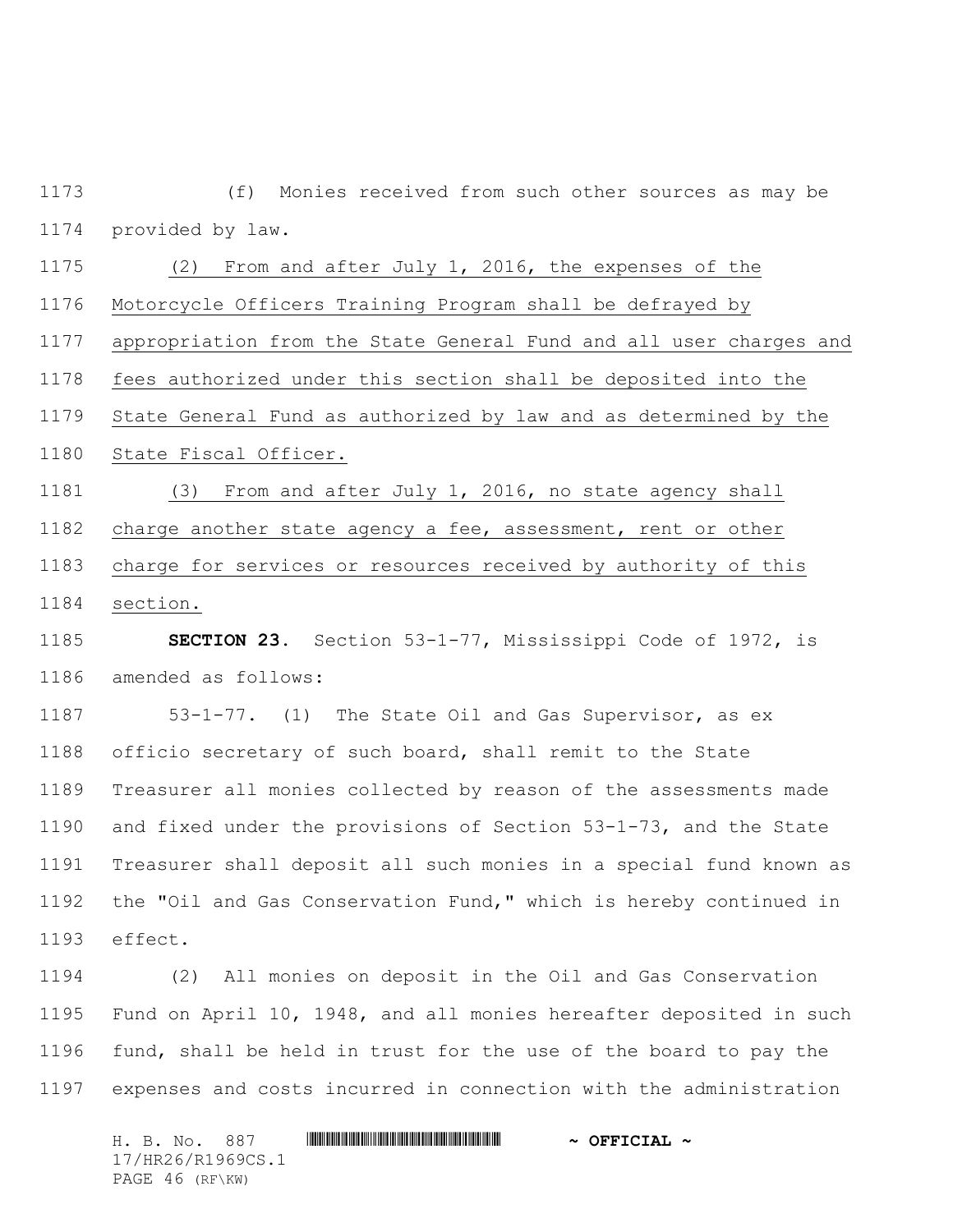and enforcement of the oil and gas conservation laws of the State of Mississippi and the rules, regulations and orders of the State Oil and Gas Board issued thereunder. Disbursements shall be made from such fund only upon requisition of the State Oil and Gas Supervisor, as approved and allowed by the board, and which requisitions shall be supported by itemized statements thereto attached showing the purpose or purposes of such expenditures. Such requisitions shall be drawn upon the State Auditor, who shall issue a warrant upon said fund. Such warrants so issued shall be paid by the State Treasurer upon presentation.

 (3) The State Oil and Gas Supervisor, as ex officio secretary of the Oil and Gas Board, shall submit, within ten (10) days, after the convening of each session of the Legislature, to the Legislature a detailed report of all receipts, expenditures and balance on hand, of funds coming to the Oil and Gas Board from any source whatsoever.

 (4) In the event that at any particular time, the Oil and Gas Conservation Fund contains an amount greater than Two Hundred Thousand Dollars (\$200,000.00) more than the current fiscal year's estimated budget, the amount of the excess may be used by the board and at the board's discretion, to plug any oil or gas well, including any Class II well, in the state which has been determined by the board to represent an imminent threat to the environment and which has been determined by the board to be an "orphan" well.

H. B. No. 887 \*HR26/R1969CS.1\* **~ OFFICIAL ~** 17/HR26/R1969CS.1 PAGE 47 (RF\KW)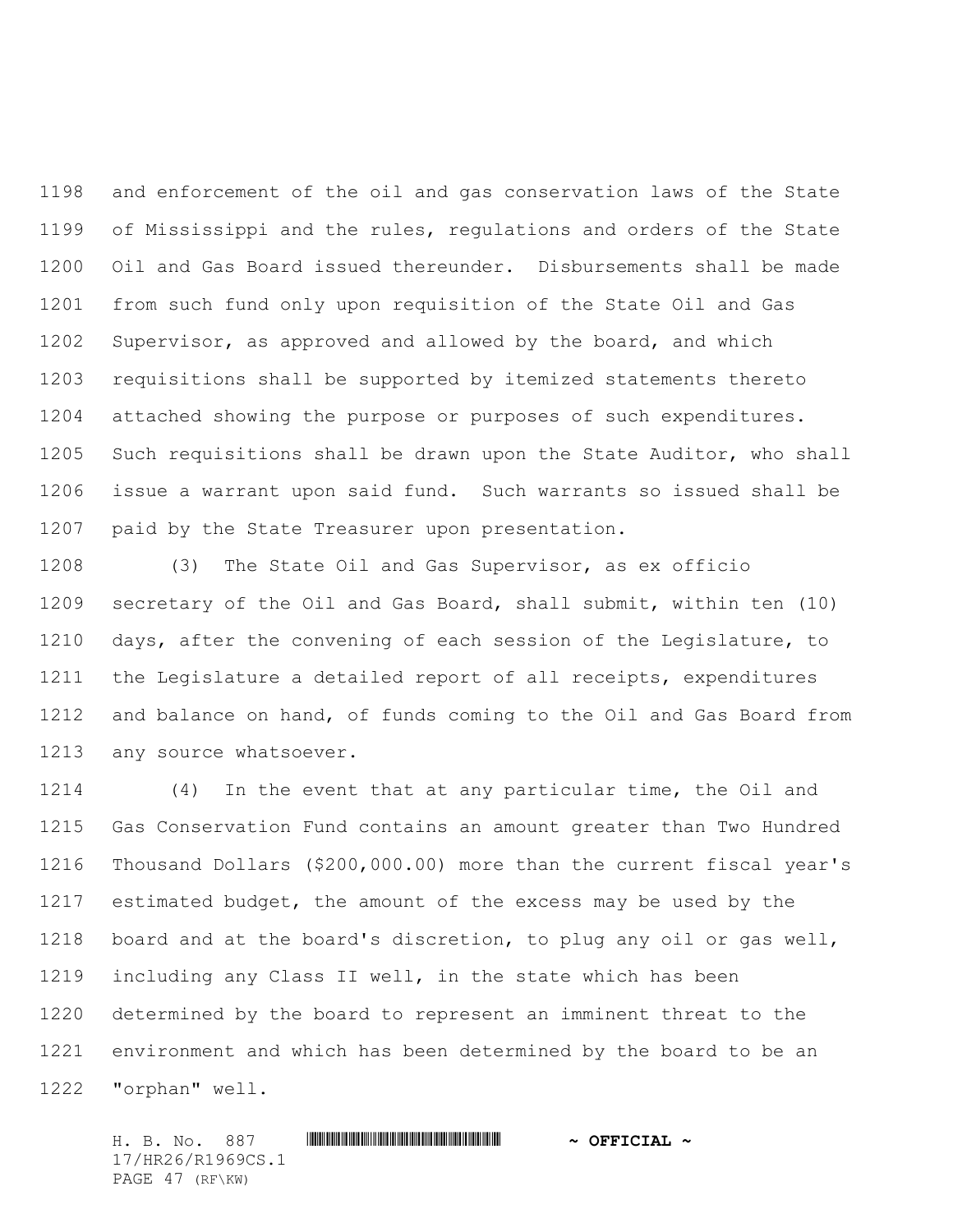(5) The board shall have the authority, in its discretion, to use whatever legal means available to it to attempt to collect any amounts so expended from any responsible party. Any amounts so collected shall be returned to the Oil and Gas Board's Emergency Plugging Fund created herein.

 (6) Amounts of surplus in the Oil and Gas Conservation Fund of over Two Hundred Thousand Dollars (\$200,000.00) shall be transferred to a separate special fund of the Oil and Gas Board to be known as the Emergency Plugging Fund, for the proper plugging of wells pursuant to this section. The supervisor shall have the authority, and it shall be his duty to transfer any amounts in the Emergency Plugging Fund back to the Oil and Gas Conservation Fund in the event and to the extent to which the Oil and Gas Conservation Fund should at any time contain less than a Two Hundred Thousand Dollars (\$200,000.00) surplus.

 (7) For purposes of this section, orphan well means any oil or gas well in the state, including Class II wells, which has not been properly plugged according to the requirements of the statutes, rules and regulations governing same and for which a responsible party such as an owner or operator cannot be located 1243 or for which, for whatever reason, there is no other party which can be forced to plug the well.

**\* \* \***

 ( **\* \* \***8) From and after July 1, 2016, no state agency shall charge another state agency a fee, assessment, rent or other

H. B. No. 887 \*HR26/R1969CS.1\* **~ OFFICIAL ~** 17/HR26/R1969CS.1 PAGE 48 (RF\KW)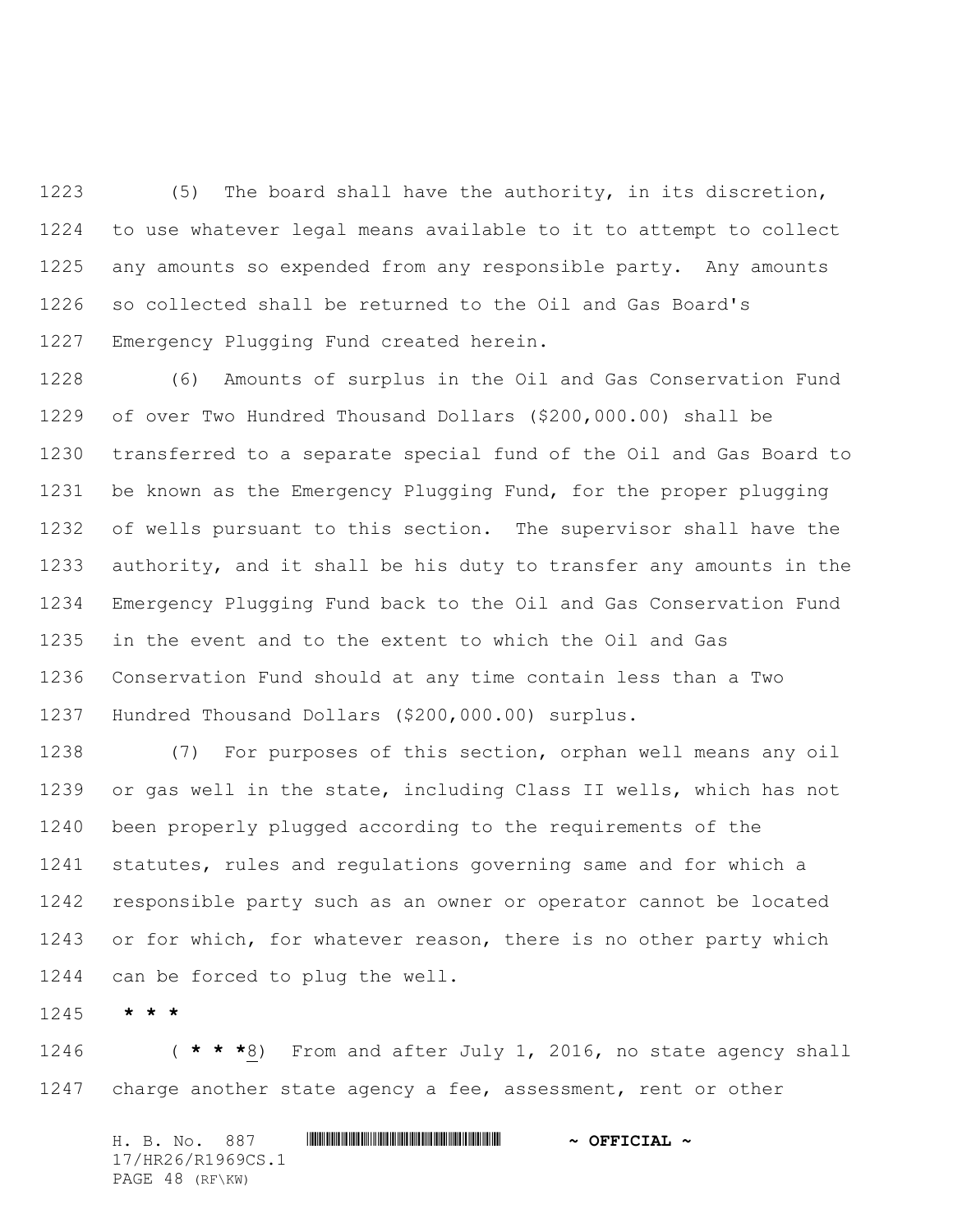charge for services or resources received by authority of this section.

 **SECTION 24.** Section 71-3-73, Mississippi Code of 1972, is amended as follows:

 71-3-73. (1) If an employee who has previously lost, or lost the use of, one (1) hand, one (1) arm, one (1) foot, one (1) leg, or one (1) eye, becomes permanently and totally incapacitated through the loss, or loss of use, of another member or organ, the employer shall be liable only for the compensation payable for such second injury. In addition to such compensation and after the completion of the payment therefor, the employee shall be paid the remainder of the compensation that would be due for permanent total incapacity, out of a special fund known as the "Second Injury Fund," and created for such purpose in the following manner:

 In every case of compensable death of an employee under this 1264 chapter, the employer or, if insured, his insurance carrier shall pay to the commission the sum of Three Hundred Dollars (\$300.00) except in cases where there is no dependency, then there shall be paid to the commission the sum of Five Hundred Dollars (\$500.00) to be deposited with the State Treasurer for the benefit of said fund. A suspension of said payments of Three Hundred Dollars (\$300.00) per death shall be made when the total amount of all such payments, together with the accumulated interest thereon, equals or exceeds Three Hundred Fifty Thousand Dollars

H. B. No. 887 \*HR26/R1969CS.1\* **~ OFFICIAL ~** 17/HR26/R1969CS.1 PAGE 49 (RF\KW)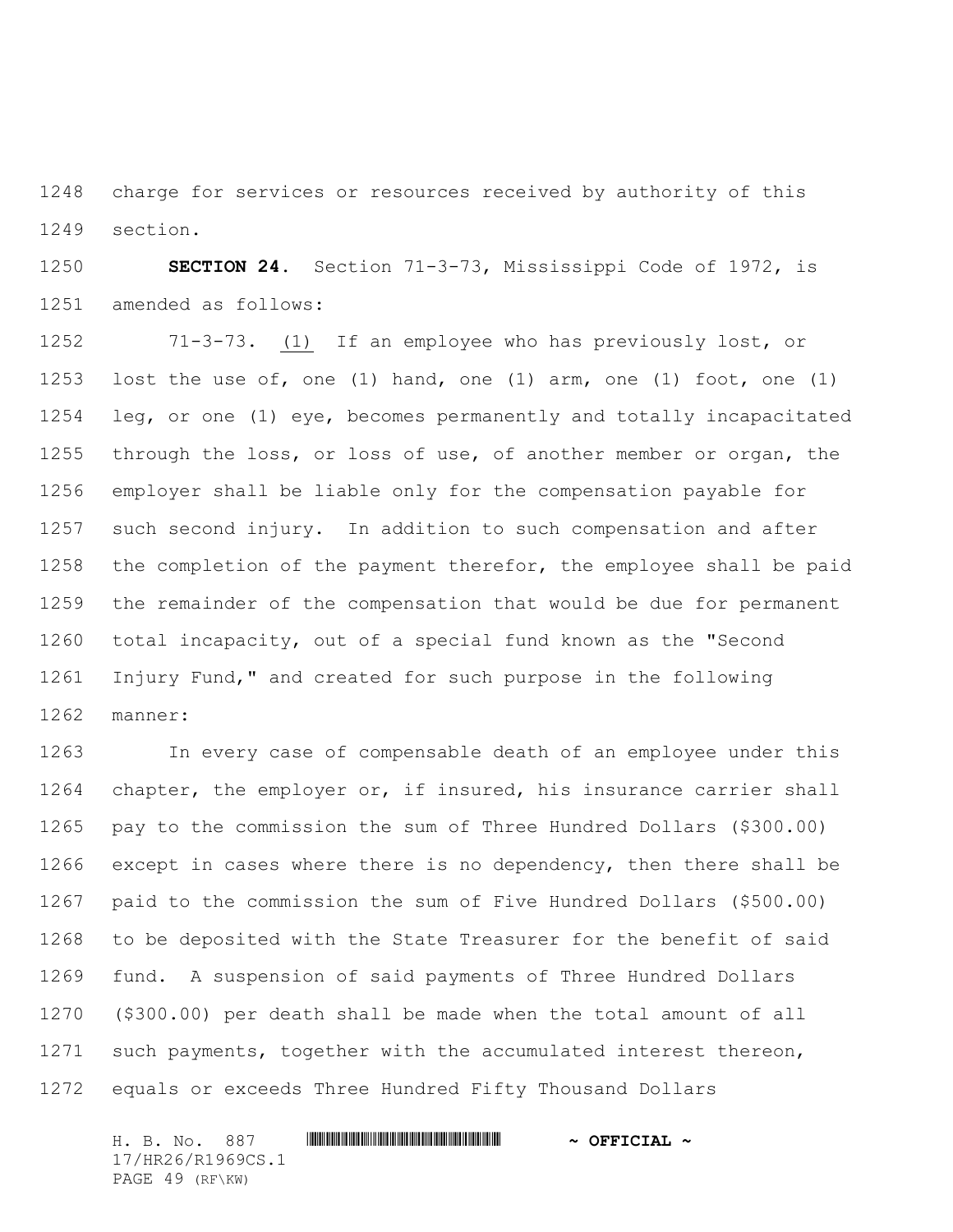(\$350,000.00), and no further contributions to said fund shall be made except in cases where there is no dependency. Whenever, thereafter, the amount of such sum shall be reduced below One Hundred Fifty Thousand Dollars (\$150,000.00) by reason of payments made pursuant to this section, then such contributions of Three Hundred Dollars (\$300.00) per death shall be resumed forthwith and shall continue until such sum, together with accumulated interest thereon, shall again amount to Three Hundred Fifty Thousand Dollars (\$350,000.00); and the commission shall direct the distribution thereof.

 (2) From and after July 1, 2016, the expenses of this agency shall be defrayed by appropriation from the State General Fund and all user charges and fees and contributions authorized under this section and the outstanding balance of said fund on July 1, 2016, shall be deposited into the State General Fund as authorized by law and as determined by the State Fiscal Officer.

 (3) From and after July 1, 2016, no state agency shall charge another state agency a fee, assessment, rent or other charge for services or resources received by authority of this

section.

 **SECTION 25.** Section 75-57-119, Mississippi Code of 1972, is amended as follows:

 75-57-119. (1) There is established a propane education and research program to be administered by the Department of Insurance through the State Liquefied Compressed Gas Board, created in

H. B. No. 887 \*HR26/R1969CS.1\* **~ OFFICIAL ~** 17/HR26/R1969CS.1 PAGE 50 (RF\KW)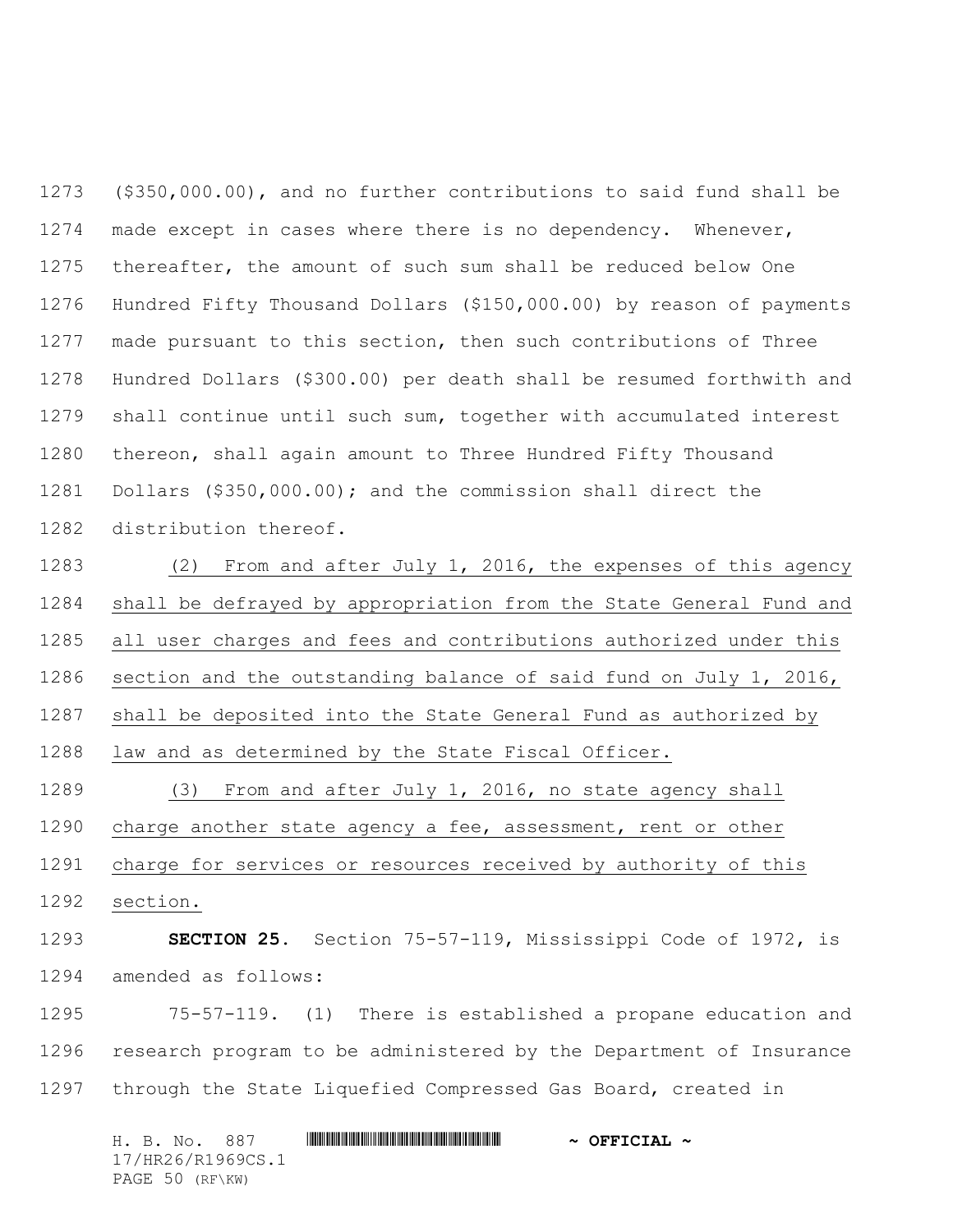Section 75-57-101, Mississippi Code of 1972, for the purpose of promoting the growth and development of the propane industry in Mississippi.

 (2) There is created in the State Treasury a special fund to be designated as the "Mississippi Propane Education and Research Fund."

 (3) (a) There is imposed and levied an assessment of One-tenth Cent (1/10¢) per gallon on compressed gas except for compressed natural gas or liquefied natural gas. The assessment may be increased by not more than One-tenth Cent (1/10¢) per gallon per year and the total assessment shall not exceed One-half 1309 Cent  $(1/2\zeta)$  per gallon.

 (b) The assessment shall accrue at the same time and in the same manner as the tax levied on compressed gas under the provisions of Section 27-59-11(1), Mississippi Code of 1972. On or before the fifteenth day of each month the funds collected by the **\* \* \*** Department of Revenue during the previous month, less three and one-half percent (3-1/2%) of the gross amount collected, shall be deposited into the special fund created in subsection (2) of this section. The **\* \* \*** Department of Revenue may retain three and one-half percent (3-1/2%) of the funds collected under this section as administrative fees.

 (c) Disbursements from the special fund created in subsection (2) of this section shall be made upon warrants issued by the State Fiscal Officer upon requisitions signed by the

H. B. No. 887 \*HR26/R1969CS.1\* **~ OFFICIAL ~** 17/HR26/R1969CS.1 PAGE 51 (RF\KW)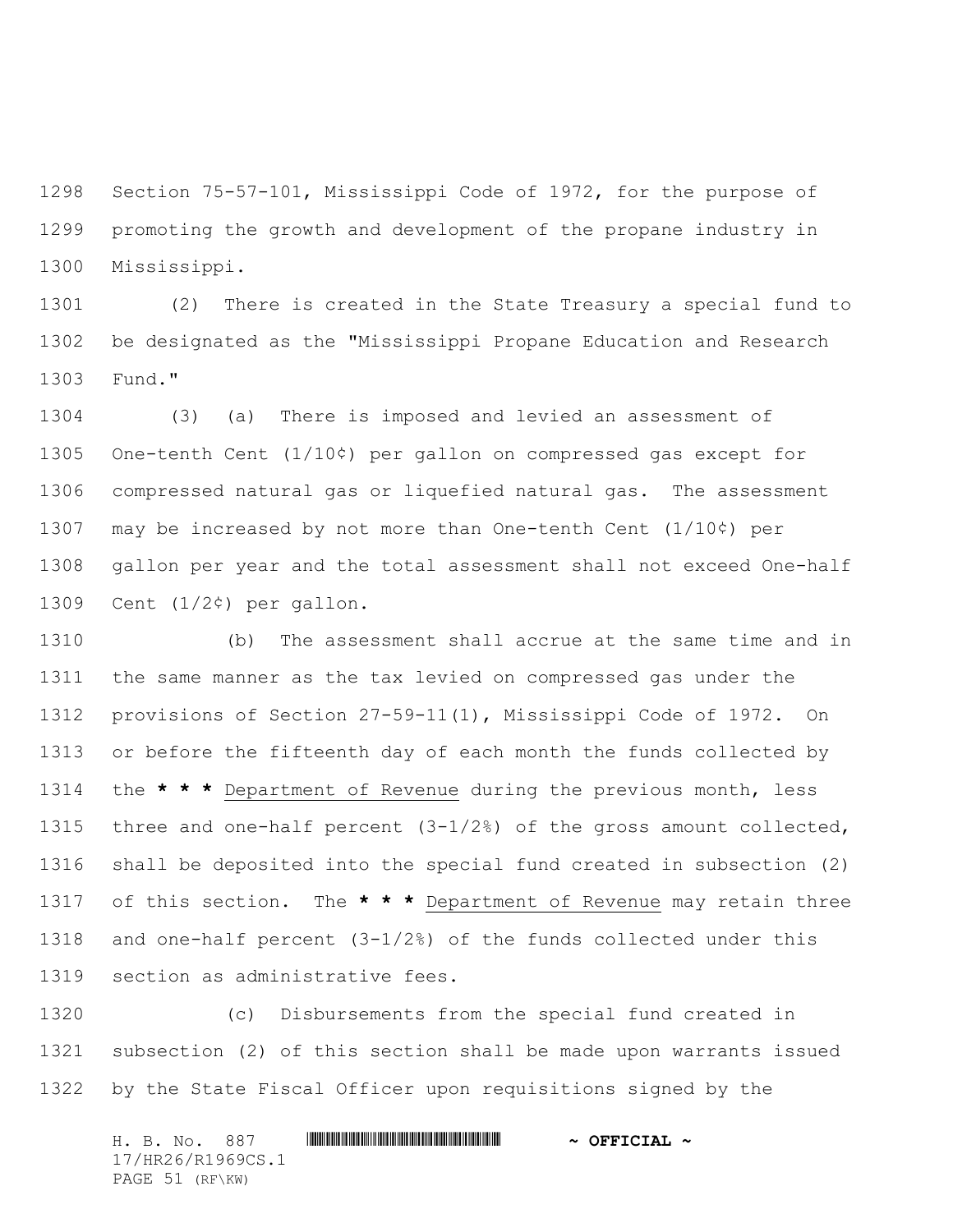Commissioner of Insurance, or his designee, in the manner provided by law. Any interest earned by investing the proceeds in such special fund shall be credited to such special fund and shall not be deposited in the State General Fund. The State Fiscal Officer may issue warrants for the payment of monies from the special fund, upon requisition by the Commissioner of Insurance, or his designee, for refunds to dealers as provided in subsection (4) of this section.

 (4) Any propane dealer may request and receive a refund of the amount of assessment remitted from the sale of propane if he makes a written application with the Department of Insurance by the end of each quarter in which the sales were made, supported by bona fide copies of tax reports. The application forms shall be prepared by the Department of Insurance and shall be available to all retailers. All such applications shall be processed and refunds paid by the Department of Insurance within sixty (60) days after the funds have been received by the department.

 (5) At the end of each quarter, the Department of Insurance shall make available to the State Liquefied Compressed Gas Board all unencumbered funds collected under the provisions of this section. The Department of Insurance may retain an amount not to exceed three and one-half percent (3-1/2%) of the funds collected under the provisions of this section as administrative fees.

 (6) (a) Any person liable for the assessment shall be subject to the same requirements and penalties set forth for

H. B. No. 887 \*HR26/R1969CS.1\* **~ OFFICIAL ~** 17/HR26/R1969CS.1 PAGE 52 (RF\KW)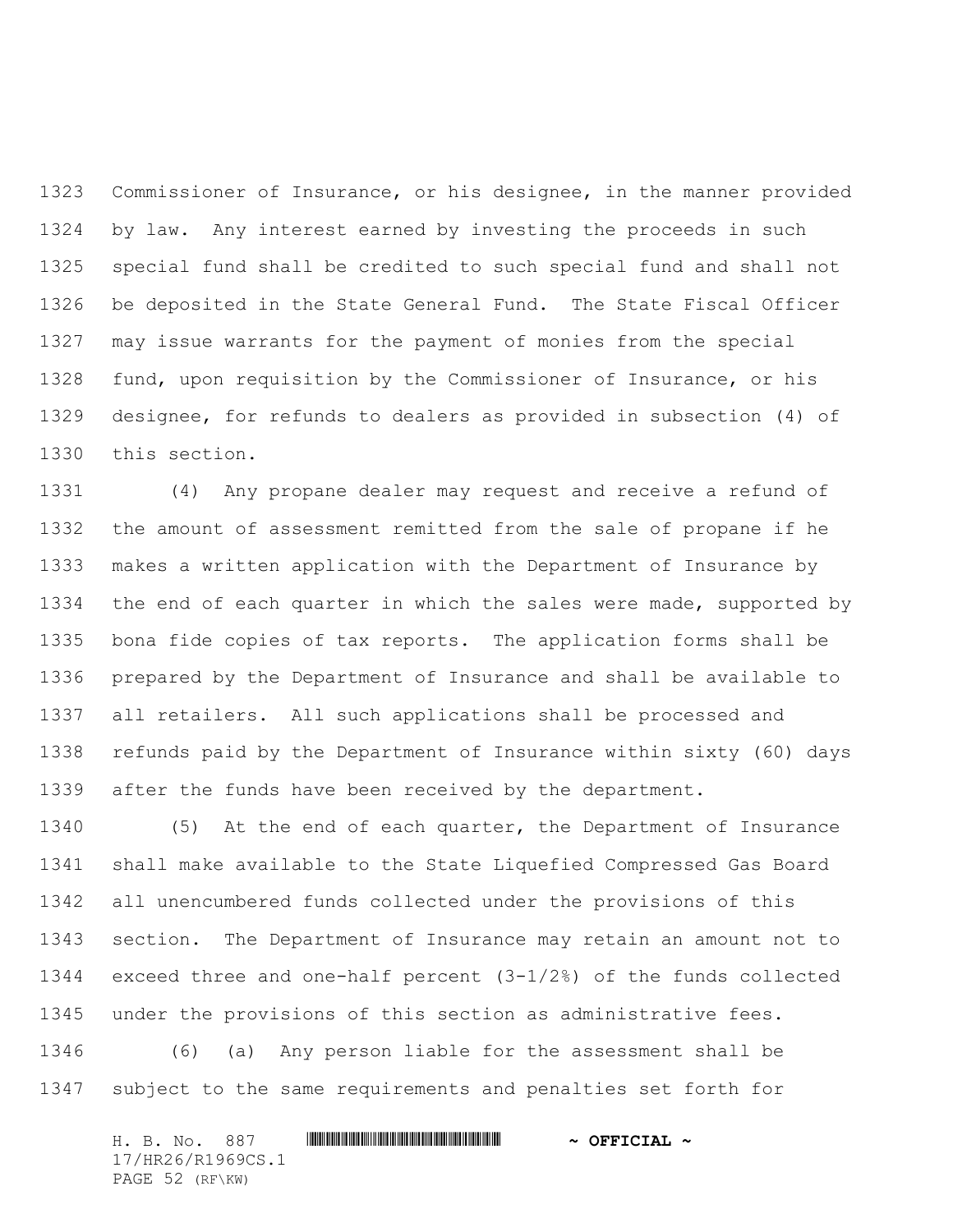distributors under the provisions of Section 27-59-1 et seq., Mississippi Code of 1972.

 (b) The **\* \* \*** Department of Revenue is hereby authorized and empowered to promulgate all rules and regulations necessary for the collection of the assessment.

 (7) The State Liquefied Compressed Gas Board shall establish, with the approval of the Commissioner of Insurance, rules and regulations necessary to carry out the provisions of this section.

 (8) The State Liquefied Compressed Gas Board may expend the proceeds collected under this section only on research and development of more cost effective uses of propane and on educational programs, safety programs and market development of propane.

 (9) This section shall not be implemented until such time as the State Liquefied Compressed Gas Board conducts an election by all licensed propane dealers in this state. Each license holder shall have one (1) vote in such election. A ballot shall be sent to each license holder by certified mail. A majority of those ballots returned within thirty (30) days after the ballots are received by the propane dealers must be in the affirmative before this section is effective. An additional election may be held by the State Liquefied Compressed Gas Board at such time as approved by the Commissioner of Insurance.

H. B. No. 887 \*HR26/R1969CS.1\* **~ OFFICIAL ~** 17/HR26/R1969CS.1 PAGE 53 (RF\KW)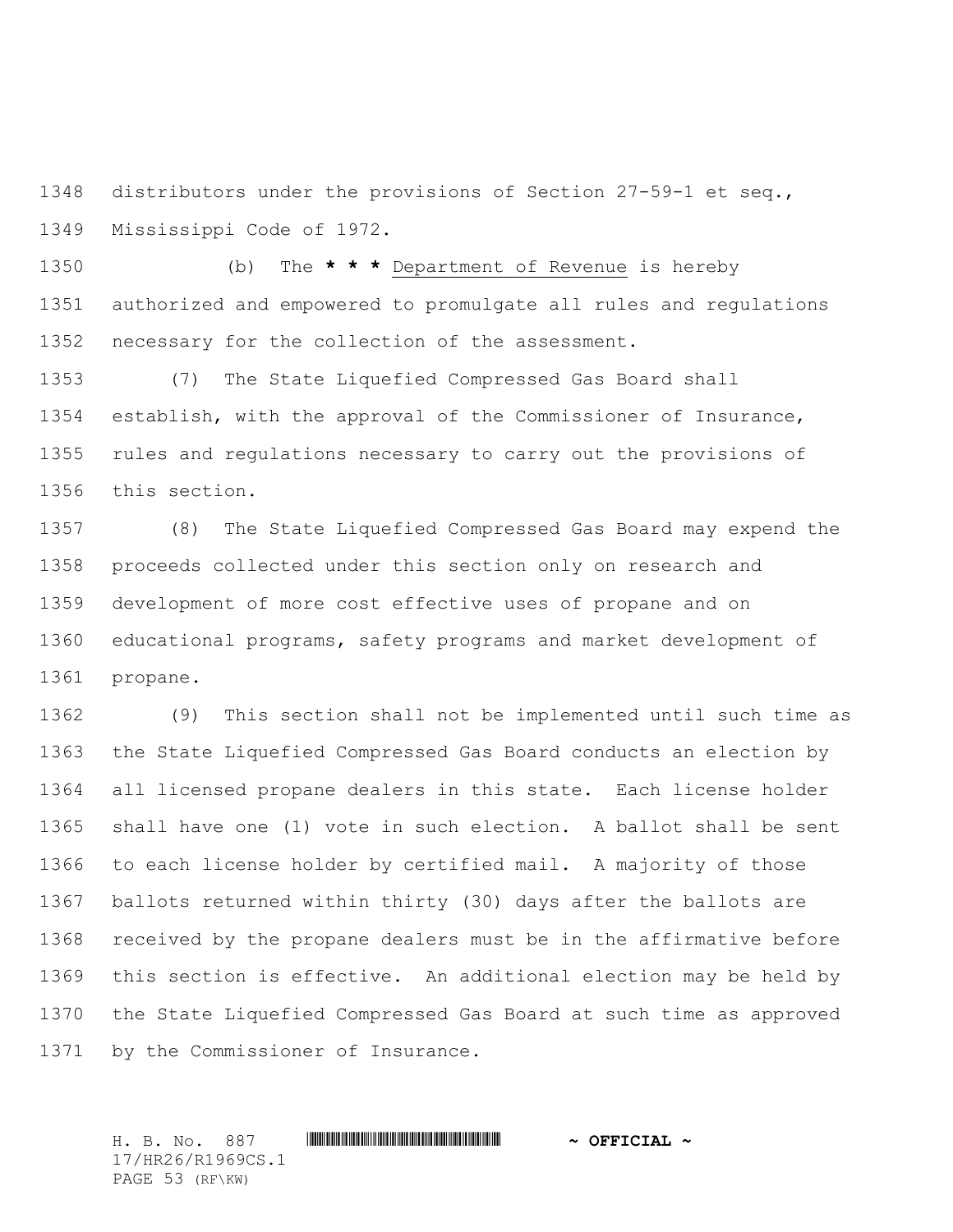(10) The State Liquefied Compressed Gas Board shall notify the **\* \* \*** Department of Revenue in writing of the imposition of the assessment and of any increase of the assessment. The imposition of the assessment and any increase of the assessment shall become effective on the first day of the second month succeeding the month in which the notice to impose or increase the assessment was given.

 (11) The State Liquefied Compressed Gas Board shall notify the **\* \* \*** Department of Revenue in writing of the abatement or reduction of the assessment. The abatement or reduction of the assessment shall become effective on the last day of the month succeeding the month in which such notice was given.

 (12) From and after July 1, 2016, the expenses of this program shall be defrayed by appropriation from the State General Fund and all user charges and fees authorized under this section shall be deposited into the State General Fund as authorized by law and as determined by the State Fiscal Officer.

 (13) From and after July 1, 2016, no state agency shall charge another state agency a fee, assessment, rent or other charge for services or resources received by authority of this section.

 **SECTION 26.** Section 75-63-81, Mississippi Code of 1972, is amended as follows:

 75-63-81. (1) There is established a Preneed Contracts Loss Recovery Fund, hereinafter referred to as the "fund," to be

H. B. No. 887 \*HR26/R1969CS.1\* **~ OFFICIAL ~** 17/HR26/R1969CS.1 PAGE 54 (RF\KW)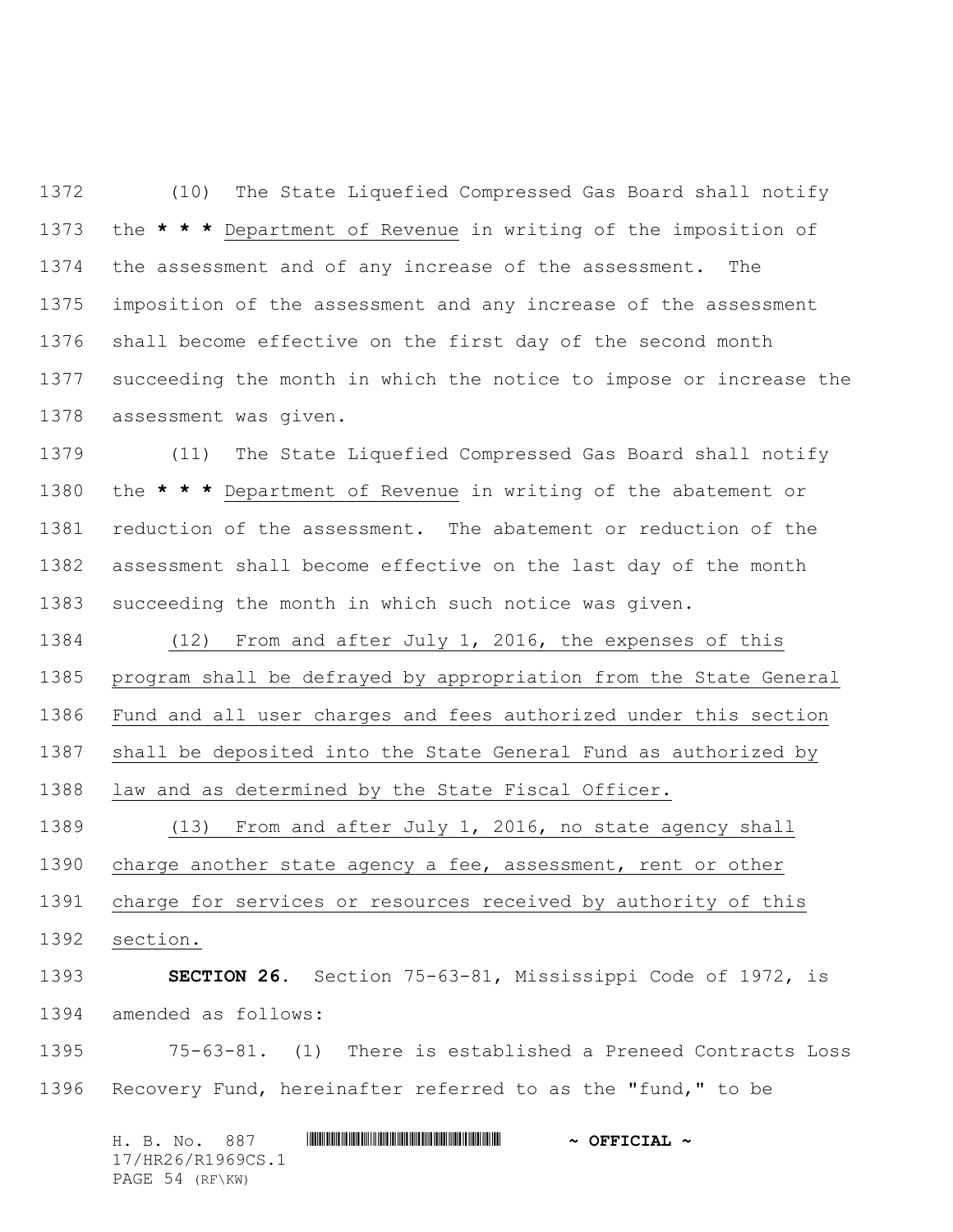administered by directors of the Preneed Contracts Loss Recovery Association, hereinafter referred to as the "association." Directors are to be appointed by the Secretary of State. The purpose of the fund is to reimburse the estates, or in the absence of an estate filing, the purchaser or applicant with payment jointly to the funeral home providing services or merchandise, or both, of beneficiaries of preneed funeral contracts who have suffered financial loss as a result of the misfeasance, fraud, default, failure or insolvency of a registered Mississippi preneed provider.

 (2) The fund shall be funded from a charge not to exceed Ten Dollars (\$10.00) to be added to the cost of every preneed contract sold from and after July 1, 2009; however, if the preneed contract is funded solely with insurance that is protected by the Mississippi Life and Health Insurance Guaranty Association, then that fee shall not be charged. The association may reduce, suspend or resume collection of the fee at any time and for any period to ensure that a sufficient amount is available to meet anticipated disbursements and to maintain an adequate reserve consistent with actuarial guidance.

 The per-contract fees shall be remitted quarterly to the association for each quarter of the calendar year with a quarterly fee form as prescribed by the Secretary of State. The per-contract fee is not subject to the trusting requirements of Section 75-63-59. The fees shall be remitted to the association

H. B. No. 887 \*HR26/R1969CS.1\* **~ OFFICIAL ~** 17/HR26/R1969CS.1 PAGE 55 (RF\KW)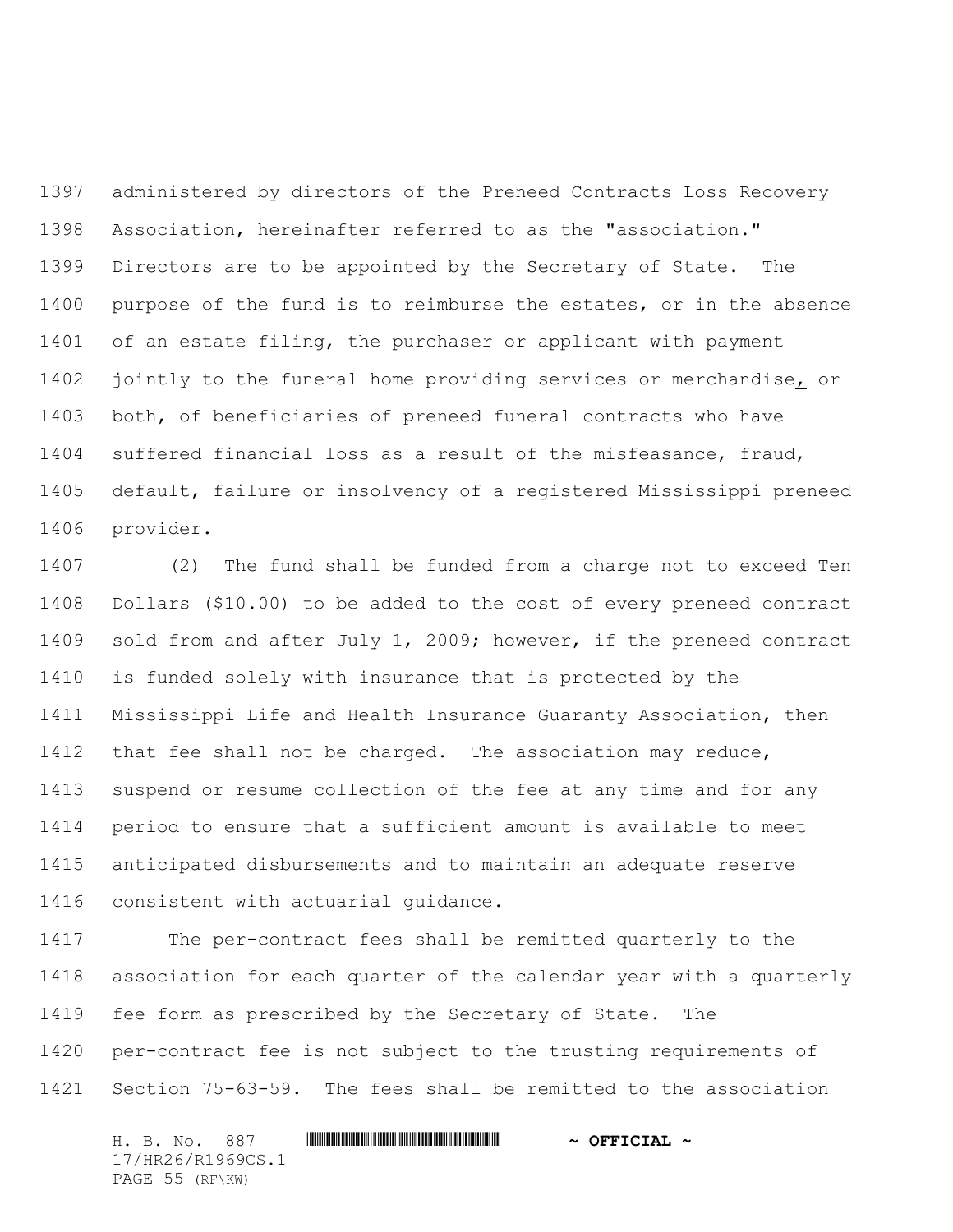no later than fifteen (15) days after each quarter. Absent the Secretary of State's approval of an extension for good cause shown, preneed providers failing to timely report and remit the per-contract fee to the association may be subject to a penalty of One Hundred Dollars (\$100.00) per day for each day of delinquency, payable to the fund.

 (3) All sums received by the association shall be held in a separate account maintained by the State Treasurer to be used solely as provided in this article. Warrants to the fund may only be issued by the Department of Finance and Administration upon request by a majority vote of the directors of the Preneed Contracts Loss Recovery Association. All interest or other income earned on the fund shall be retained by the fund.

 (4) Reimbursements from the fund must not exceed the total payment made for preneed funeral services or merchandise, cemetery services or merchandise, or both. No current insurance benefits or future graduated insurance benefits may be reimbursed, including any current or future graduated insurance benefits in any insurance company insolvency guaranty fund association. Upon the death of the beneficiary and the applicant's compliance with all applicable rules of the association, reimbursement from the 1443 fund may be made to the estate of the beneficiary, the purchaser or applicant with payment jointly to the funeral home or cemetery providing services or merchandise, or both, only to the extent to which losses are not bonded or otherwise covered. If the

H. B. No. 887 \*HR26/R1969CS.1\* **~ OFFICIAL ~** 17/HR26/R1969CS.1 PAGE 56 (RF\KW)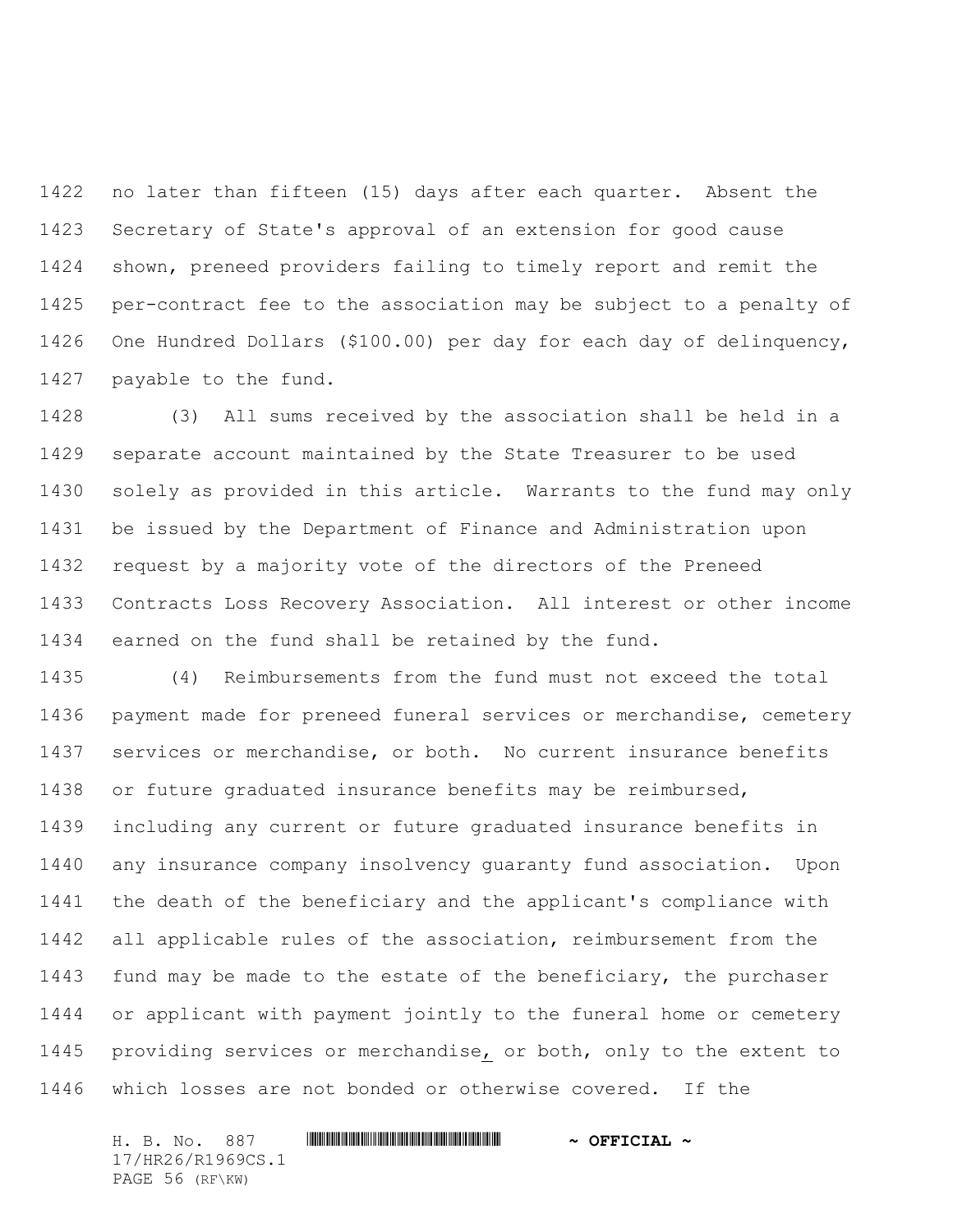association makes payments from the fund under this section, the association is subrogated in the reimbursed amount and may bring an action against any person or entity, including a preneed provider. The association may enforce claims it may have for restitution or otherwise and may employ and compensate from the fund consultants, legal counsel, accountants and other persons it considers appropriate to assure compliance with this section.

 (5) The association shall investigate all applications made and may reject or allow claims, in whole or in part. Payment may be made only to the extent that monies are available in the fund, and payments may be prorated among claimants. Reimbursements for completed claims must be processed subject to availability of monies in the fund. The association has complete discretion to determine the order and manner of payment of approved applications. The association may approve one (1) application, in whole or in part, that includes more than one (1) reparation claim for the benefit of purchasers of prepaid contracts of an insolvent registrant as part of a plan to arrange for another registrant to assume the obligations of the licensee being liquidated if the association finds that the plan is reasonable and is in the best interests of the contract beneficiaries. All payments are a matter of privilege and not a right, and no person has a right in the fund as a third-party beneficiary or otherwise.

 (6) The association shall develop a form of application for reimbursement.

H. B. No. 887 \*HR26/R1969CS.1\* **~ OFFICIAL ~** 17/HR26/R1969CS.1 PAGE 57 (RF\KW)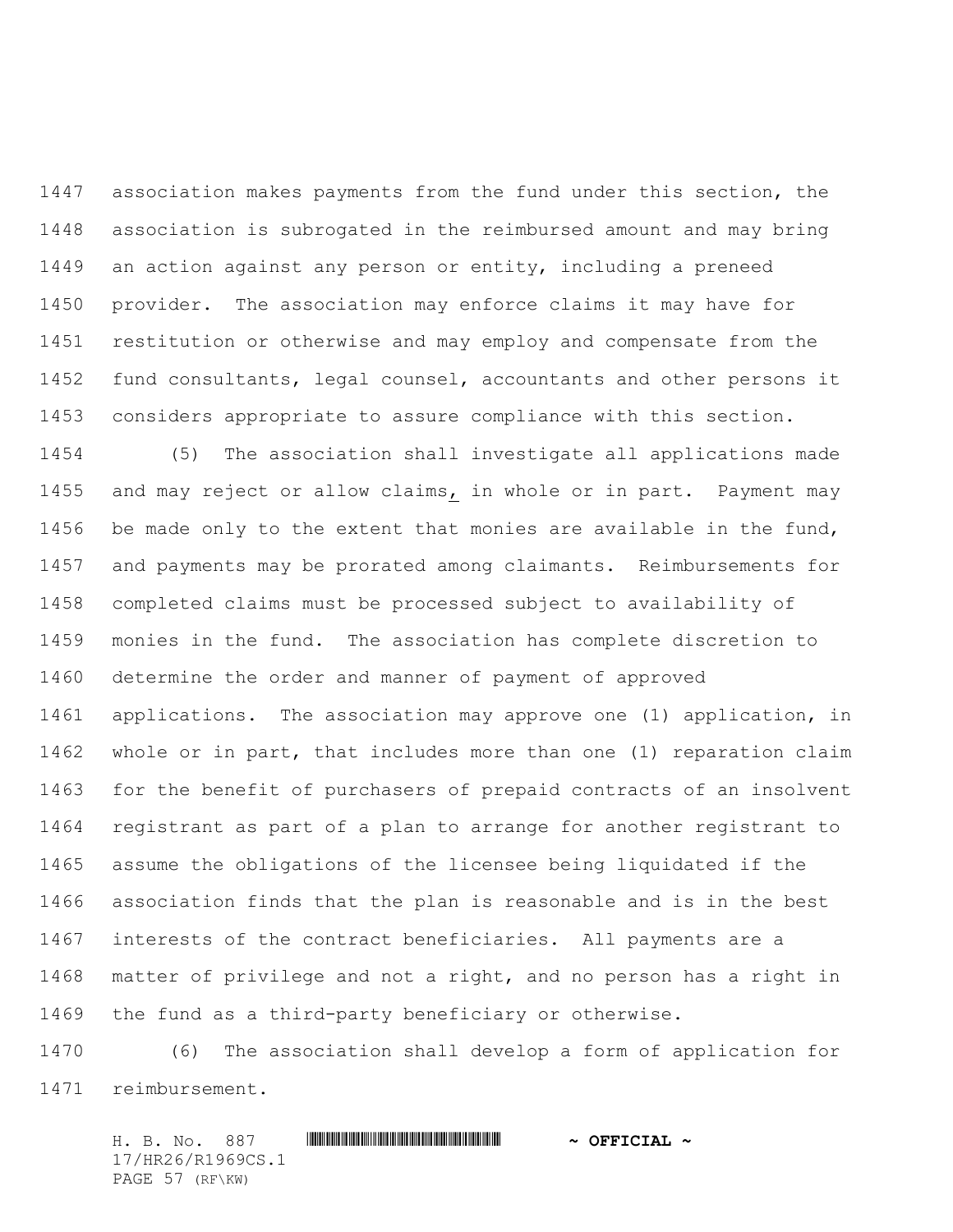(7) This fund and all interest earned may be used only as prescribed in this section and may not be used for any other purposes to the extent losses are not bonded, insured, or otherwise covered, protected or reimbursed. Further, all monies deposited into the fund shall not be subject to any deduction, tax, judgment lien, levy, or any other type of assessment except as may be provided in this article. The association may expend monies from the fund to:

 (a) Make reimbursements on approved applications; (b) Purchase insurance to cover losses and association liability as considered appropriate by the directors and not 1483 inconsistent with the purpose of the fund;

 (c) Invest portions of the fund as are not currently needed to reimburse losses and maintain adequate reserves, as are permitted to be made by fiduciaries under state law;

 (d) Pay the expenses of the association for administering the fund, including employment of legal counsel, accountants, consultants and other persons the board considers necessary to assure compliance with this section **\* \* \***;

 (e) Effective upon passage of this act, no monies deposited to the fund may be used to reimburse, or otherwise defray any costs that the Office of the Secretary of State may incur in administering this fund, or in support of the

association.

H. B. No. 887 \*HR26/R1969CS.1\* **~ OFFICIAL ~** 17/HR26/R1969CS.1 PAGE 58 (RF\KW)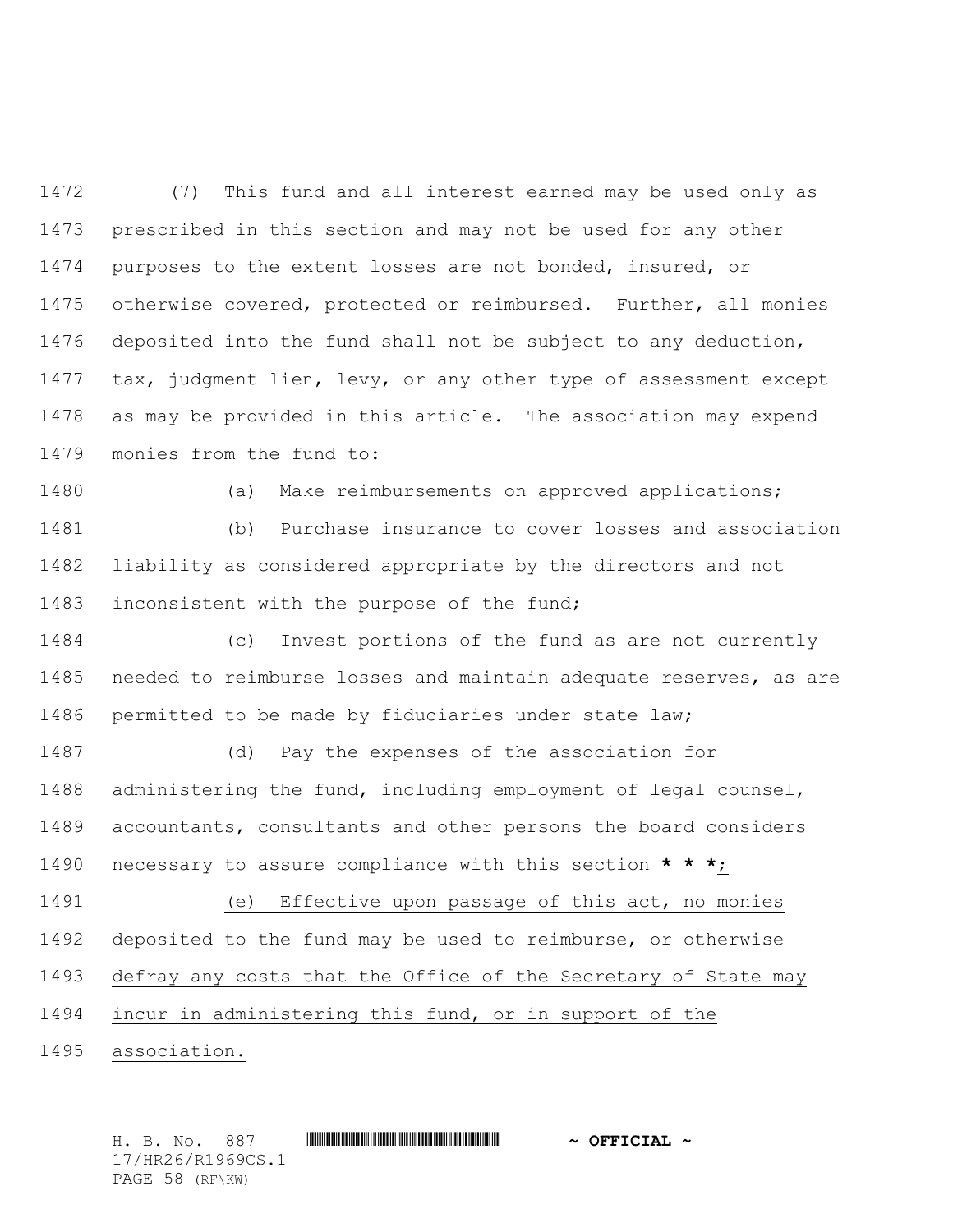(8) No person may make, publish, disseminate, circulate or place before the public, or cause, directly or indirectly, to be made, published, disseminated, circulated, or placed before the public, in a newspaper, magazine or other publication, or in the form of a notice, circular, pamphlet, letter, poster or over any radio station or television station, or in any other way, any advertisement, announcement, or statement that uses the existence of the fund for the purpose of sales, solicitation or inducement to purchase any form of preneed contract covered under this article.

 (9) The Secretary of State may establish rules and regulations necessary to implement the purposes of **\* \* \*** this section including, but not limited to, rules governing the association's operations, claim procedures, determination of solvency or insolvency of a preneed provider, claimant eligibility and determination of appropriate loss payee.

 (10) No purchaser or representative of a purchaser is provided in this section with any administrative right or legal or equitable right to any funds collected for this association to satisfy any judgment or economic loss of the purchaser from a prepaid funeral or cemetery organization except for the purposes of this section. This fund is established for the discretionary relief of purchasers and their representatives of prepaid funeral or cemetery contracts from insolvent prepaid funeral or cemetery organizations or prepaid funeral businesses with severe trust fund

H. B. No. 887 \*HR26/R1969CS.1\* **~ OFFICIAL ~** 17/HR26/R1969CS.1 PAGE 59 (RF\KW)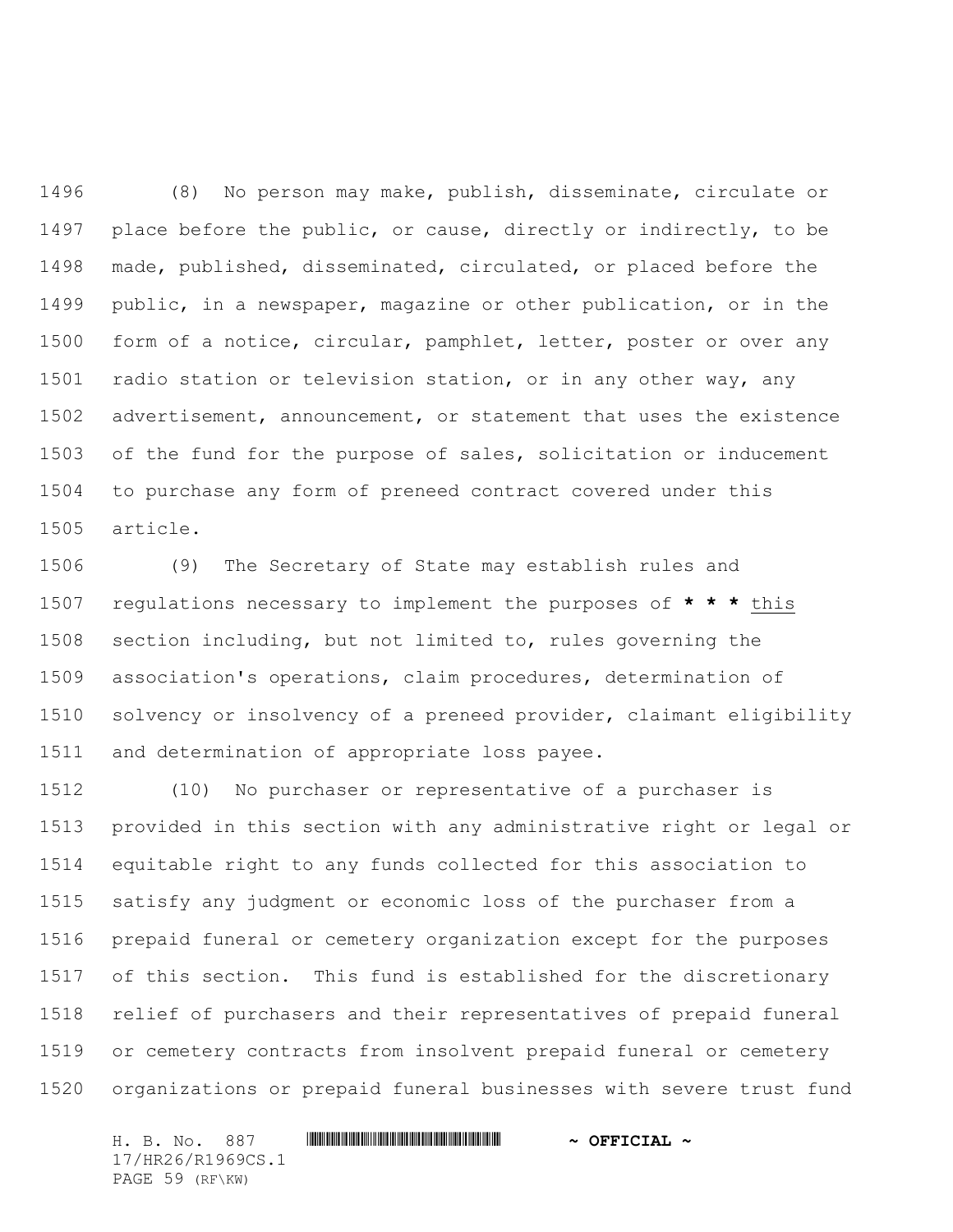account shortages as determined by the directors. Coverage is limited to the claimant's actual contract payments made. There shall be no fund coverage for additional economic damages, attorney's fees, recovery costs, interest, other equitable relief or noneconomic damages.

 Further, no claimant shall be eligible for compensation from the fund unless the contract purchaser for whom a claim is asserted paid to the preneed provider the loss recovery fee required by subsection (2) of this section. The fund shall have no liability for preneed contracts sold or claims that occurred or accrued before July 1, 2009.

 (11) There shall be no liability on the part of and no cause of action of any nature shall arise against any director of the association, the Secretary of State, his representatives, agents or employees for any act or omission by them in the performance of their powers and duties under this article, or in its administration, dispensation, handling or collection of funds for the program.

 (12) Directors of the association shall be appointed by the Secretary of State and shall consist of no fewer than five (5), one (1) from each of the Mississippi Supreme Court Districts and two (2) from the state at large. In making director appointments the Secretary of State shall consider, among other things, whether all association members are fairly represented. At least three (3) of the directors must possess five (5) years or more

H. B. No. 887 \*HR26/R1969CS.1\* **~ OFFICIAL ~** 17/HR26/R1969CS.1 PAGE 60 (RF\KW)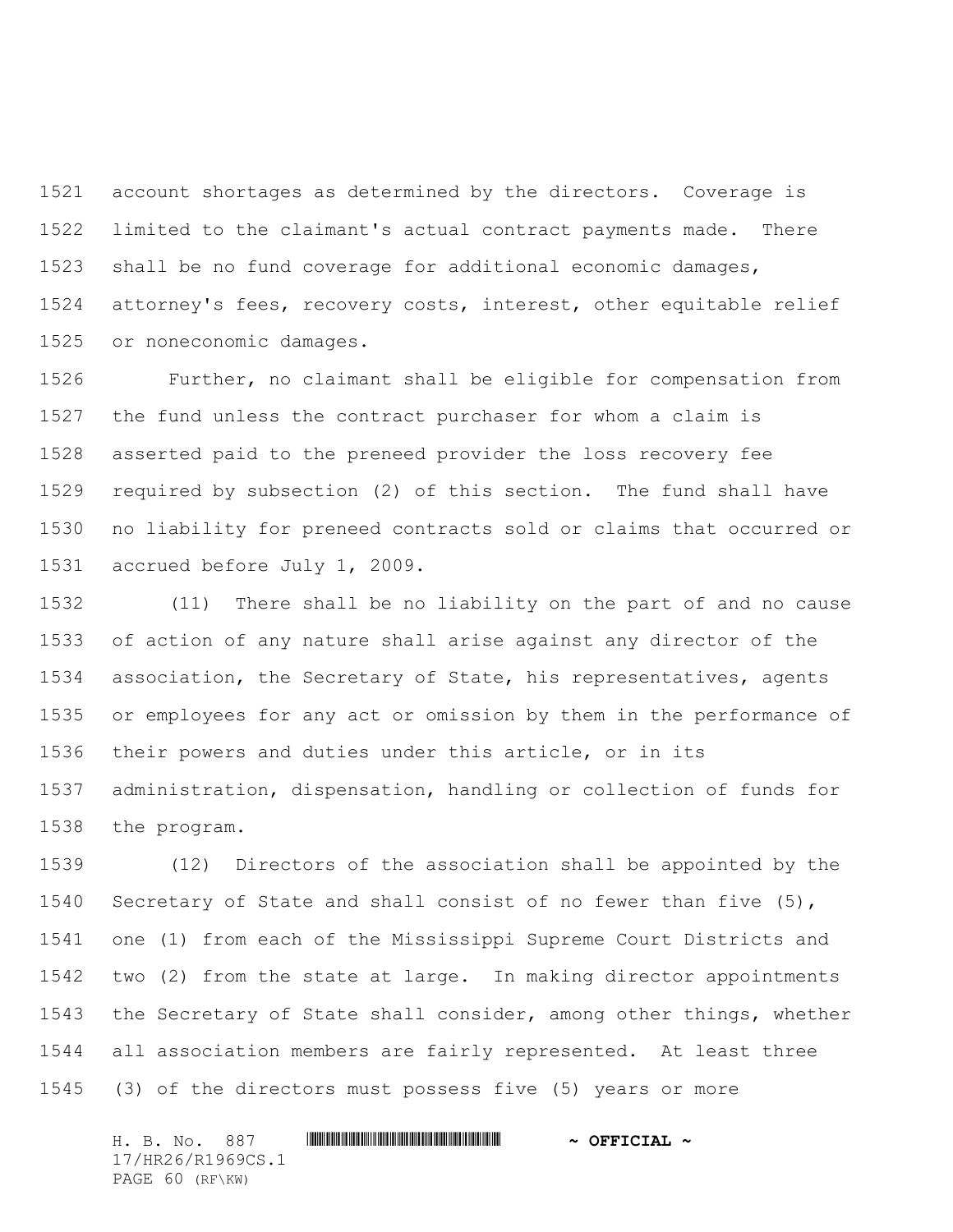experience in the preneed funeral service and merchandise business as an owner or manager. All directors shall be appointed for staggered six-year terms, with the exception of the initial terms of service for the original five (5) directors. The Secretary of State may appoint any director to a successive six-year term. The initial term of service for all directors shall begin on October 1, 2009, with the initial term of two (2) directors to be determined by the Secretary of State at appointment expiring on September 30, 2011, and two (2) directors to be determined by the Secretary of State at appointment expiring on September 30, 2013. The initial term for the remaining director to be determined by the Secretary of State at appointment shall expire on September 30, 2015.

## (13) **\* \* \*** [Deleted]

 (14) The association and its directors shall assist the Secretary of State and be subject to the applicable provisions of the laws of this state. The association shall be subject to examination and regulation by the Secretary of State. The association by its directors shall prepare and submit to the Secretary of State each year, not later than March 1 of each year, a financial report in a form approved by the Secretary of State and a report of activities during the preceding calendar year.

 (15) Appeal rights for claim decisions issued by the association directors exist in the chancery court in this state in which an estate has been open for probate by the representative of

|  | H. B. No. 887   |                   |  | $\sim$ OFFICIAL $\sim$ |  |
|--|-----------------|-------------------|--|------------------------|--|
|  |                 | 17/HR26/R1969CS.1 |  |                        |  |
|  | PAGE 61 (RF\KW) |                   |  |                        |  |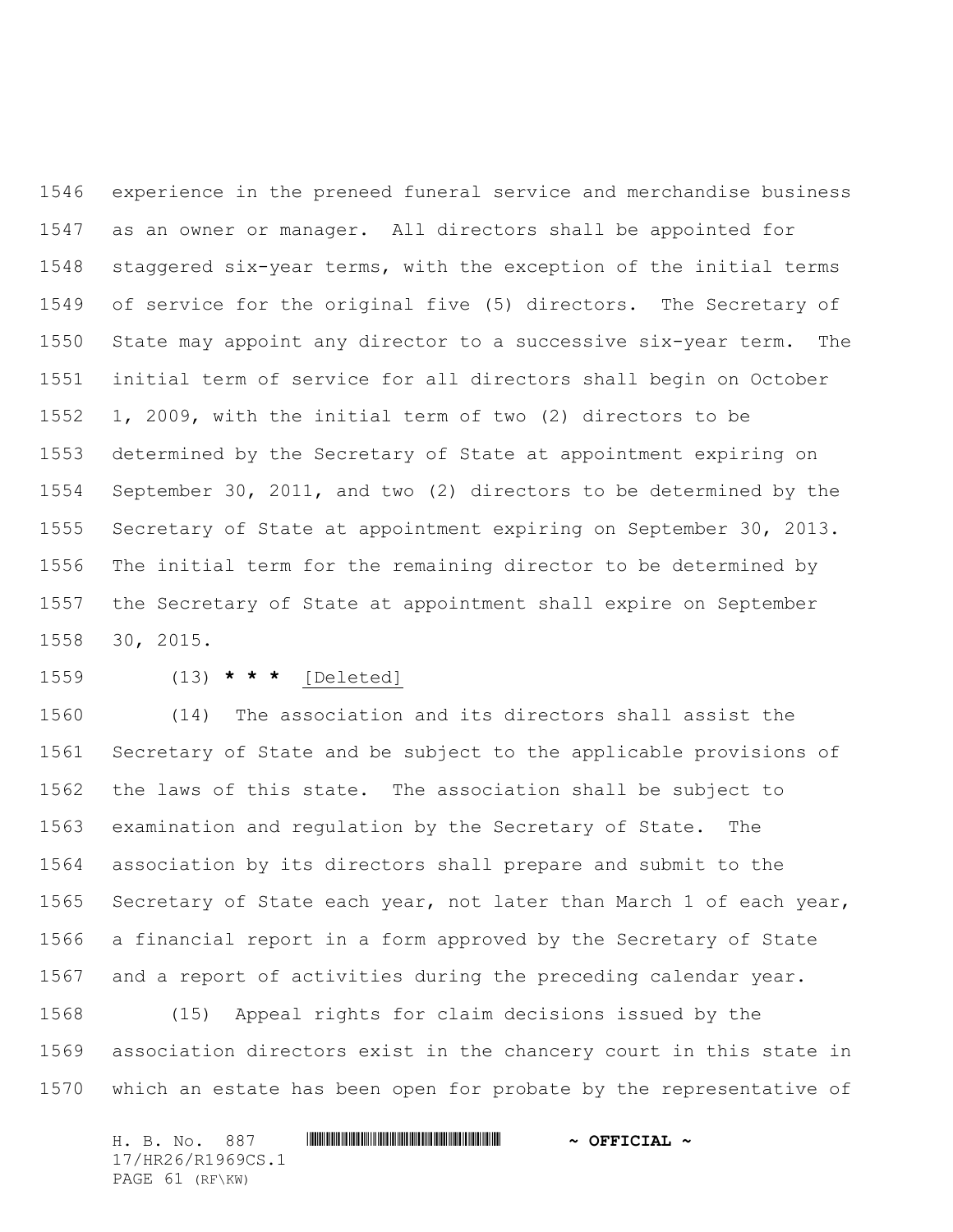the claimant; the chancery court in the county in which the preneed contract was purchased; or the chancery court in this state of the claimant's or decedent's home county. A notice of appeal must be filed within thirty (30) days of the association's written order denying the claim, in whole or in part, and appeal to the chancery court is limited to a review of the record made before the association's directors on a substantial evidence evidentiary standard.

 **SECTION 27.** Section 77-3-87, Mississippi Code of 1972, is amended as follows:

 77-3-87. All reasonable and necessary expenses of the administration of the duties imposed on the public utilities staff and on the commission by Title 77, Mississippi Code of 1972, excluding the reasonable and necessary expenses of the administration and enforcement by the commission of the laws of this state pursuant to Chapters 7 and 9, Title 77, Mississippi Code of 1972, shall be provided as follows: There is hereby levied a tax upon (a) all utilities, the rates of which are subject to regulation by the provisions of this chapter and upon (b) all utilities not subject to such rate regulation which furnish to the ultimate consumer utility services of the type described by subparagraph (i) of paragraph (d) of Section 77-3-3 and otherwise subject to regulation by the provisions of this chapter, such levy to be effective on the first day of each year and to be calculated as follows: The rate of the tax shall be one

H. B. No. 887 \*HR26/R1969CS.1\* **~ OFFICIAL ~** 17/HR26/R1969CS.1 PAGE 62 (RF\KW)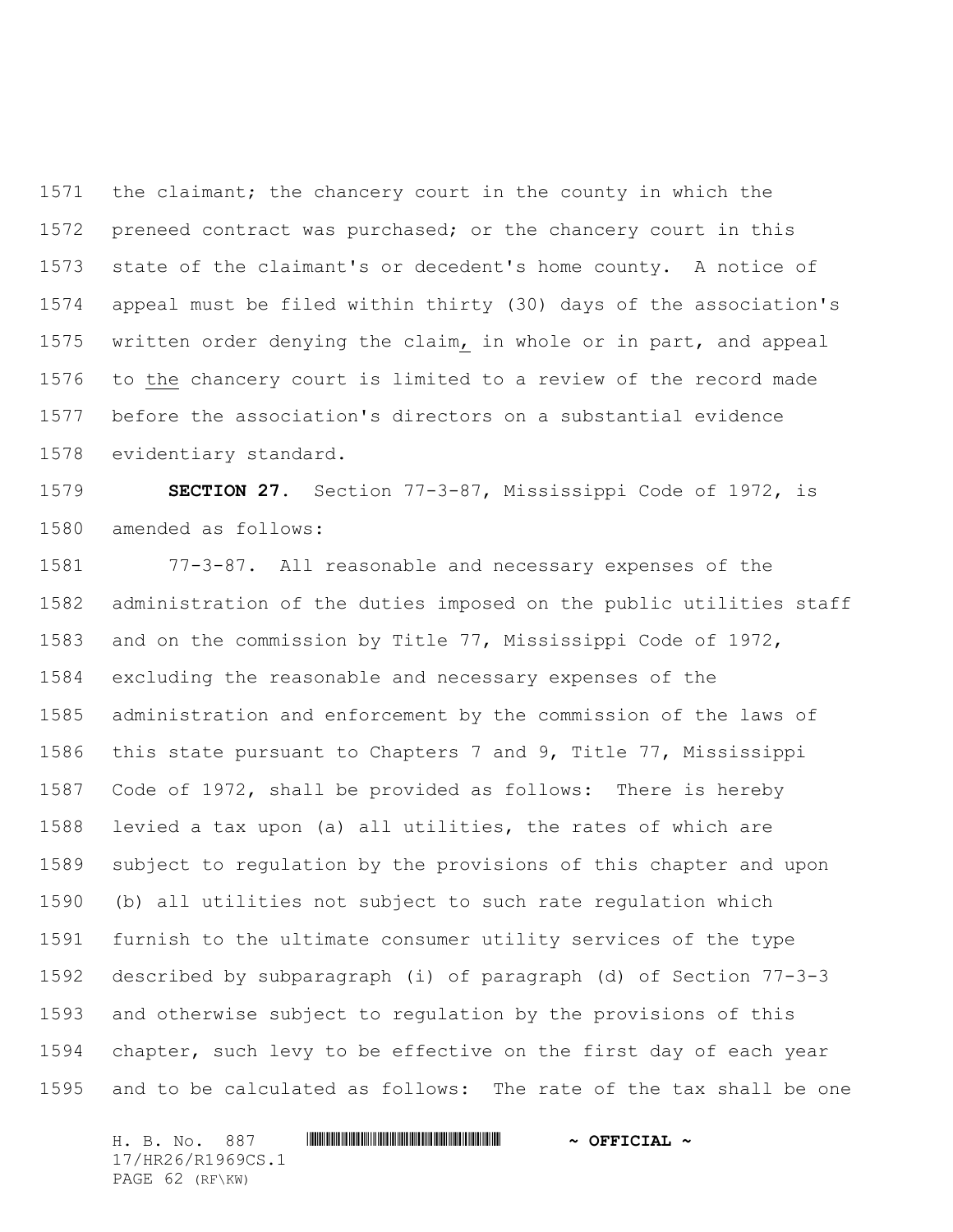hundred sixty-four thousandths of one percent (164/1000 of 1%) per year, of the gross revenues from the intrastate operations of the utilities taxed under this section. The rate of the tax for electric power associations and rural electrification authorities shall be ninety thousandths of one percent (90/1000 of 1%) per year of the gross revenues from the intrastate operations of electric power associations and rural electrification authorities taxed under this section. Effective July 1, 2017, the sum of all taxes levied by this section shall not exceed the total legislative appropriation of monies **\* \* \*** for the Public Utilities staff and the Public Service Commission for the ensuing fiscal year. The commission and the executive director of the public utilities staff shall certify to the Department of Revenue the amount of legislative appropriations of monies for the regulation of utilities. The Department of Revenue shall adjust the tax rates on a pro rata basis to generate the necessary revenues established by such legislative appropriations. Each utility which is subject to the tax levied by this section shall file a statement of its gross revenue by April 1 of each year showing the gross revenue for the preceding year's operation. These statements of gross revenue shall be filed with the Department of Revenue on forms prescribed and furnished by the Department of Revenue. The Department of Revenue shall file a copy of these statements of gross revenue with the public utilities staff and the commission. The Department of Revenue shall calculate the

H. B. No. 887 \*HR26/R1969CS.1\* **~ OFFICIAL ~** 17/HR26/R1969CS.1 PAGE 63 (RF\KW)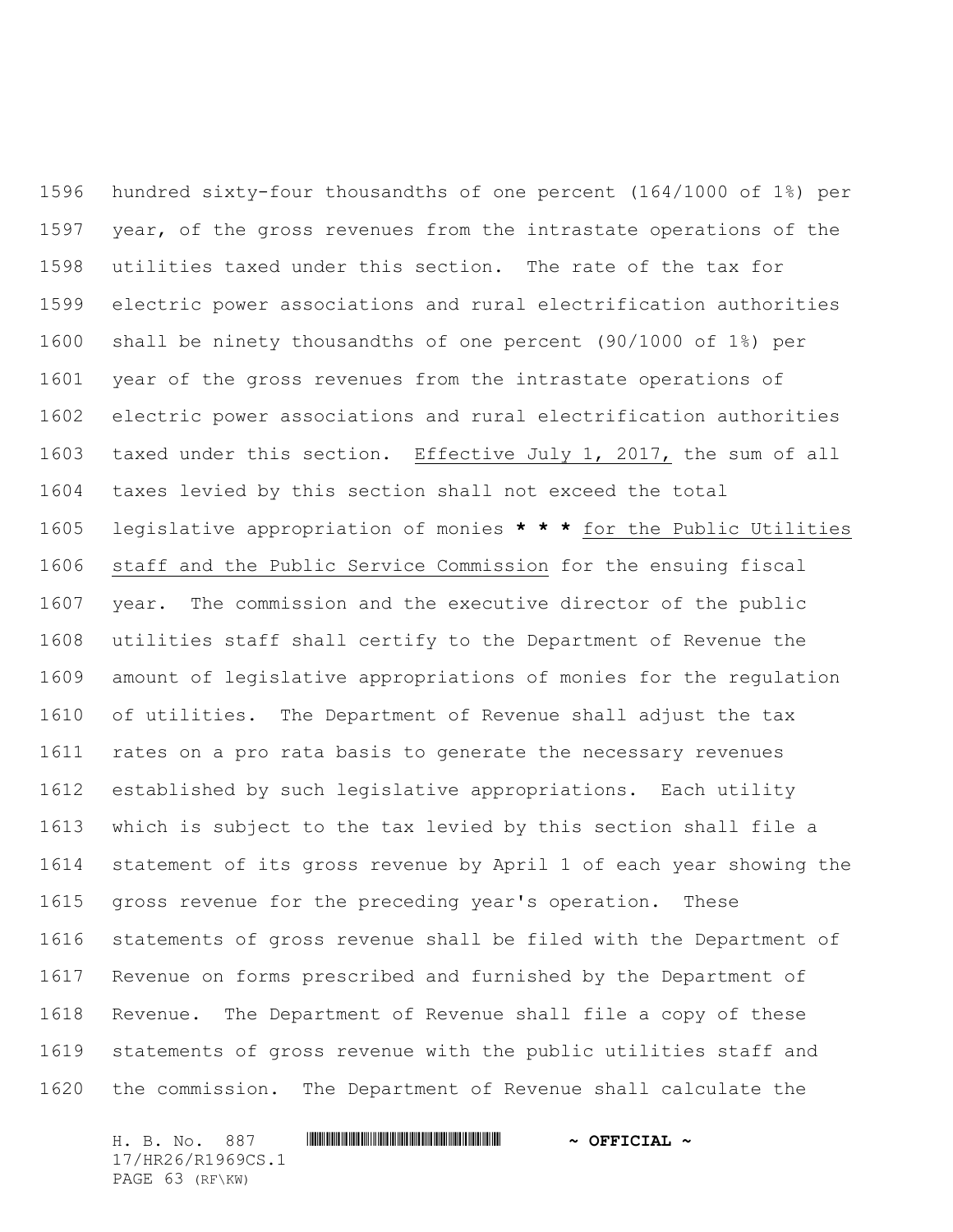amount of tax to be paid by each of the utilities and shall submit a statement thereof to the respective utilities, and the amount shown due in the statements to the utilities shall be paid by them within thirty (30) days thereafter to the Department of Revenue. The Department of Revenue shall furnish the public utilities staff and the commission with an itemized list showing gross and net revenues, assessments, tax collections and other related information for the respective utilities. **\* \* \*** The Department of Revenue shall deposit these funds into the General Fund of the State Treasury on the same day collected.

 All administrative provisions of the Mississippi Sales Tax Law, including those which fix damages, penalties and interest for nonpayment of taxes and for noncompliance with the provisions of such chapter, and all other duties and requirements imposed upon taxpayers, shall apply to all persons liable for taxes under the provisions of this chapter, and the Commissioner of Revenue shall exercise all the power and authority and perform all the duties with respect to taxpayers under this chapter as are provided in the Mississippi Sales Tax Law except where there is a conflict, then the provisions of this chapter shall control. The term "gross revenue" as used in this section is the total amount of all revenue derived by each of the utilities from its intrastate operations, which are subject to rate regulation under the provisions of this chapter or which constitute utility services of the type described by subparagraph (i) of paragraph (d) of Section

H. B. No. 887 \*HR26/R1969CS.1\* **~ OFFICIAL ~** 17/HR26/R1969CS.1 PAGE 64 (RF\KW)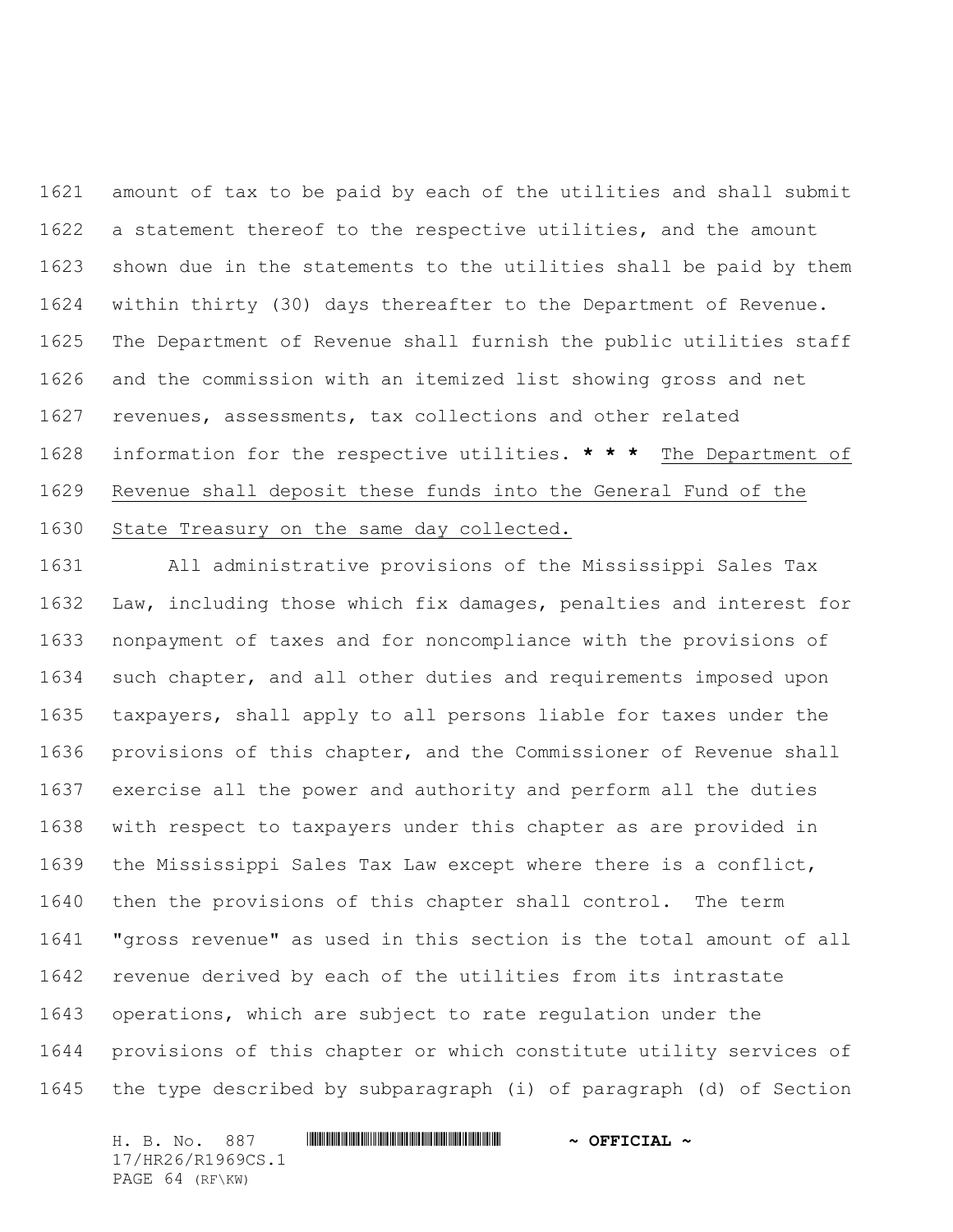77-3-3 and which are regulated by this chapter and furnished to ultimate consumers. The Department of Revenue is hereby authorized to use all tax returns of any utilities available to it and to make audits as may be deemed necessary of all records of utilities in order to correctly determine the amount of such gross revenue.

 All proceeds of the above-mentioned tax are hereby allocated to the public utilities staff and to the commission in the manner provided in this section for the purpose of this chapter.

 Each utility subject to the provisions of this section shall be allowed to recover, through the use of a rate adjustment clause 1657 or rider, the total amount of taxes paid by the utility pursuant to this section for the reasonable and necessary expenses of the commission and the public utilities staff.

 From and after July 1, 2016, the expenses of this agency shall be defrayed by appropriation from the State General Fund and all user charges and fees authorized under this section shall be deposited into the State General Fund as authorized by law.

 From and after July 1, 2016, no state agency shall charge another state agency a fee, assessment, rent or other charge for services or resources received by authority of this section.

 **SECTION 28.** Section 93-21-31, Mississippi Code of 1972, is amended as follows:

 93-21-31. (1) There is hereby created in the State Treasury a special fund designated as the Domestic Violence Training Fund.

H. B. No. 887 \*HR26/R1969CS.1\* **~ OFFICIAL ~** 17/HR26/R1969CS.1 PAGE 65 (RF\KW)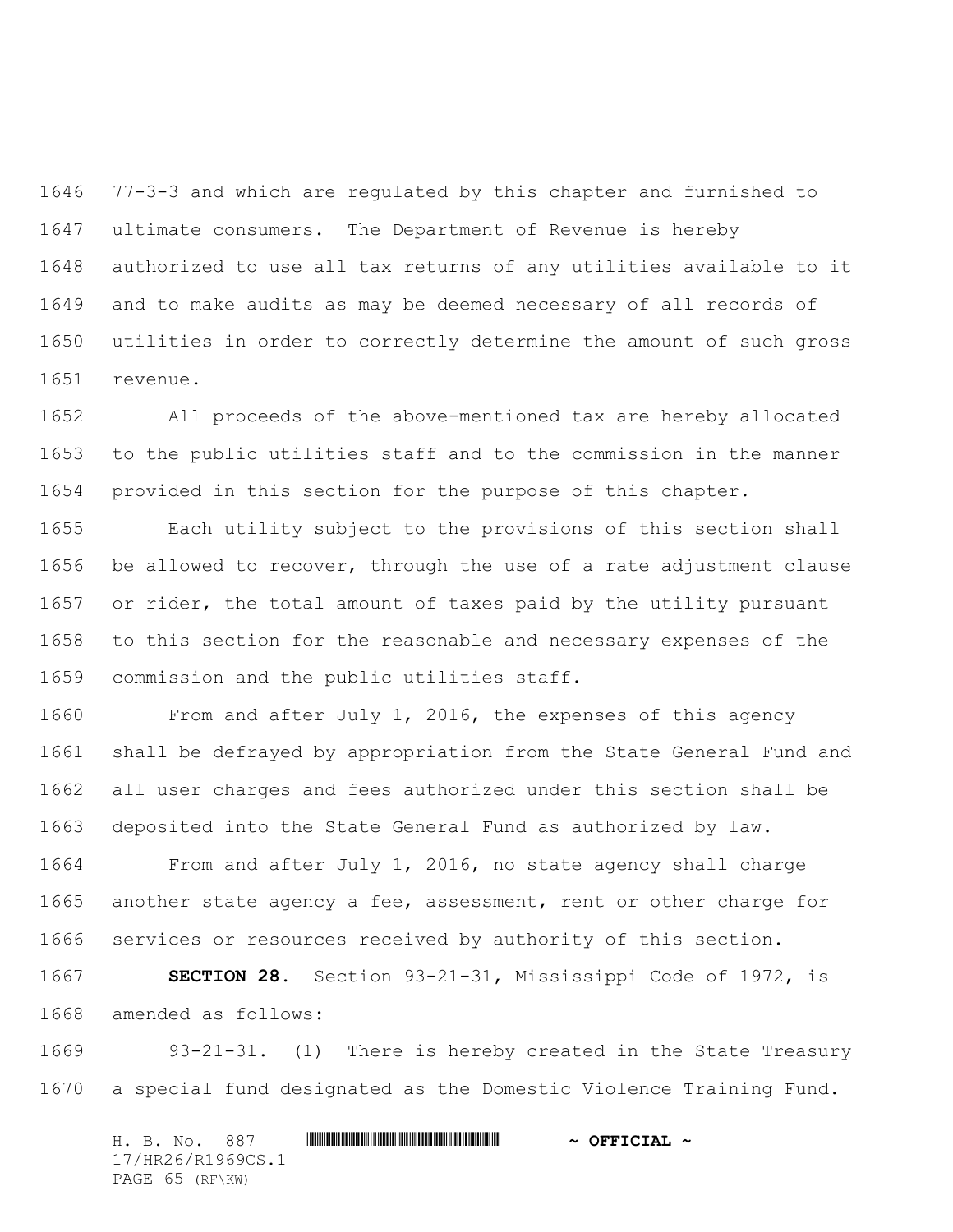The fund shall be administered by the Attorney General. Money remaining in the fund at the end of a fiscal year shall not lapse into the State General Fund and any interest earned from the investment of monies in the fund shall be deposited to the credit of the fund. Monies appropriated to the fund shall be used by the Attorney General for the general administration and expenses of the Domestic Violence Division which provides training to law enforcement, prosecutors, judges, court clerks and other professionals in the field of domestic violence awareness, prevention and enforcement.

 (2) The clerks of the various courts shall remit the proceeds generated by Chapter 434, Laws of 2009, to the Department of Finance and Administration as is done generally for other fees collected by the clerks.

- (3) From and after July 1, 2016, the expenses of the Domestic Violence Division of the Office of Attorney General shall be defrayed by appropriation from the State General Fund and all user charges and fees authorized under this section shall be deposited into the State General Fund as authorized by law and as determined by the State Fiscal Officer. (4) From and after July 1, 2016, no state agency shall charge another state agency a fee, assessment, rent or other
- charge for services or resources received by authority of this
- section.

H. B. No. 887 \*HR26/R1969CS.1\* **~ OFFICIAL ~** 17/HR26/R1969CS.1 PAGE 66 (RF\KW)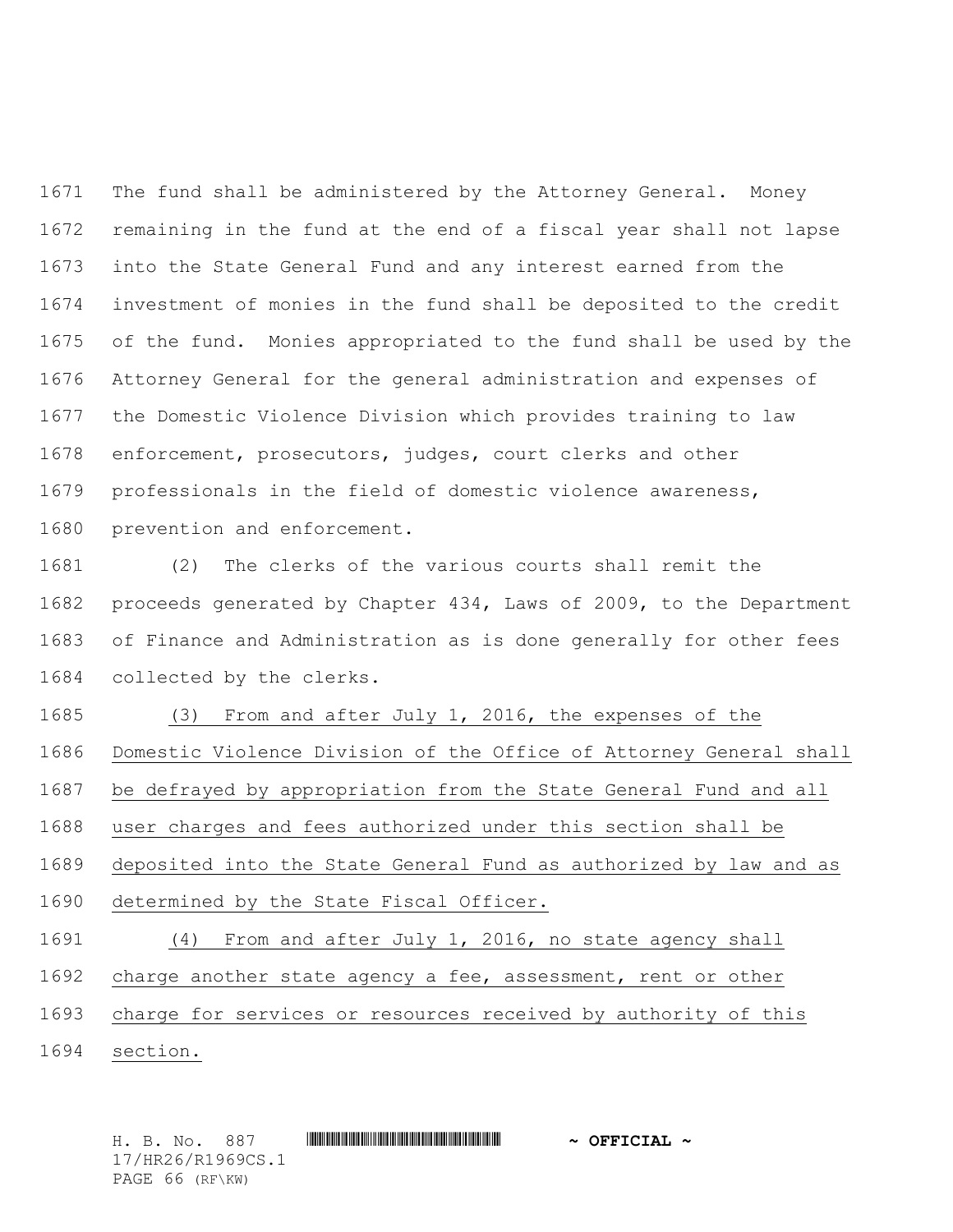**SECTION 29.** Section 97-3-54.8, Mississippi Code of 1972, is amended as follows:

 97-3-54.8. **Relief for Victims of Human Trafficking Fund.**  (1) There is hereby created in the State Treasury a special fund to be known as the "Relief for Victims of Human Trafficking Fund." The fund shall be a continuing fund, not subject to fiscal-year limitations, and shall consist of:

(a) Monies appropriated by the Legislature;

(b) The interest accruing to the fund;

(c) Donations or grant funds received; and

 (d) Monies received from such other sources as may be provided by law.

 (2) The monies in the Relief for Victims of Human Trafficking Fund shall be used by the Mississippi Attorney General's office solely for the administration of programs designed to assist victims of human trafficking, to conduct training on human trafficking to law enforcement, court personnel, attorneys, and nongovernmental service providers, and to support the duties of the statewide human trafficking coordinator as set forth in this act.

 (3) From and after July 1, 2016, the expenses of the Relief for Victims of Human Trafficking Fund program shall be defrayed by appropriation from the State General Fund and all user charges and fees authorized under this section shall be deposited into the

H. B. No. 887 \*HR26/R1969CS.1\* **~ OFFICIAL ~** 17/HR26/R1969CS.1 PAGE 67 (RF\KW)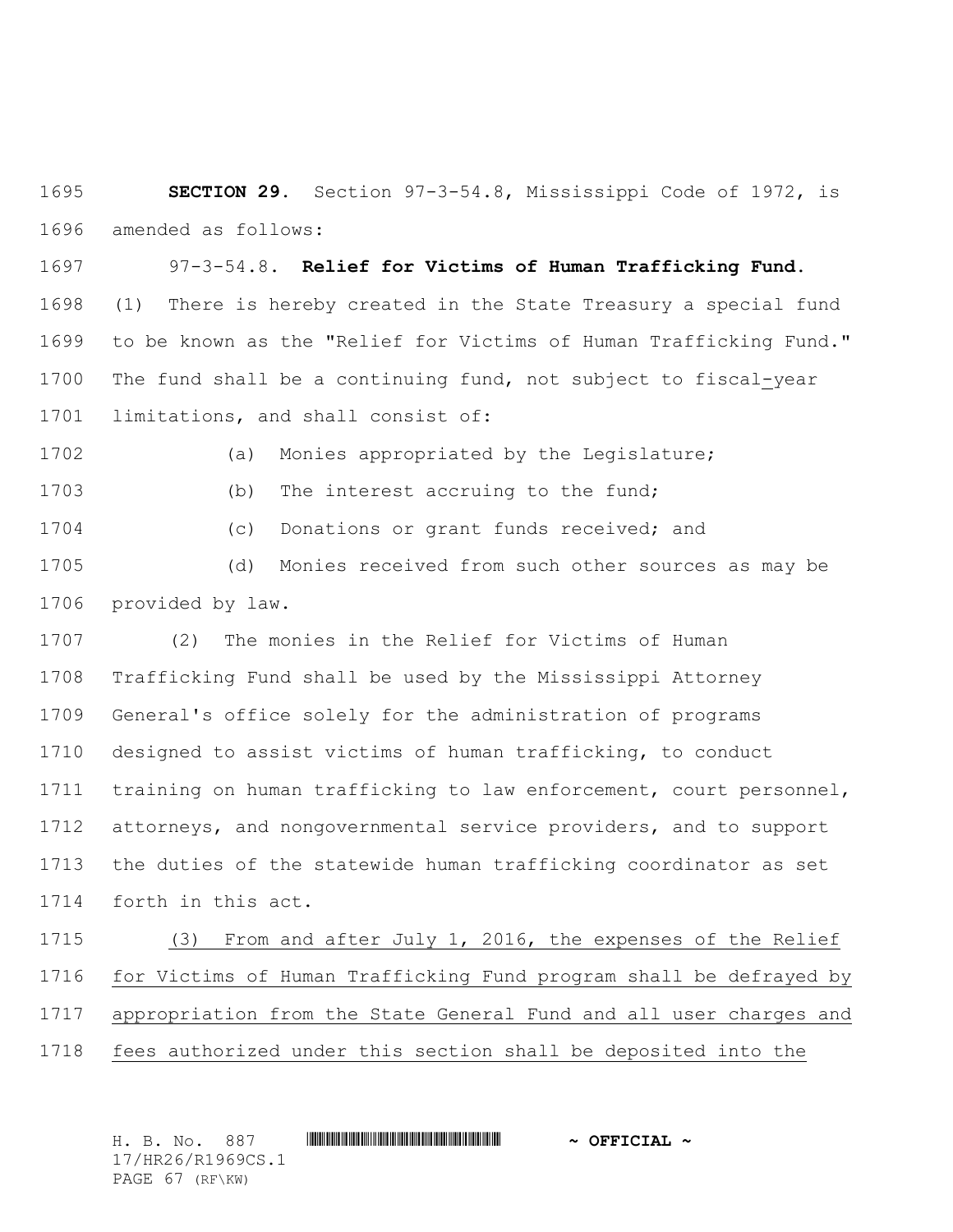State General Fund as authorized by law and as determined by the State Fiscal Officer.

 (4) From and after July 1, 2016, no state agency shall charge another state agency a fee, assessment, rent or other

 charge for services or resources received by authority of this section.

 **SECTION 30.** Section 97-33-51, Mississippi Code of 1972, is amended as follows:

 97-33-51. (1) The provisions of Sections 97-33-1 through 97-33-49 shall not apply to any raffle wherein a ticket is sold and a prize is offered when such raffle is being held by and for the benefit of any nonprofit civic, educational, wildlife conservation or religious organization with all proceeds going to said organization.

 (2) The provisions of Sections 97-33-1 through 97-33-49 shall not apply to any bingo game wherein a prize is offered when such bingo game is being held in accordance with the provisions of the Charitable Bingo Law.

 (3) A bingo game or a raffle held pursuant to the provisions of the Charitable Bingo Law shall not be considered a game or gambling game for the purposes of Section 75-76-1 et seq.

 (4) From and after July 1, 2016, the expenses of this program shall be defrayed by appropriation from the State General Fund and all user charges and fees authorized under this section

H. B. No. 887 \*HR26/R1969CS.1\* **~ OFFICIAL ~** 17/HR26/R1969CS.1 PAGE 68 (RF\KW)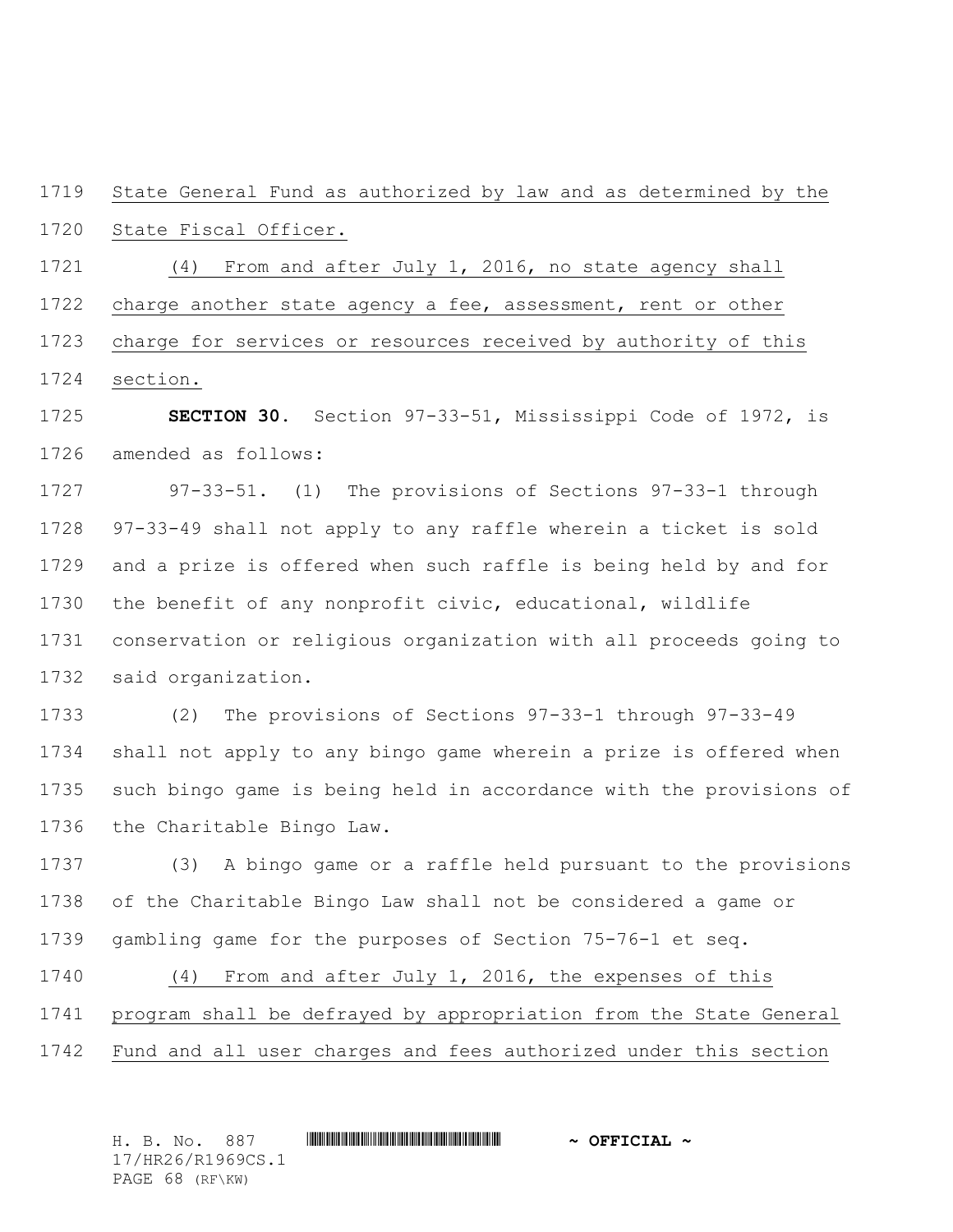shall be deposited into the State General Fund as authorized by law and as determined by the State Fiscal Officer.

 (5) From and after July 1, 2016, no state agency shall charge another state agency a fee, assessment, rent or other charge for services or resources received by authority of this section.

 **SECTION 31.** Section 97-45-25, Mississippi Code of 1972, is amended as follows:

 97-45-25. (1) In a proceeding for violations under Title 97, Chapter 45, Section 97-5-33 or Section 97-19-85, the court, in addition to the criminal penalties imposed under this chapter, shall assess against the defendant convicted of such violation double those reasonable costs that are expended by the Office of Attorney General, the district attorney's office, the sheriff's office or police department involved in the investigation of such case, including, but not limited to, the cost of investigators, software and equipment utilized in the investigation, together with costs associated with process service, court reporters and expert witnesses. The Attorney General or district attorney may institute and maintain proceedings in his name for enforcement of payment in the circuit court of the county of residence of the defendant and, if the defendant is a nonresident, such proceedings shall be in the Circuit Court of the First Judicial District of Hinds County, Mississippi. The Attorney General or district

H. B. No. 887 \*HR26/R1969CS.1\* **~ OFFICIAL ~** 17/HR26/R1969CS.1 PAGE 69 (RF\KW)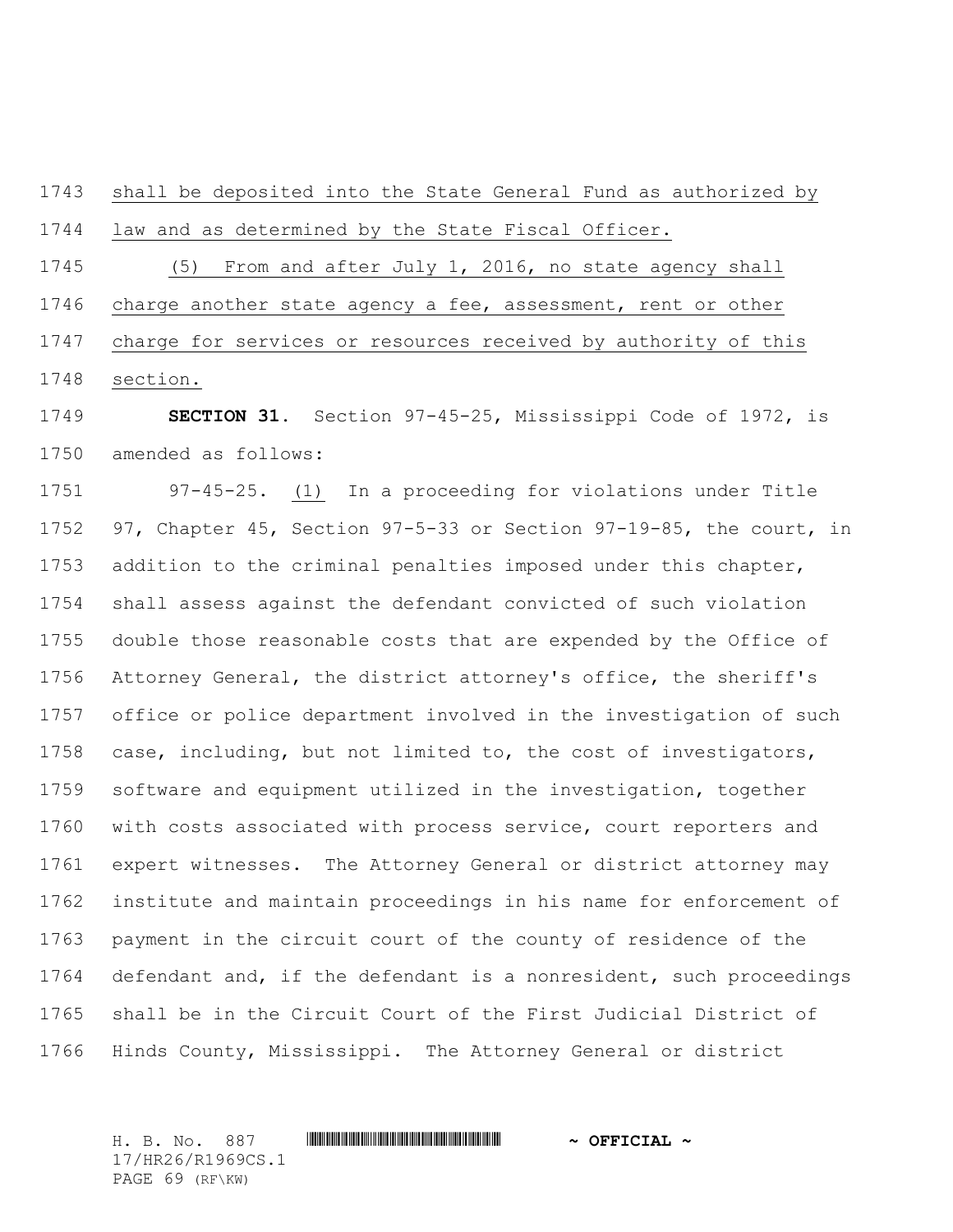attorney shall distribute the property or interest assessed under this section as follows:

 (a) Fifty percent (50%) shall be distributed to the unit of state or local government whose officers or employees conducted the investigation into computer fraud, identity theft or child exploitation which resulted in the arrest or arrests and prosecution. Amounts distributed to units of local government shall be used for training or enforcement purposes relating to detection, investigation or prosecution of computer and financial crimes, including computer fraud or child exploitation.

 (b) Where the prosecution was maintained by the district attorney, fifty percent (50%) shall be distributed to the county in which the prosecution was instituted by the district attorney and appropriated to the district attorney for use in training or enforcement purposes relating to detection, investigation or prosecution of computer and financial crimes, including computer fraud or child exploitation. Where a prosecution was maintained by the Attorney General, fifty percent (50%) of the proceeds shall be paid or distributed into the Attorney General's Cyber Crime Central or the Attorney General's special fund to be used for consumer fraud education and investigative and enforcement operations of the Office of Consumer Protection. Where the Attorney General and the district attorney have participated jointly in any part of the proceedings, twenty-five percent (25%) of the property forfeited shall be paid

H. B. No. 887 \*HR26/R1969CS.1\* **~ OFFICIAL ~** 17/HR26/R1969CS.1 PAGE 70 (RF\KW)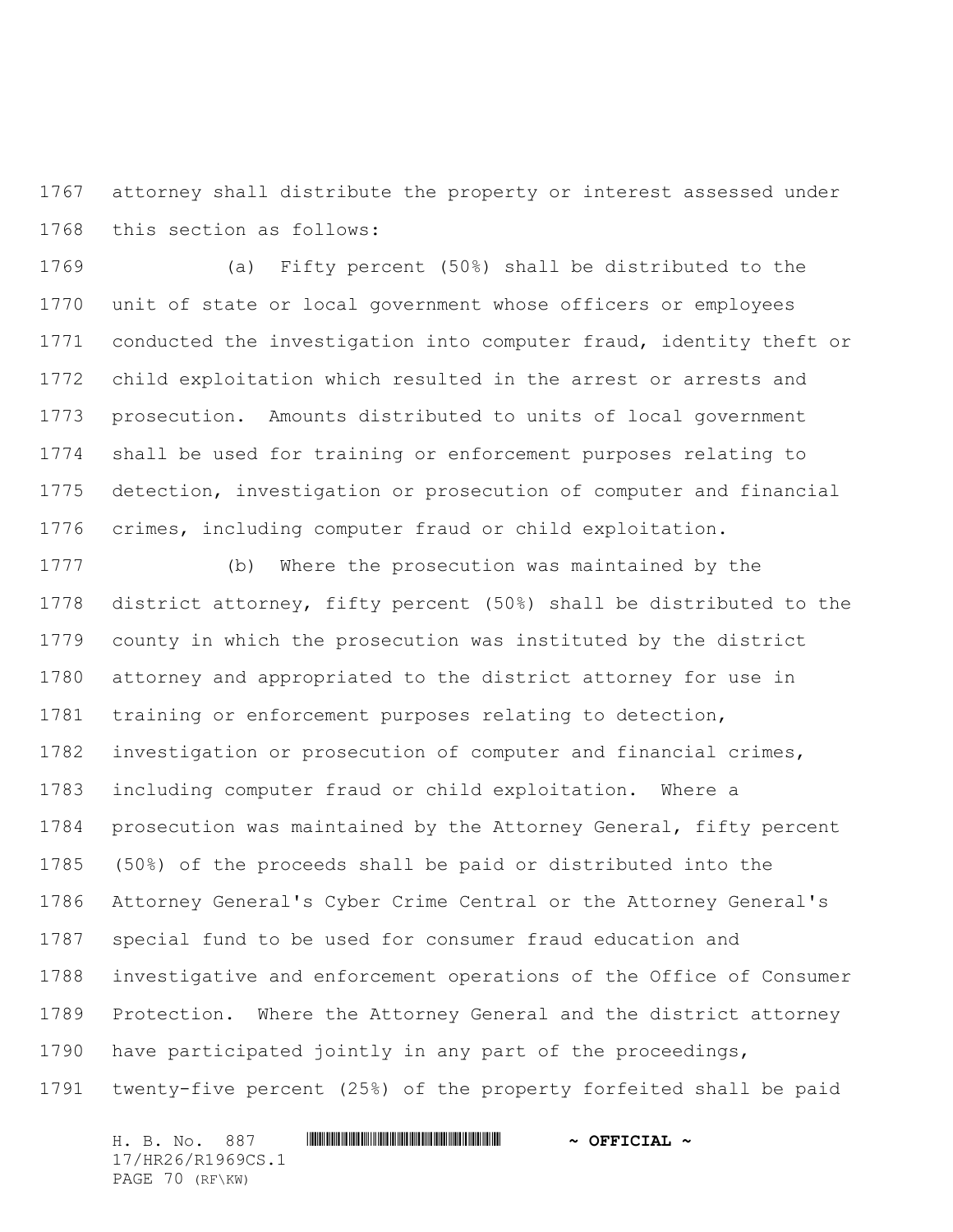to the county in which the prosecution occurred, and twenty-five percent (25%) shall be paid to the Attorney General's Cyber Crime Central or the Attorney General's special fund to be used for the purposes as stated in this paragraph.

 (2) From and after July 1, 2016, the expenses of the Attorney General's Cyber Crime Central or Attorney General's special fund program shall be defrayed by appropriation from the State General Fund and all user charges and fees authorized under this section shall be deposited into the State General Fund as authorized by law and as determined by the State Fiscal Officer. (3) From and after July 1, 2016, no state agency shall charge another state agency a fee, assessment, rent or other charge for services or resources received by authority of this section.

 **SECTION 32.** Section 99-41-29, Mississippi Code of 1972, is amended as follows:

 99-41-29. (1) From and after July 1, 1990, there is hereby created in the State Treasury a special interest-bearing fund to be known as the Crime Victims' Compensation Fund. The monies contained in the fund shall be **\* \* \*** used for the sole purpose of payment of awards of compensation to victims and claimants pursuant to this chapter, the payment of all necessary and proper expenses incurred by the division in the administration of this chapter, payment of sexual assault examinations pursuant to Section 99-37-25, payment of Address Confidentiality Program

H. B. No. 887 \*HR26/R1969CS.1\* **~ OFFICIAL ~** 17/HR26/R1969CS.1 PAGE 71 (RF\KW)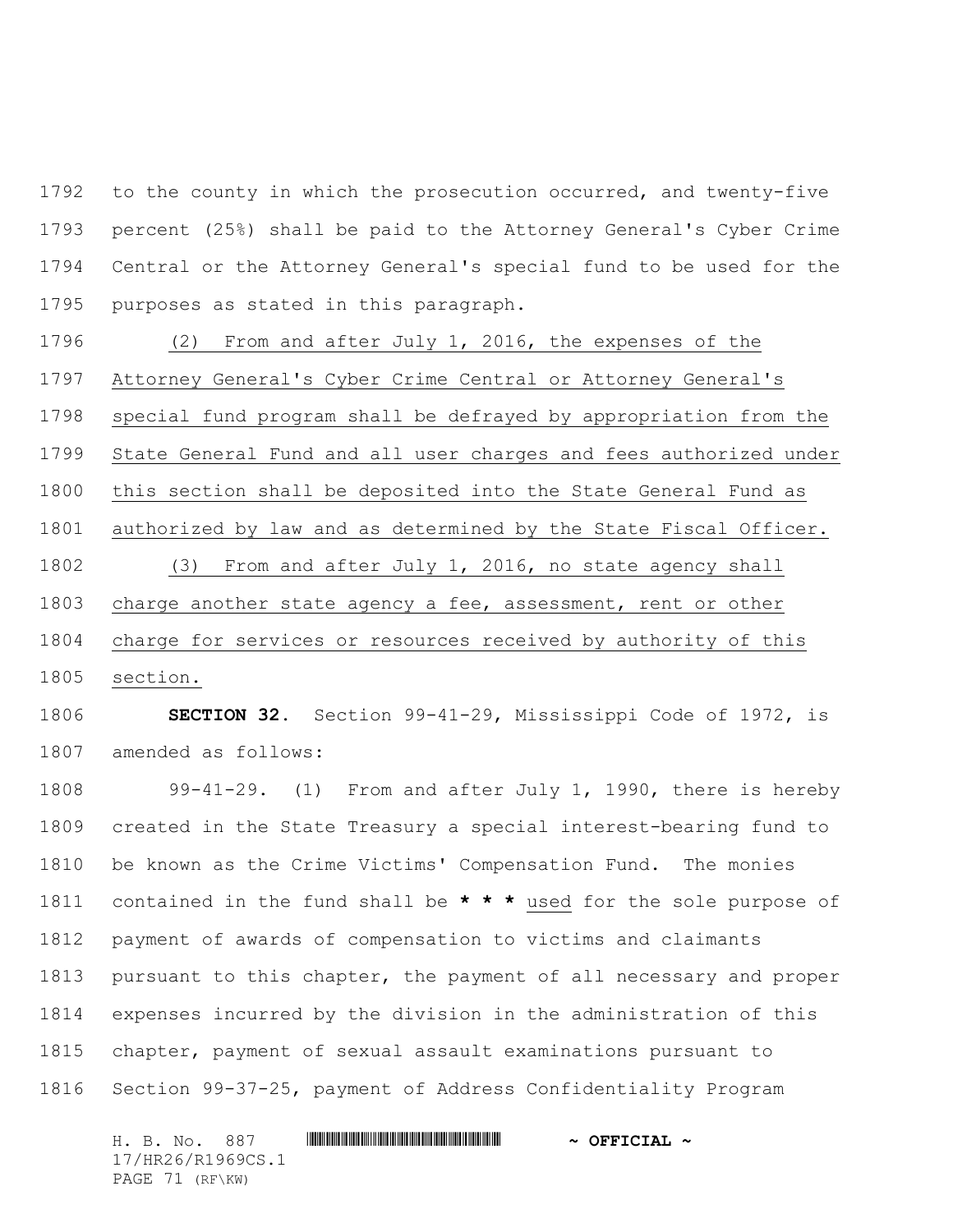administrative expenses pursuant to Section 99-47-1(7) and payment of other expenses in furtherance of providing assistance to victims of crime through information referrals, advocacy outreach programs and victim-related services. Expenditures from the fund shall be paid by the State Treasurer upon warrants issued by the Department of Finance and Administration, and upon requisitions signed by the Attorney General or his duly designated representative in the manner provided by law. The fund shall be a continuing fund, not subject to fiscal-year limitations, and shall consist of: (a) monies appropriated by the Legislature for the purposes of compensating the victims of crime and other claimants under this chapter; (b) the interest accruing to the fund; (c) monies recovered by the director under the provisions of Section 99-41-21; (d) monies received from the federal government; and (e) monies received from such other sources as may be provided by law.

 (2) No compensation payments shall be made which exceed the amount of money in the fund. The state shall not be liable for a written order to pay compensation, except to the extent that monies are available in the fund on the date the award is ordered. The Attorney General shall establish such rules and regulations as shall be necessary to adjust awards and payments so that the total amount awarded does not exceed the amount of money on deposit in the fund. Such rules and regulations may include, but shall not be limited to, the authority to provide for suspension of payments and proportioned reduction of benefits to all claimants; provided,

H. B. No. 887 \*HR26/R1969CS.1\* **~ OFFICIAL ~** 17/HR26/R1969CS.1 PAGE 72 (RF\KW)